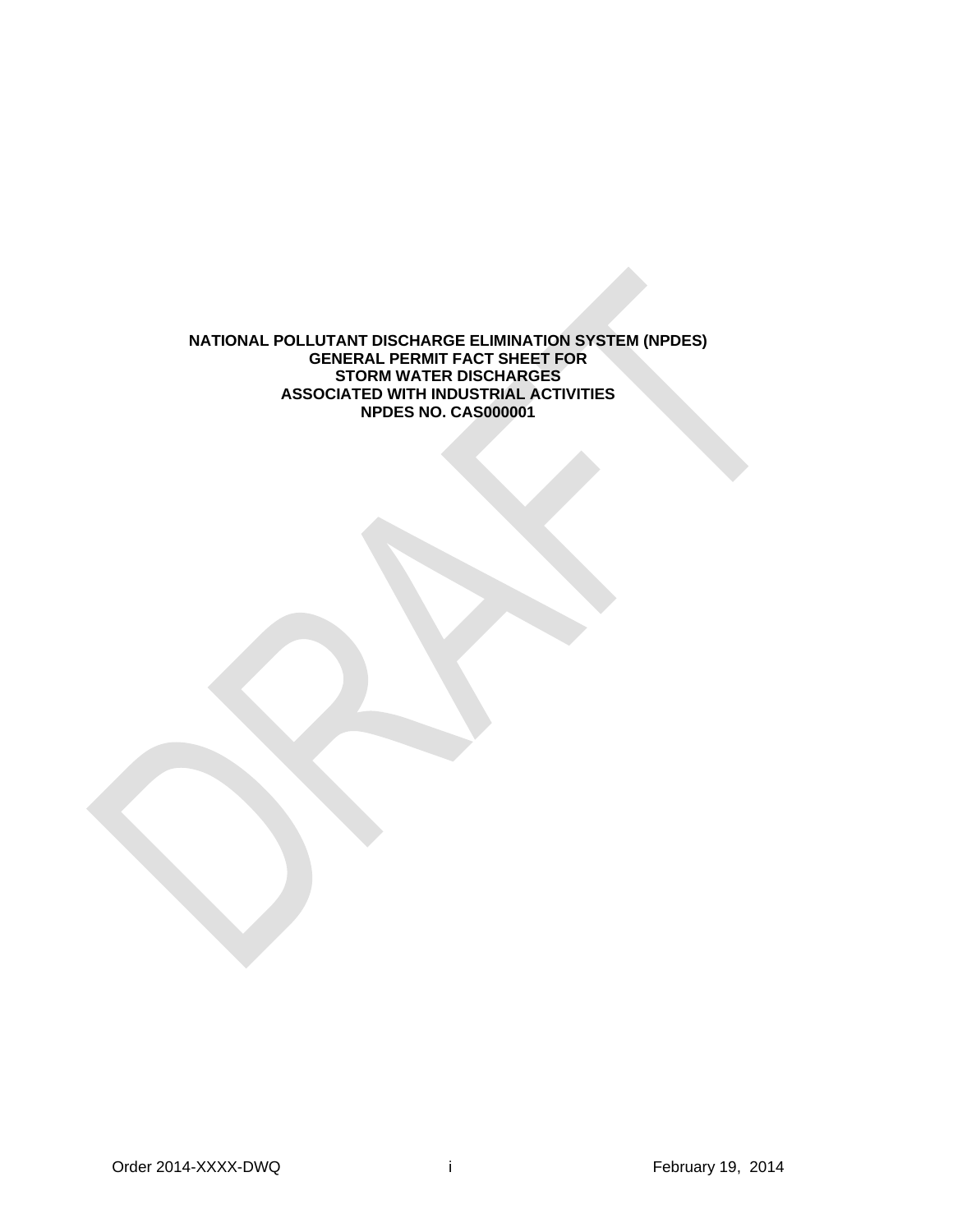# **TABLE OF CONTENTS**

| I.          |                                                                                              |          |
|-------------|----------------------------------------------------------------------------------------------|----------|
| Α.          |                                                                                              |          |
| B.          |                                                                                              |          |
| $C_{\cdot}$ |                                                                                              |          |
| D.          |                                                                                              |          |
| Ш.          | TECHNICAL RATIONALE FOR REQUIREMENTS IN THIS GENERAL PERMIT  9                               |          |
| Α.          |                                                                                              |          |
| <b>B.</b>   |                                                                                              |          |
| C.          |                                                                                              |          |
| D.          |                                                                                              |          |
| Ε.          |                                                                                              |          |
| F.          |                                                                                              |          |
| G.          |                                                                                              |          |
| Η.          |                                                                                              |          |
| Ι.          |                                                                                              |          |
| J.          |                                                                                              |          |
| K.          |                                                                                              |          |
| L.          |                                                                                              |          |
| М.          |                                                                                              |          |
| N.          |                                                                                              |          |
| O.          |                                                                                              |          |
| Ρ.          |                                                                                              |          |
| Q.          |                                                                                              |          |
| R.          |                                                                                              |          |
| S.          | Special Conditions: Requirements for Dischargers Claiming the "No Discharge" Option in the   |          |
|             | <b>FIGURES</b>                                                                               |          |
|             | FIGURE 1: Example Waste Load Allocations Proposed Translation: Ballona Creek Estuary - Toxic |          |
|             | <b>Pollutants</b>                                                                            | 23       |
|             | FIGURE 2: Five Phases for Developing and Implementing an Industrial Storm Water Pollution    |          |
|             | Prevention Plan (SWPPP)<br><b>FIGURE 3: Compliance Determination Flowchart</b>               | 30<br>43 |
|             |                                                                                              |          |
|             | <b>TABLES</b><br>$TARI$ F 1: Role-Specific Permit Requirements                               | າຂ       |

| TABLE 2: Example - Assessment of Potential Industrial Pollution Sources and Corresponding BMPs |  |
|------------------------------------------------------------------------------------------------|--|
|                                                                                                |  |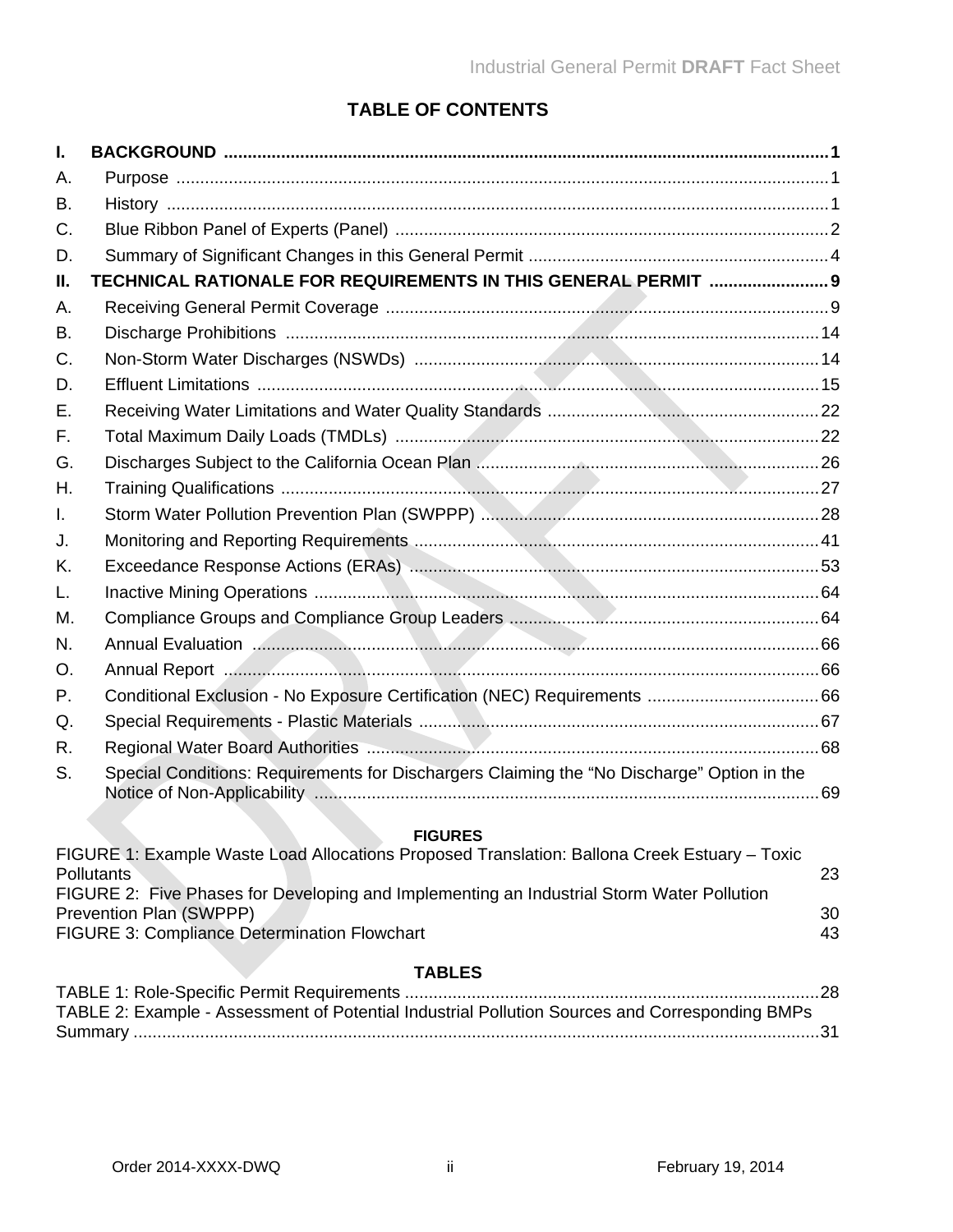# <span id="page-2-0"></span>**I. BACKGROUND**

### <span id="page-2-1"></span>**A. Purpose**

The purpose of this Fact Sheet is to explain the legal requirements and technical rationale that serve as the basis for the requirements of this Order  $\leq$  lnsert Order No.> (General Permit), adopted by the State Water Resources Control Board (State Water Board) on **<Insert Date>**. This General Permit regulates operators of facilities subject to storm water permitting (Dischargers), that discharge storm water associated with industrial activity (industrial storm water discharges). This General Permit replaces Water Quality Order 97-03-DWQ**.** This Fact Sheet does not contain any independentlyenforceable requirements; the General Permit contains all of the actual requirements applicable to Dischargers. In case of any conflict between the Fact Sheet and the General Permit, the terms of the General Permit govern.

### <span id="page-2-2"></span>**B. History**

The Federal Clean Water Act (CWA)<sup>1</sup> prohibits discharges from point sources to waters of the United States, unless the discharges are in compliance with a National Pollutant Discharge Elimination System (NPDES) permit. (CWA § 301(a).) In 1987, the CWA was amended to establish a framework for regulating municipal storm water discharges and discharges of storm water associated with industrial activity (industrial storm water discharges) under the NPDES program. (CWA § 402(p).) In 1990, the United States Environmental Protection Agency (U.S. EPA) promulgated regulations, commonly known as Phase I, establishing application requirements for storm water permits for specified categories of industries. (40 C.F.R. § 122.26.) In 1992, U.S. EPA revised the monitoring requirements for industrial storm water discharges. (40 C.F.R. § 122.44(i)(2), (4), (5).) In 1999, U.S. EPA adopted additional storm water regulations, known as Phase II. (64 Fed. Reg. 68722.) The Phase II regulations provide for, among other things, a conditional exclusion from NPDES permitting requirements for industrial activities that have no exposure to storm water.

Industrial storm water discharges are regulated pursuant to CWA section 402(p)(3)(A). This provision requires NPDES permits for industrial storm water discharges to implement CWA section 301, which includes requirements for Dischargers to comply with technology-based effluent limitations, and any more stringent water quality-based limitations necessary to meet water quality standards. Technology-based effluent limitations applicable to industrial activities are based on best conventional pollutant control technology (BCT) for conventional pollutants, and best available technology economically achievable (BAT) for toxic and non-conventional pollutants. (CWA § 301(b)(1)(A) and (2)(A).) To ensure compliance with water quality standards, NPDES permits may also require a Discharger to implement best management practices (BMPs). 40 Code of Federal Regulations section 122.44(k)(4) requires the use of BMPs to control or abate the discharge of pollutants when numeric effluent limitations (NELs) are infeasible. The State Water Board has concluded that it is infeasible to establish

Order 2014-XXXX-DWQ 1 1 February 19, 2014 <sup>1</sup> Federal Water Pollution Control Act of 1970 (also referred to as the Clean Water Act or CWA), 33 U.S.C. § 1201 et seq. All further statutory references herein are to the CWA unless otherwise indicated.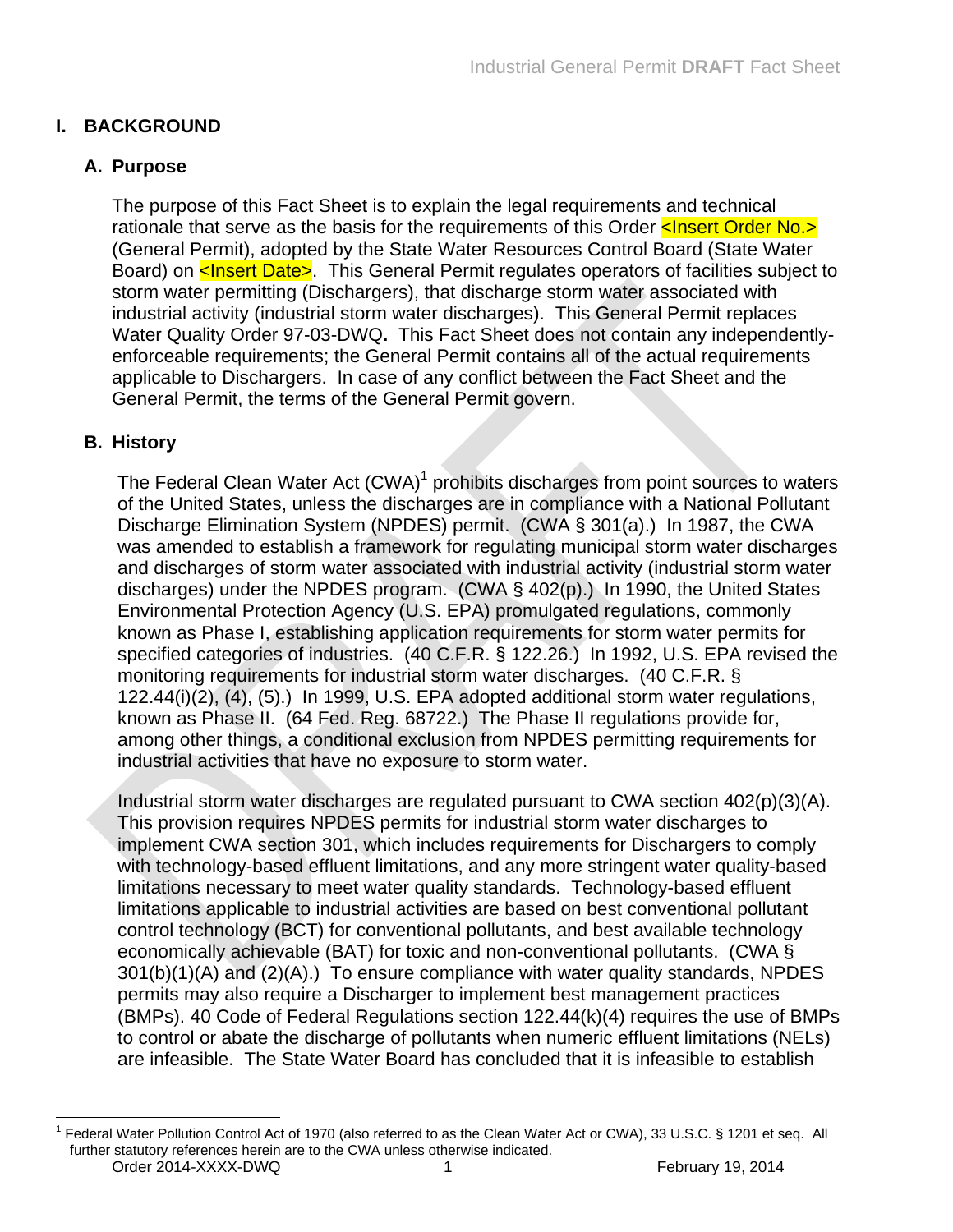NELs for storm water discharges associated with industrial activity due to insufficient information at the time of adoption of this General Permit.

On April 17, 1997, the State Water Board issued NPDES General Permit for Industrial Storm Water Discharges, Excluding Construction Activities, Water Quality Order 97-03-DWQ (previous permit). This General Permit, Order <Insert Order>, rescinds the previous permit and serves as the statewide general permit for industrial storm water discharges. The State Water Board concludes that significant revisions to the previous permit requirements are necessary for implementation, consistency and objective enforcement. As discussed in this Fact Sheet, this General Permit requires Dischargers to:

- Eliminate unauthorized non-storm water discharges (NSWDs);
- Develop and implement storm water pollution prevention plans (SWPPPs) that include best management practices (BMPs);
- Implement minimum BMPs, and advanced BMPs as necessary, to achieve compliance with the effluent and receiving water limitations of this General Permit;
- Conduct monitoring, including visual observations and analytical storm water monitoring for indicator parameters;
- Compare monitoring results for monitored parameters to applicable numeric action levels (NALs) derived from the U.S. EPA 2008 Multi-Sector General Permit for Storm Water Discharges Associated with Industrial Activity (2008 MSGP) and other industrial storm water discharge monitoring data collected in California;
- Perform the appropriate Exceedance Response Actions (ERAs) when there are exceedances of the NALs; and,
- Certify and submit all permit-related compliance documents via the Storm Water Multi Application Reporting and Tracking System (SMARTS). Dischargers shall certify and submit these documents which include, but are not limited to, Permit Registration Documents (PRDs) including Notices of Intent (NOIs), No Exposure Certifications (NECs), and Storm Water Pollution Prevention Plans (SWPPPs), as well as Annual Reports, Notices of Termination (NOTs), Level 1 ERA Reports, and Level 2 ERA Technical Reports.

### <span id="page-3-0"></span>**C. Blue Ribbon Panel of Experts (Panel)**

In 2005 and 2006, the State Water Board convened a Blue Ribbon Panel of Experts (Panel) to address the feasibility of NELs in California's storm water permits. Specifically, the Panel was charged with answering the following questions:

Is it technically feasible to establish numeric effluent limitations, or some other quantifiable limit, for inclusion in storm water permits?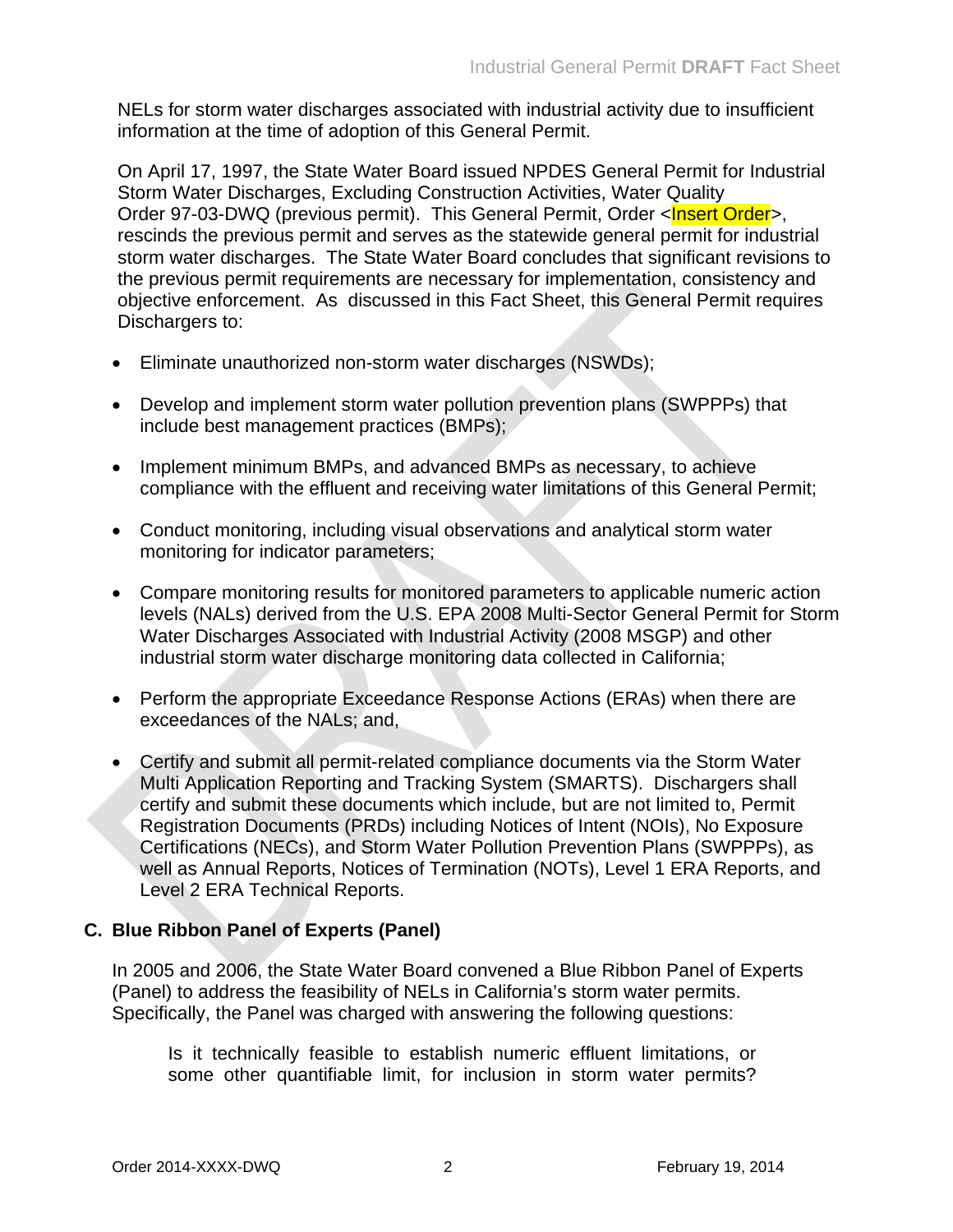How would such limitations or criteria be established, and what information and data would be required?  $2^2$ 

The Panel was directed to answer these questions for industrial storm water discharge general permits, construction storm water discharge general permits, and area-wide municipal storm water discharge permits. The Panel was also directed to address both technology-based and water quality based limitations and criteria.

In evaluating the establishment of numeric limitations and criteria, the Panel was directed to consider all of the following:

- The ability of the State Water Board to establish appropriate objective limitations or criteria;
- How compliance is to be determined;
- The ability of Dischargers and inspectors to monitor for compliance; and
- The technical and financial ability of Dischargers to comply with the limitations or criteria.

Following an opportunity for public comment, the Panel identified several water quality concerns, public process and program effectiveness issues. A summary of the Panel's recommendations regarding industrial storm water discharges follows:<sup>3</sup>

- Current data are inadequate; accordingly, the State Water Board should improve monitoring requirements to collect useful data for establishing NALs and NELs.
- Required parameters for further monitoring should be consistent with the type of industrial activity (i.e., monitor for heavy metals when there is a reasonable expectation that the industrial activity will contribute to increased heavy metals concentrations in storm water).
- Insofar as possible, the use of California data (or national data applicable to California) is preferred when setting NELs and NALs.
- Industrial facilities that do not discharge to Municipal Separate Storm Sewer Systems (MS4s) should implement BMPs for their non-industrial exposure (e.g., parking lots, roof runoff) similar to BMPs implemented by commercial facilities in MS4 jurisdictions.

 $2$  State Water Board Storm Water Panel of Experts, The Feasibility of Numeric Effluent Limits Applicable to Discharges of Storm Water Associated with Municipal, Industrial and Construction Activities (June 19, 2006). [<http://www.waterboards.ca.gov/water\\_issues/programs/stormwater/docs/numeric/swpanel\\_final\\_report.pdf>](http://www.waterboards.ca.gov/water_issues/programs/stormwater/docs/numeric/swpanel_final_report.pdf). [as of February 4, 2014].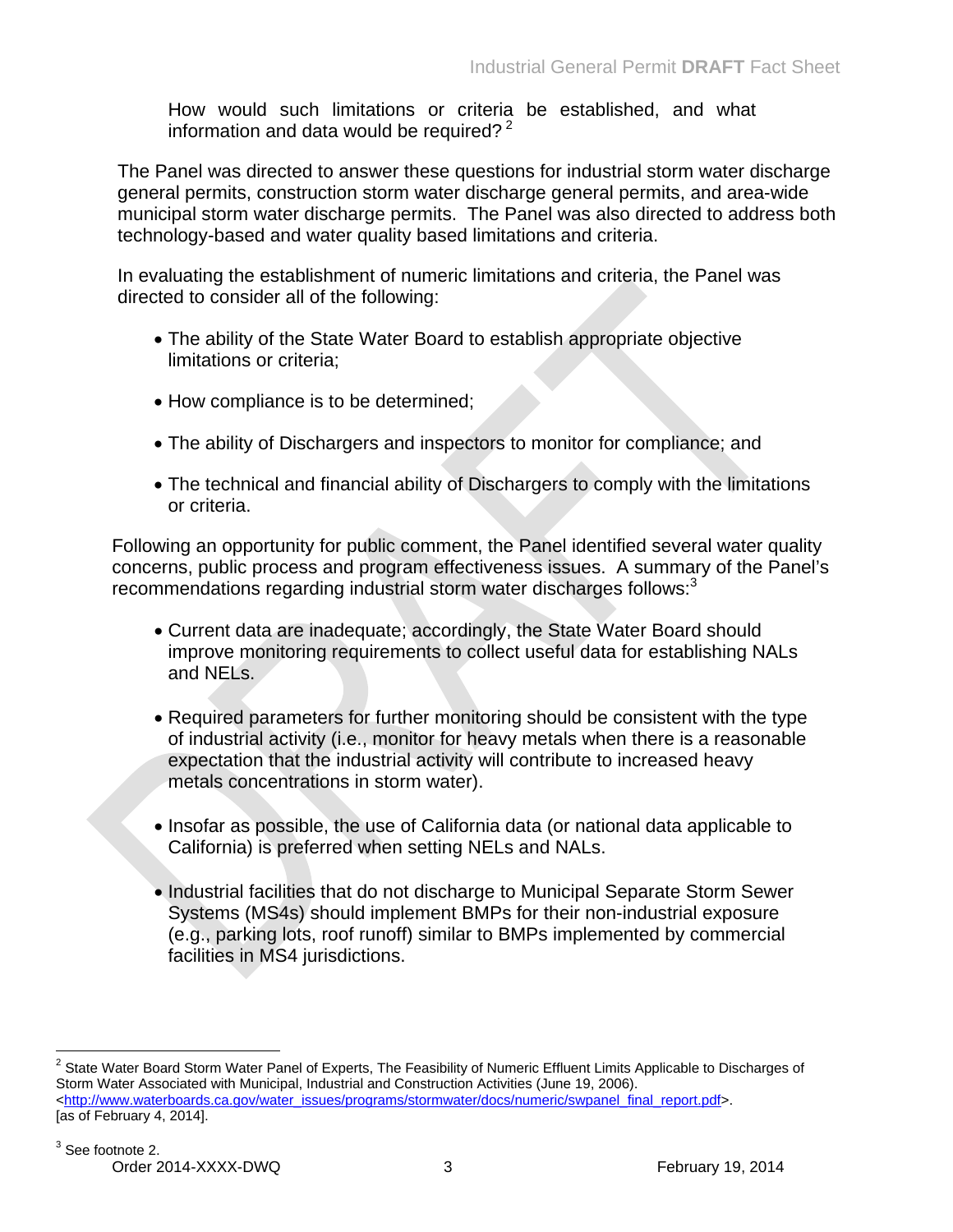- In all cases, Dischargers should implement a suite of minimum BMPs, including, but not limited to, good housekeeping practices, employee training, and preventing exposure of materials to rain.
- Standard Industrial Classification (SIC) code categories are not a satisfactory way of identifying industrial activities at any given site. The State Water Board should develop an improved method of characterizing industrial activities that will improve water quality in storm water.
- Recognizing that implementing the Panel's suggested changes is a large task, the State Water Board should set priorities for implementation of the Panel's suggested approach in order to achieve the greatest reduction of pollutants statewide.
- Recognizing that an increasing number of industries have moved industrial activities indoors to prevent storm water pollution, such facilities should be granted regulatory relief from NALs and/or NELs , but should still be required to comply with any applicable MS4 permit requirements.
- Recognizing the need for improved monitoring and reduction of pollutants in industrial storm water discharges, the State Water Board should consider the total economic impact of its requirements to not economically penalize California industries when compared to industries outside of California.

With regard to the industrial activities component of its charge, the Panel limited its focus to the question of whether sampling data can be used to derive technology-based NELs. The Panel did not address other factors or approaches that may relate to the task of determining technology- and water quality-based NELs consistent with the regulations and law. Examples of these other factors are discussed in more detail in this Fact Sheet. Additionally, in its final report the Panel did not clearly differentiate between the role of numeric and non-numeric effluent limitations, nor did it consider U.S. EPA procedures used to promulgate effluent limitation guidelines (ELGs) in 40 Code of Federal Regulations, Chapter I, Subchapter N (Subchapter N).

### <span id="page-5-0"></span>**D. Summary of Significant Changes in this General Permit**

The previous permit issued by the State Water Board on April 17, 1997, had been administratively extended since 2002 until the adoption of this General Permit. Significant revisions to the previous permit were necessary to update permit requirements consistent with recent regulatory changes pertaining to industrial storm water under the CWA. This General Permit differs from the previous permit in the following areas:

1. Minimum Best Management Practices (BMPs)

This General Permit requires Dischargers to implement a set of minimum BMPs. Implementation of the minimum BMPs, in combination with any advanced BMPs (BMPs, collectively,) necessary to reduce or prevent pollutants in industrial storm water discharges, serve as the basis for compliance with this General Permit's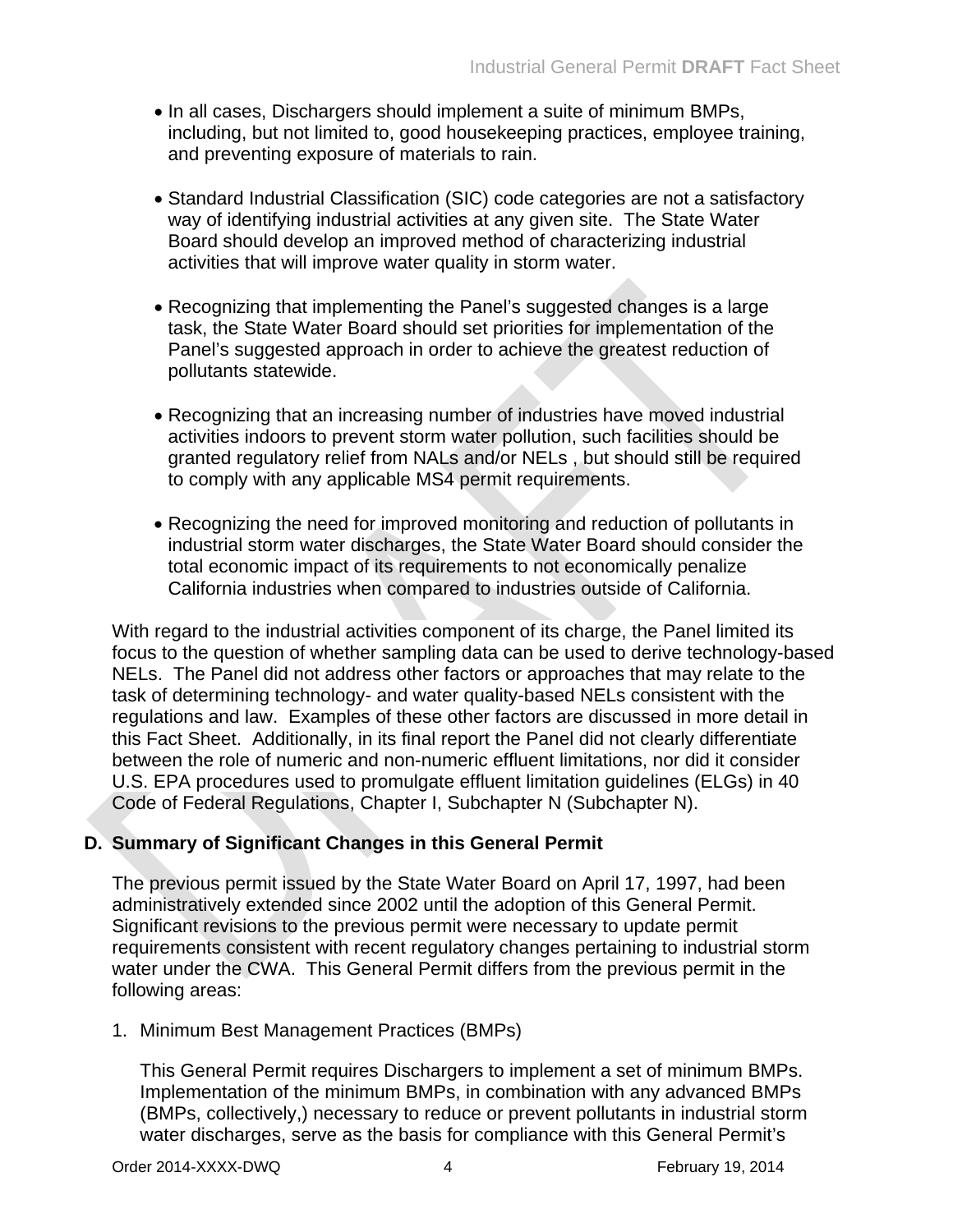technology-based effluent limitations and water quality based receiving water limitations. Although there is great variation in industrial activities and pollutant sources between industrial sectors and, in some cases between operations within the same industrial sector, the minimum BMPs specified in this General Permit represent common practices that can be implemented by most facilities.

The previous permit did not require a minimum set of BMPs but rather allowed Dischargers to consider which non-structural BMPs should be implemented and which structural BMPs should be considered for implementation when non-structural BMPs are ineffective.

This General Permit requires Dischargers to implement minimum BMPs (which are mostly non-structural BMPs), and advanced BMPs (which are mostly structural BMPs) when implementation of the minimum BMPs do not meet the requirements of the General Permit. Advanced BMPs consists of treatment control BMPs, exposure reduction BMPs, and storm water containment and discharge reduction BMPs. BMPs that exceed the performance expectation of minimum BMPs are considered advanced BMPs. Dischargers are encouraged to utilize advanced BMPs that infiltrate or reuse storm water where feasible.

The minimum and advanced BMPs required in this General Permit are consistent with U.S. EPA's 2008 Multi-Sector General Permit for Stormwater Discharges Associated with Industrial Activity (2008 MSGP), guidance developed by the California Stormwater Quality Association, and recommendations by Regional Water Quality Control Board (Regional Water Board) inspectors. Dischargers are required to evaluate BMPs being implemented and determine an appropriate interval for the implementation and inspection of these BMPs.

2. Conditional Exclusion - No Exposure Certification (NEC)

This General Permit applies U.S. EPA Phase II regulations regarding a conditional exclusion for facilities that have no exposure of industrial activities and materials to storm water. (40 C.F.R. § 122.26(g).) (The previous permit required light industries to obtain coverage only if their activities were exposed to storm water.) This General Permit implements current U.S. EPA rules allowing any type of industry to claim a conditional exclusion. The NEC requires enrollment for coverage prior to conditionally excluding a Discharger from a majority of this General Permit's requirements.

3. Electronic Reporting Requirements

This General Permit requires Dischargers to submit and certify all reports electronically via SMARTS. The previous permit used a paper reporting process with electronic reporting as an option.

4. Training Expectations and Roles

This General Permit requires that Dischargers arrange to have appropriately trained personnel implementing this General Permit's requirements at each facility. In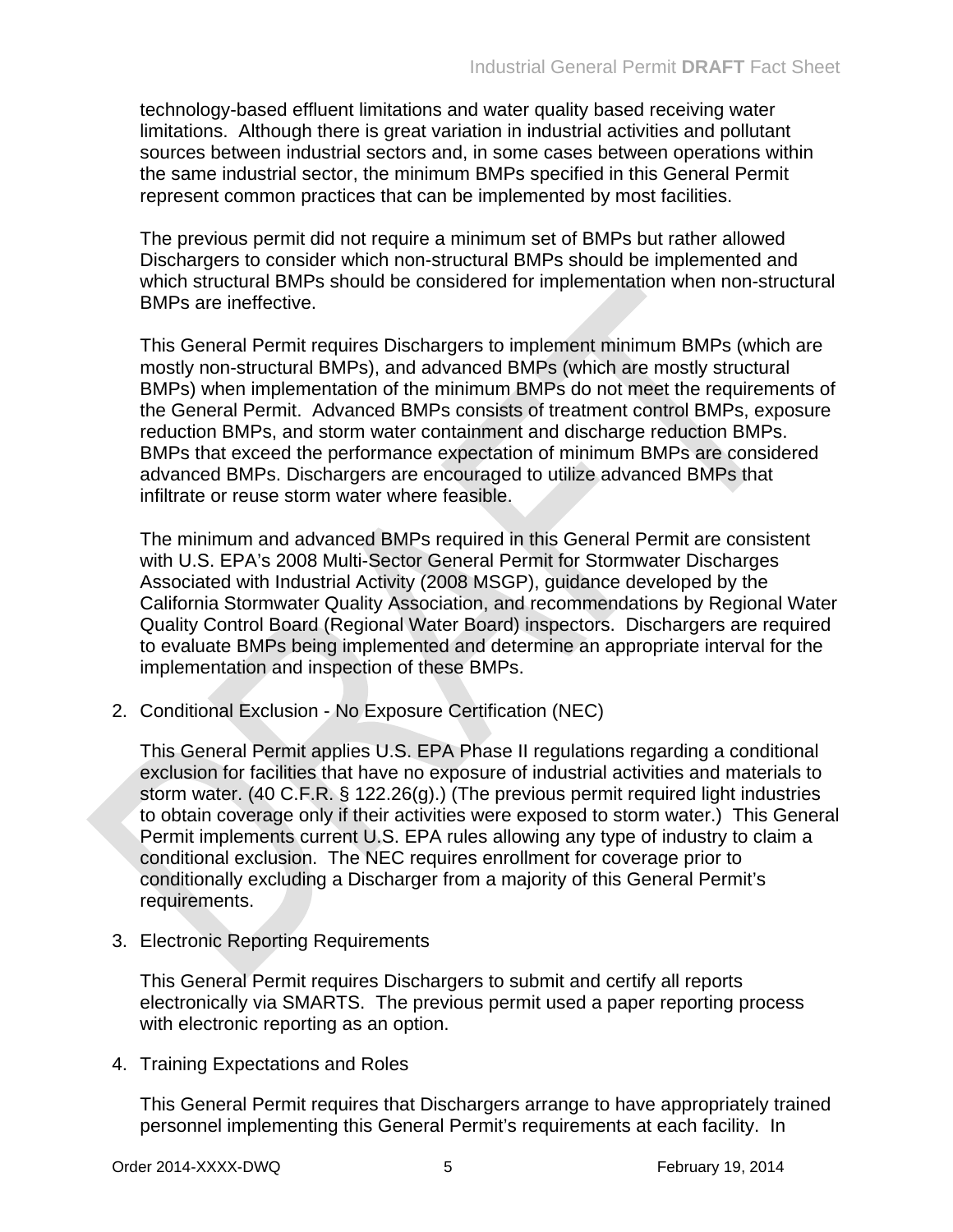addition, if a Discharger's facility enters Level 1 status, the Level 1 ERA Report must be prepared by a Qualified Industrial Storm Water Practitioner (QISP). All Action Plans and Technical Reports required in Level 2 status must also be prepared by a QISP.

Dischargers may appoint a staff person to complete the QISP training or may contract with an outside QISP. QISP training is tailored to persons with a high degree of technical knowledge and environmental experience. Although QISPs do not need to be California licensed professional engineers, it may be necessary to involve a California licensed professional engineer to perform certain aspects of the Technical Reports.

5. Numeric Action Levels (NALs) and NAL Exceedances

This General Permit contains two types of NAL exceedances. An annual NAL exceedance occurs when the average of all sampling results within a reporting year for a single parameter (except pH) exceeds the applicable annual NAL. The annual NALs are derived from, and function similarly to, the benchmark values provided in the 2008 MSGP. Instantaneous maximum NALs target hot spots or episodic discharges of pollutants. An instantaneous maximum NAL exceedance occurs when two or more analytical results from samples taken for any parameter within a reporting year exceed the applicable instantaneous maximum NAL value. Instantaneous maximum NALs for Total Suspended Solids (TSS) and Oil and Grease (O&G) are based on previously gathered California industrial storm water discharge monitoring data. The instantaneous maximum NAL for pH is derived from the benchmark value provided in the 2008 MSGP.

6. Exceedance Response Actions (ERA)

This General Permit requires Dischargers to develop and implement ERAs, when an annual NAL or instantaneous maximum NAL exceedance occurs during a reporting year. The first time an annual NAL or instantaneous maximum NAL exceedance occurs for any one parameter, a Discharger's status is changed from Baseline to Level 1 status, and the Discharger is required to evaluate and revise, as necessary, its BMPs (with the assistance of a QISP) and submit a report prepared by a QISP. The second time an annual NAL or instantaneous maximum NAL exceedance occurs for the same parameter in a subsequent reporting year, the Discharger's status is changed from Level 1 to Level 2 status, and Dischargers are required to submit a Level 2 ERA Action Plan and a Level 2 ERA Technical Report. Unless the demonstration is not accepted by the State Water Board or a Regional Water Board, the Discharger is not required to perform additional ERA requirements for the parameter(s) involved if the Discharger demonstrates that:

- a. Additional BMPs required to eliminate NAL exceedances are not technologically available or economically practicable and achievable; or,
- b. NAL exceedances are solely caused by non-industrial pollutant sources; or,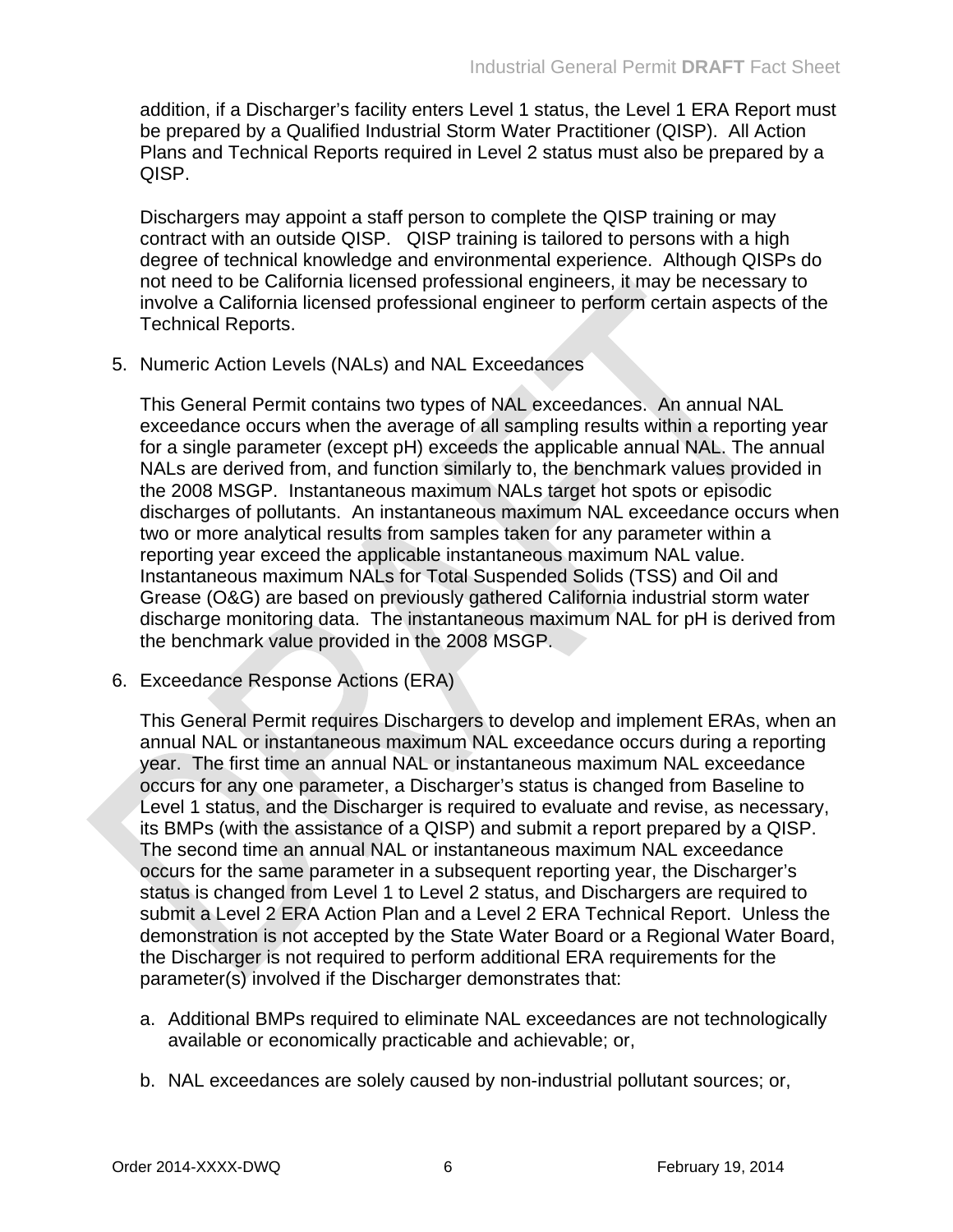c. NAL exceedances are solely attributable to pollutants from natural background sources.

Information supporting the above demonstrations must be included in QISPprepared Level 2 ERA Technical Reports.

7. CWA section 303(d) Impairment

This General Permit requires a Discharger to monitor additional parameters if the discharge(s) from its facility contributes pollutants to receiving waters that are listed as impaired for those pollutants (CWA section 303(d) listings). This General Permit lists the receiving waters that are 303(d) listed as impaired for pollutants that are likely to be associated with industrial storm water in Appendix 3. For example, if a Discharger discharges to a water body that is listed as impaired for copper, and the discharge(s) from its facility has the potential sources of copper, the Discharger must add copper to the list of parameters to monitor in its storm water discharge.

8. Design Storm Standards for Treatment Control BMPs

This General Permit includes design storm standards for Dischargers implementing treatment control BMPs. The design storm standards include both volume- and flow-based criteria. Dischargers are not required to retrofit existing treatment control BMPs unless required to meet the technology-based effluent limitations and receiving water limitations in this General Permit.

9. Qualifying Storm Event (QSE)

This General Permit defines a QSE as a precipitation event that:

- a. Produces a discharge for at least one drainage area; and,
- b. Is preceded by 48 hours with no discharge from any drainage area.

The definition above differs from the definition in the previous permit, resulting in an increase number of QSEs eligible for sample collection. Therefore, most Dischargers will be able to collect the required number of samples, regardless of their facility location.

### 10.Sampling Protocols

This General Permit requires Dischargers to collect samples during scheduled facility operating hours from each drainage location within four hours of: (1) the start of the discharge from a QSE occurring during scheduled facility operating hours, or (2) the start of scheduled facility operating hours if the QSE occurred in the previous twelve (12) hours. The benefits of this sampling protocol: (a) allows a more reasonable amount of time to collect samples, (b) increases the likelihood for samples collected at discharge locations to be representative of the drainage area discharge characteristics, (c) increases the number of QSEs eligible for sample collection, and, (d) reduces the likelihood of Dischargers collecting samples with short-term concentration spikes.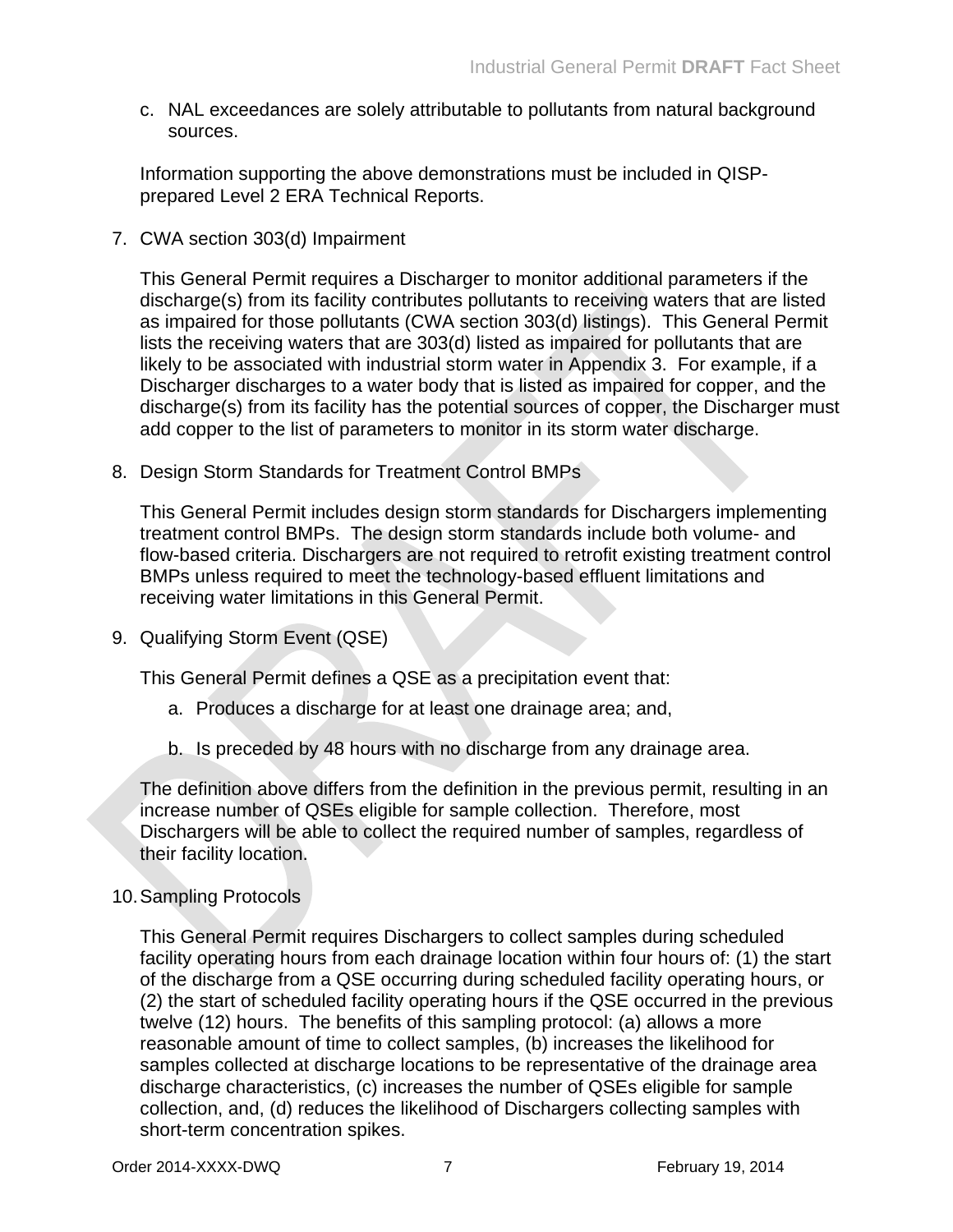The previous permit required that Dischargers collect grab samples during the first hour of discharge that commenced during scheduled facility operating hours. These sample collection requirements were widely considered to be too rigid and out of step with other states' sample collection requirements. Since many storm events begin in the evening or early morning hours, numerous opportunities to collect samples were lost because Dischargers could not obtain samples during the first hour of discharge. Dischargers with facilities that have multiple discharge locations had difficulties collecting samples within such a short timeframe therefore affecting data quality.

#### 11.Sampling Frequency

This General Permit increases the sampling frequency by requiring the Discharger to collect and analyze storm water samples from each discharge location for two (2) QSEs within the first half of each reporting year (July 1 to December 31), and two (2) QSEs within the second half of each reporting year (January 1 to June 30). The increased sampling, compared to the previous permit's two samples during the wet season, is consistent with the 2008 MSGP and other states' permit requirements and will improve compliance determination with this General Permit. The State Water Board expects that the elimination of the wet season sampling requirements will increase the number of possible QSEs eligible for monitoring.

#### 12.Compliance Groups

To allow industrial facilities to efficiently share knowledge, skills and resources towards achieving General Permit compliance, this General Permit allows the formation of Compliance Groups and Compliance Group Leaders . Dischargers participating in a Compliance Group (Compliance Group Participants) are collectively required to sample twice a year. Compliance Group Leaders are required to be approved through the State Water Board-approved training program process, inspect each facility once within each reporting year, and prepare Level 1 and Level 2 ERA reports as necessary. The Compliance Group option is described in more detail in General Permit section XIV and in this Fact Sheet in the Section titled "Compliance Groups."

### 13.Discharges to Ocean Waters

This General Permit requires Dischargers with ocean-discharging outfalls subject to model monitoring provisions of the California Ocean Plan to develop and implement a monitoring plan in compliance with those provisions and any additional monitoring requirements established pursuant to Water Code section 13383. Dischargers who have not developed and implemented a monitoring program in compliance with the California Ocean Plan model monitoring provisions by January 1, 2015 or seven (7) days prior to commencing operations, whichever is later, are ineligible to obtain coverage under this General Permit.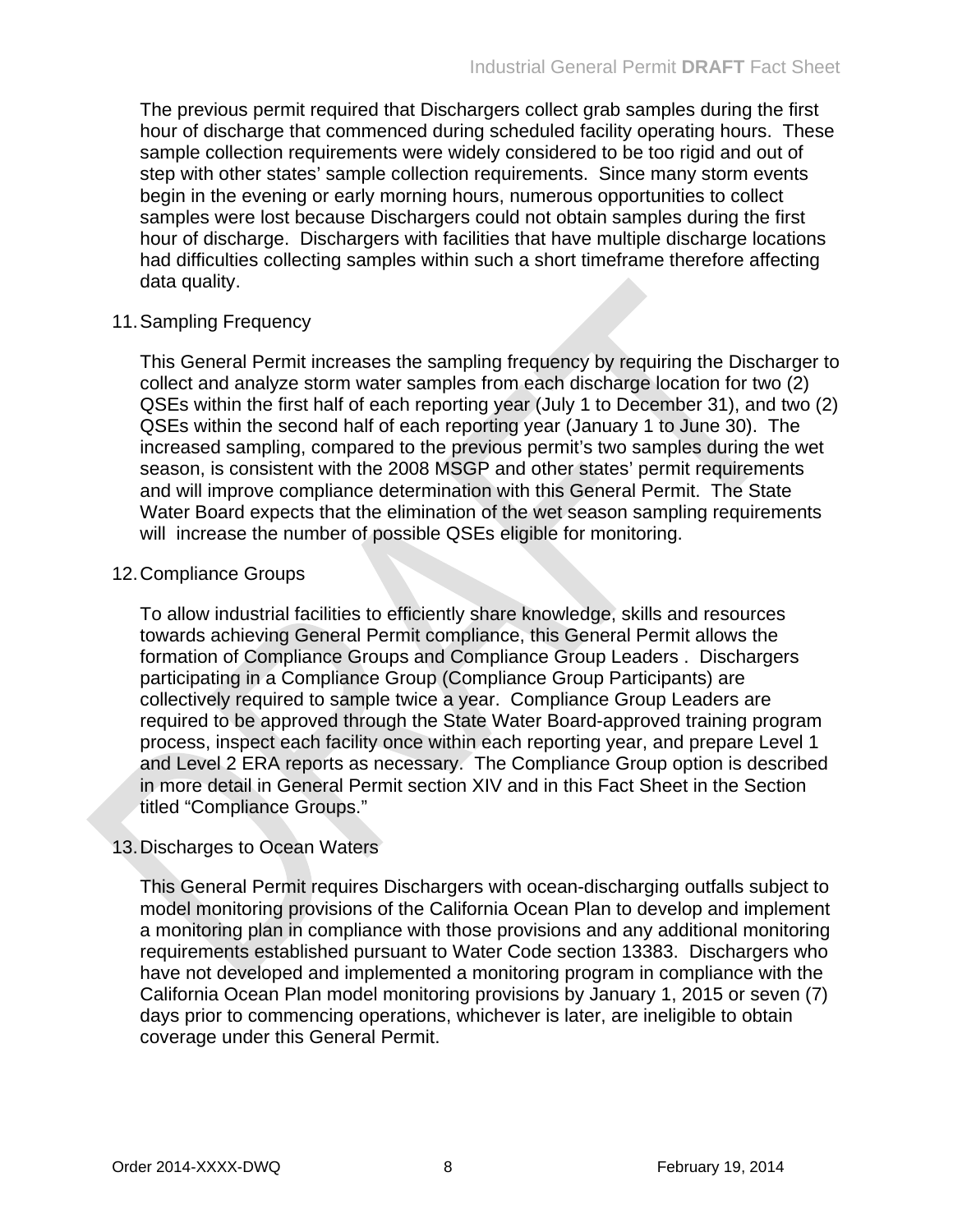#### <span id="page-10-0"></span>**II. TECHNICAL RATIONALE FOR REQUIREMENTS IN THIS GENERAL PERMIT**

#### <span id="page-10-1"></span>**A. Receiving General Permit Coverage**

- 1. This General Permit provides regulatory coverage for new and existing industrial storm water discharges and authorized NSWDs from:
	- a. Facilities required by federal regulations to obtain an NPDES permit;
	- b. Facilities designated by the Regional Water Boards to obtain an NPDES permit; and,
	- c. Facilities directed by the Regional Water Boards to obtain coverage specifically under this General Permit. The Regional Water Board typically directs a Discharger to change General Permit coverage under two circumstances:
		- (1) switch from an individual NPDES permit to this General Permit, or

(2) switch from the NPDES General Permit for Storm Water Discharges Associated with Construction And Land Disturbance Activities, (Order 2009- 0009-DWQ, NPDES No CAS000002 (to this General Permit for long-term construction related activities that are similar to industrial activities (e.g. concrete batch plants).

40 Code of Federal Regulations section 122.26(b)(14) defines "storm water discharge associated with industrial activity" and describes the types of facilities subject to permitting (primarily by Standard Industrial Classification (SIC) code). This General Permit provides regulatory coverage for all facilities with industrial activities described in Attachment A where the covered industrial activity is the Discharger's primary industrial activity. In some instances, a Discharger may have more than one primary industrial activity occurring at a facility.

The 1987 SIC manual uses the term "establishment" to determine the primary economic activity of a facility. The manual instructs that where distinct and separate economic activities are performed at a single location, each activity should be treated as a separate establishment (and, therefore, separate primary activity). For example, the United States Navy (primary SIC code 9711) may conduct industrial activities subject to permitting under this General Permit, such as landfill operations (SIC code 4953), ship and boat building and repair (SIC code 3731, and flying field operations (SIC code 4581).

The SIC manual also discusses "auxiliary" functions of establishments. Auxiliary functions provide management or support services to the establishment. Examples of auxiliary functions are warehouses and storage facilities for the establishment's own materials, maintenance and repair shops of the establishment's own machinery, automotive repair shops or storage garages of the establishment's own vehicles, administrative offices, research, development, field engineering support, and testing conducted for the establishment. When auxiliary functions are performed at physically separate facilities from the establishment they serve, they generally are not subject to General Permit coverage. If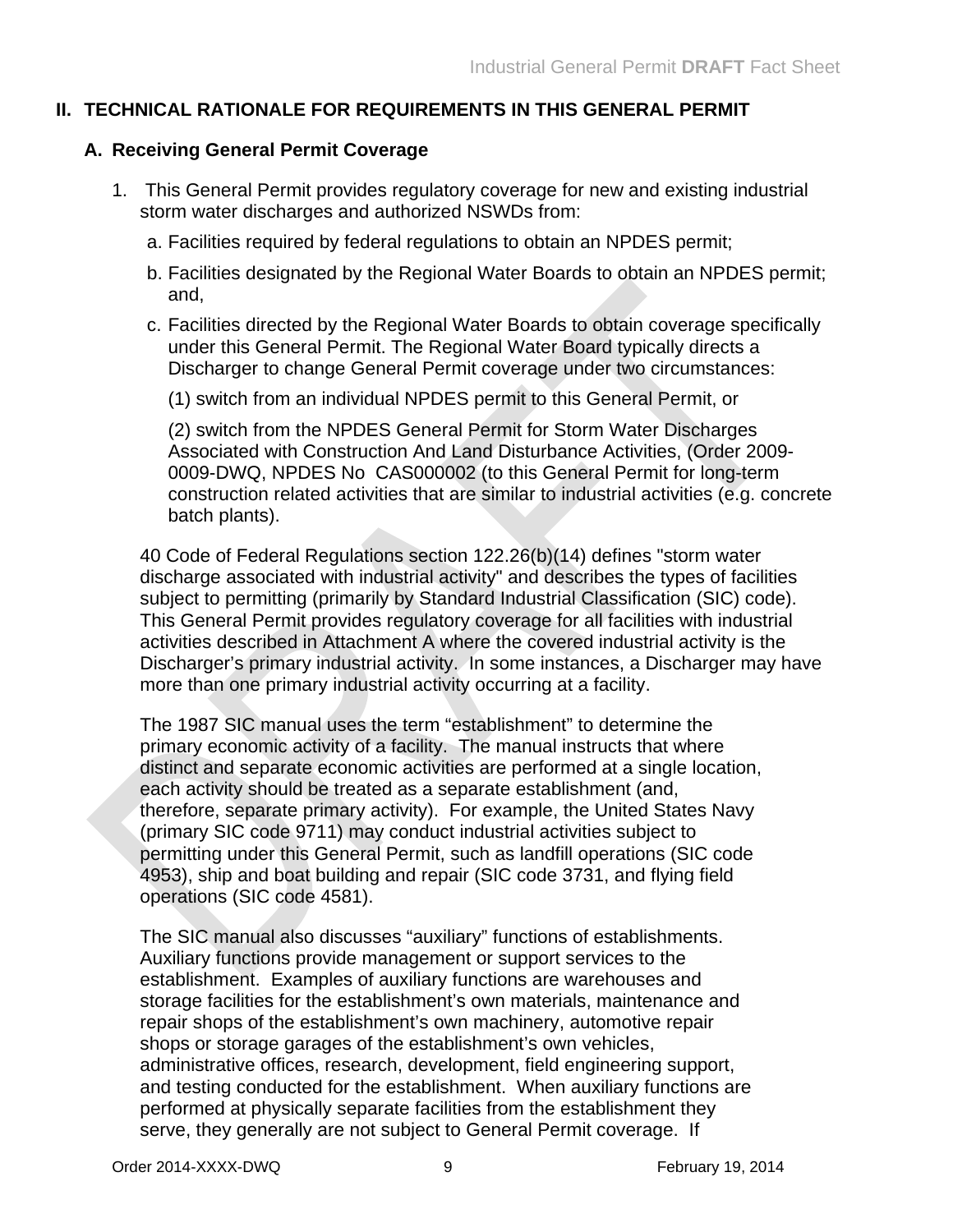auxiliary functions are performed at the same physical location as the establishment, then they are subject to General Permit coverage if they are associated with industrial activities.

This clarification does not change the scope of which facilities are subject to permitting relative to the 1997 IGP. The 1997 IGP Fact Sheet had used the term "auxiliary" to describe a facility's separate primary activities, which has caused confusion.

In 1997, the North American Industrial Classification System (NAICS) was published, replacing the SIC code system. The U.S. EPA has indicated that it intends to incorporate the NAICS codes into the federal storm water regulations but has not done so yet. The State Water Board recognizes that many Dischargers in newer industries were not included in the 1987 SIC code manual and may have difficulty determining their SIC code information. To address this transition, SMARTS has been modified to accept both SIC codes and NAICS codes, and NAICS codes are automatically translated into SIC codes. There may be instances of conflict between SIC and NAICS codes. The use of NAICS codes shall not expand or reduce the types of industries subject to this General Permit as compared to the SIC codes listed in the General Permit. State Water Board staff will work closely with the applicant to resolve these conflicts in SMARTS as they are identified. Dischargers should be aware that the use of an NAICS code which results in failure to submit any of the required PRDs under this General Permit remains a violation of the terms of this General Permit.

The facilities included in category one of Attachment A (facilities subject to Subchapter N) are subject to storm water ELGs that are incorporated into the requirements of this General Permit. Dischargers whose facilities are included in this category must examine the appropriate federal ELGs to determine the applicability of those guidelines. This General Permit contains additional requirements (Section XI.D) that apply only to facilities with storm water ELGs.

- 2. Types of Discharges Not Covered by this General Permit
	- a. Discharges from construction and land disturbance activities that are subject to the General Permit for Discharges of Storm Water Associated with Construction Activity (Construction General Permit).
	- b. Discharges covered by an individual or general storm water NPDES permit. Some industrial storm water discharges may be regulated by other individual or general NPDES permits issued by the State Water Board or the Regional Water Boards (Water Boards, collectively,). This General Permit shall not regulate these discharges. When the individual or general NPDES permits for such discharges expire, the Water Boards may authorize coverage under this General Permit or another general NPDES permit, or may issue a new individual NPDES permit consistent with the federal and state storm water regulations. Interested parties may request that the State Water Board or appropriate Regional Water Board issue individual or general NPDES permits for specific discharges that, in their view are not properly regulated through this General Permit. General permits may be issued for a particular industrial group or watershed area which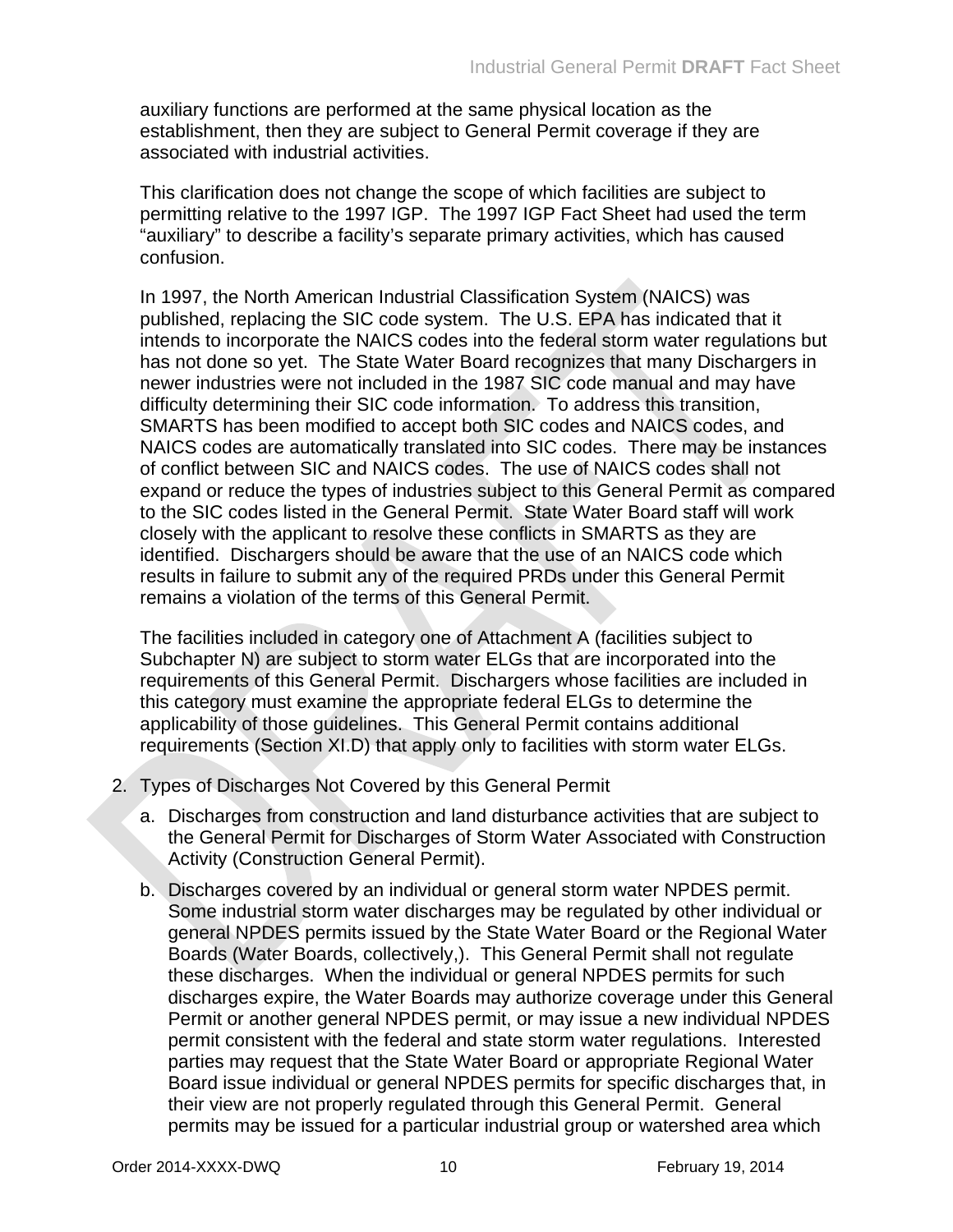would supersede this General Permit. To date, two Regional Water Board have issued such permits:

- i. The Lahontan Regional Water Board has adopted an NPDES permit and general Waste Discharge Requirements to regulate discharges from marinas and maintenance dredging (Regional Water Board Order R6T-2005-0015 - NPDES Permit No. CAG616003) in the Lake Tahoe Hydrologic Unit.
- ii. The Santa Ana Regional Water Board adopted the Sector Specific General Permit for Stormwater Runoff Associated with Industrial Activities from Scrap Metal Recycling Facilities within the Santa Ana Region, Order R8-2012-0012, NPDES Permit No. CAG 618001 (Scrap Metal Recycling Permit). The Scrap Metal Recycling Permit is applicable to facilities within the Santa Ana Region that are listed under Standard Industrial Classification (SIC) Code 5093 and engaged in the following types of activities: (1) automotive wrecking for scrapwholesale (this category does not include facilities engaged in automobile dismantling for the primary purpose of selling second hard parts); (2) iron and steel scrap - wholesale; (3) junk and scrap metal - wholesale; (4) metal waste and scrap - wholesale; and (5) non-ferrous metals scrap - wholesale. Other types of facilities listed under SIC Code 5093 and engaged in waste recycling are not required to get coverage under the Scrap Metal Recycling Permit. A list of covered facilities as of February 8, 2011 was included in Attachment A of the Scrap Metal Recycling Permit.
- c. Discharges that the Regional Water Boards determine to be ineligible for coverage under this General Permit. In such cases, a Regional Water Board will require the discharges be covered by another individual or general NPDES permit. The applicability of this General Permit to such discharges is terminated when the discharge is subject to another individual or general NPDES permit.
- d. Discharges that do not enter waters of the United States. These include:
	- i. Discharges to municipal separate sanitary sewer systems;
	- ii. Discharges to evaporation ponds, discharges to percolation ponds, and/or any other methods used to retain and prevent industrial storm water discharges from entering waters of the United States;
	- iii. Discharges to combined sewer systems. In California, the only major combined sewer systems are located in San Francisco and downtown Sacramento. Dischargers who believe they discharge into a combined sewer system should contact the local Regional Water Board to verify discharge location; and,
	- iv. Dischargers Claiming the "No Discharge" Option in the Notice of Non-Applicability (NONA) (Fact Sheet Section II.S).
- e. Discharges from mining operations or oil and gas facilities composed entirely of flows that are from conveyances or systems of conveyances used for collecting and conveying precipitation runoff and do not come into contact with any overburden, raw materials, intermediate products, finished products, by-products, or waste products located at the facility. (33 U.S.C. § 1342(l)(2).)
- f. Discharges from facilities on Tribal Lands regulated by U.S. EPA.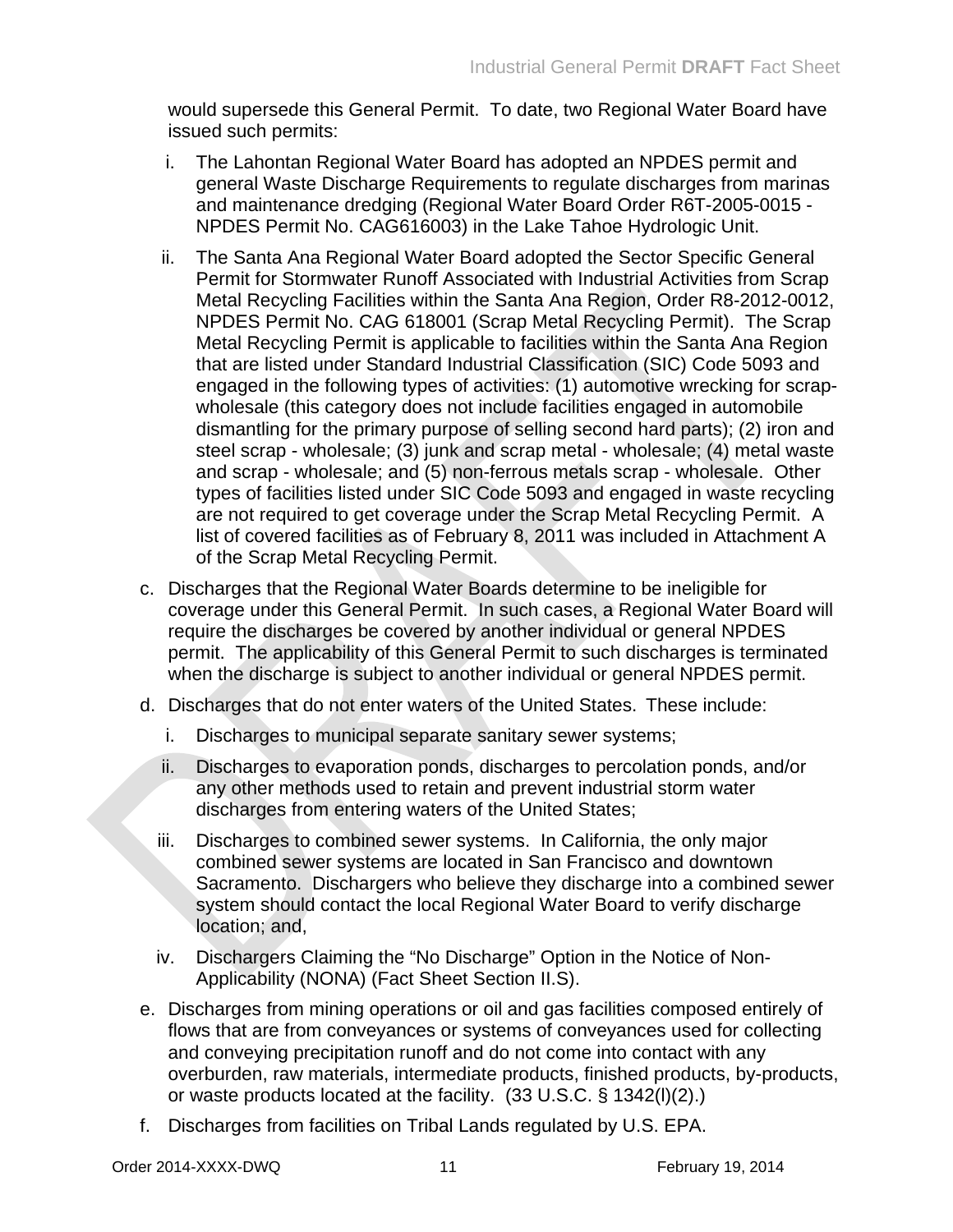3. Obtaining General Permit Coverage (Section II of this General Permit)

The State Water Board has developed the SMARTS online database system to handle registration and reporting under this General Permit. More information regarding SMARTS and access to the database is available online at [https://smarts.waterboards.ca.gov.](https://smarts.waterboards.ca.gov/) The State Water Board has determined that all documents related to general storm water enrollment and compliance must be certified and submitted via SMARTS by Dischargers.

This General Permit requires all Dischargers to electronically certify and submit PRDs via SMARTS to obtain: (1) regulatory coverage, or (2) to certify that there are no industrial activities exposed to storm water at the facility and obtain regulatory coverage under the NEC provision of this General Permit. Facilities that were eligible to self-certify no exposure under the previous permit (see category 10 in Attachment 1 of the previous permit) are required to certify and submit via SMARTS PRDs for NOI coverage under this General Permit by July 1, 2015 or for NEC coverage by October 1, 2015. The Water Board is estimating that 10,000 – 30,000 Dischargers may be registering for NOI or NEC coverage under this General Permit. Separate registration deadlines, one for NOI coverage and one for NEC coverage, provides Dischargers better assistance from Storm Water Helpdesk and staff.

Dischargers shall electronically certify and submit the PRDs via SMARTS for each individual facility. This requirement is intended to establish a clear accounting of the name, address, and contact information for each Discharger, as well as a description of each Discharger's facility.

The Water Boards recognize that certain information pertaining to an industrial facility may be confidential. Many Stakeholders were asking for clarification on the process the Water Boards would use to manage confidential information or the process Dischargers could use to redact such information. Dischargers may redact trade secrets information from required submittals (Section II.B.3.d). Dischargers are required to include a general description of the redacted information and the basis for the redaction. Dischargers are still required to submit complete and unredacted versions of the information to the Water Boards within 30 days, however these versions should be clearly labeled "CONFIDENTIAL" so that the confidentiality of these documents is clear to Regional Water Board staff, even when there is a change in staff. This General Permit requires that all information provided to the Water Boards by the Discharger comply with the Homeland Security Act and other federal law that addresses security in the United States.

All Dischargers who certify and submit PRDs via SMARTS for NOI coverage on or after July 1, 2015 or for NEC coverage on or after October 1, 2015, shall immediately comply with the provisions in this General Permit.

4. General Permit Coverage for Landfills

This General Permit covers storm water discharges from landfills, land application sites, and open dumps that receive or have received industrial waste from any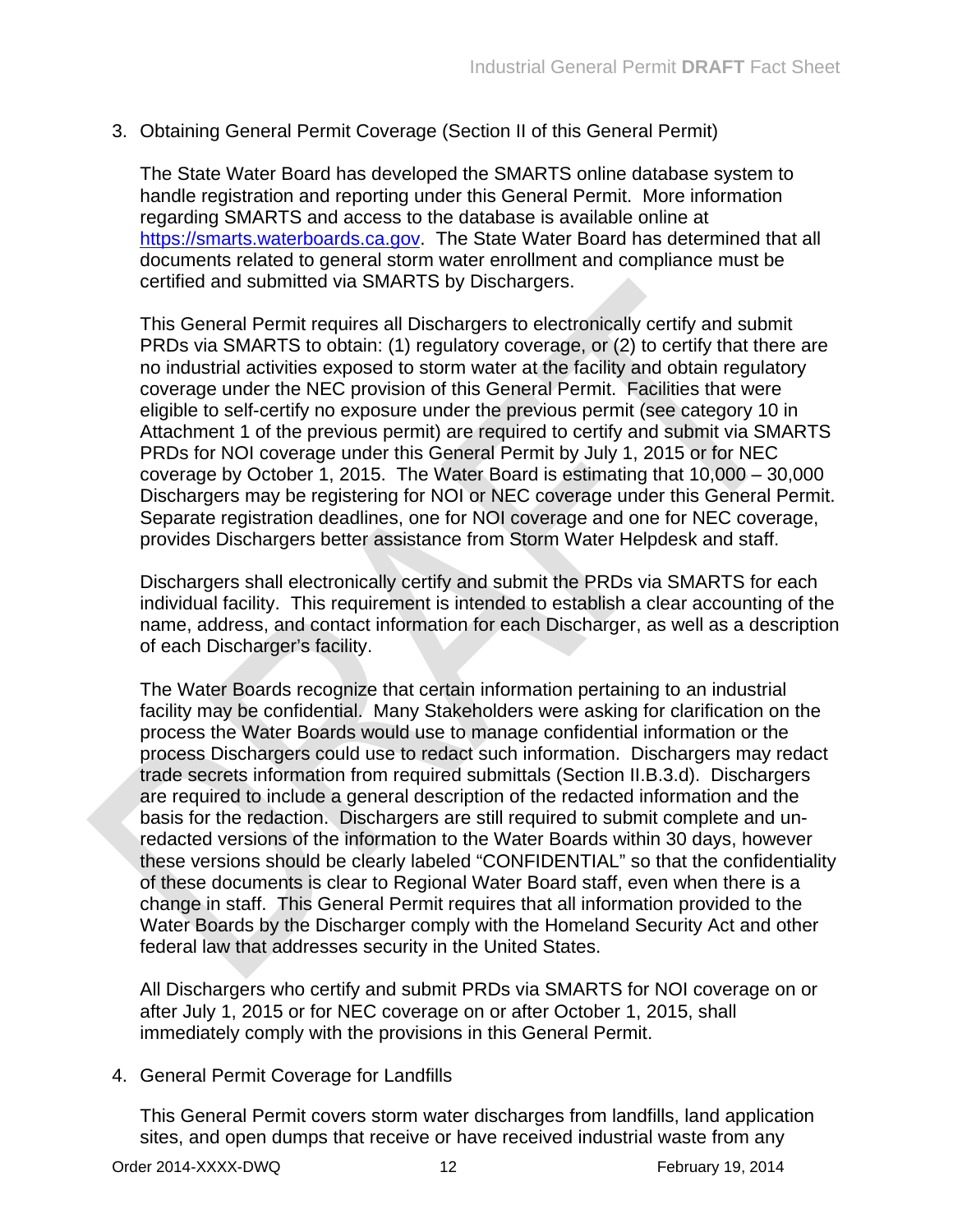facility covered by this General Permit. Industrial storm water discharges from these facilities must be covered by this General Permit unless (1) they are already covered by another NPDES permit, or (2) the Regional Water Board has determined that an NPDES permit is not required because the site has been stabilized or required closure activities have been completed.

In most cases, it is appropriate for new landfill construction or final closure to be covered by the Construction General Permit, rather than this General Permit. Questions have arisen as to what constitutes new landfill construction at an existing landfill versus the normal planned expansion of a landfill. Similarly, questions have arisen about the type of closure activities that may be subject to the Construction General Permit versus the normal closure of "cells" that occurs during continued landfill operations and are not subject to the Construction General Permit. Other questions such as whether temporary or permanent newly graded/paved roads disturbing greater than one acre at a landfill are subject to the Construction General Permit. Landfill Dischargers have asked for clarity regarding these questions. The previous permit required Dischargers to contact the Regional Water Boards to determine permit appropriateness. Site specific circumstances continue to require Dischargers to contact Regional Water Boards for final determinations.

Based upon the State Water Board's storm water program history, there are only a handful of instances where an operating landfill has been simultaneously subject to both the construction and industrial permitting requirements. Typically a landfill is subject to the construction permitting requirements during the time the landfill is initially constructed and prior to operation. A landfill is subject to the industrial permitting requirements during landfill operations, and subject to the construction permitting requirements during final landfill closure activities.

Once a landfill begins operations, continued expansion or closure of incremental landfill cells is authorized under the industrial permitting requirements since these are normal aspects of landfill operations. These expansion/closure activities occur within a limited timeframe (often taking less than 90 days from beginning to end) and are not separately subject to additional local approval (e.g., a new building permit). Any construction or demolition of temporary non-impervious roads directly related to landfill operations are subject to the industrial permitting requirements.

Construction or closure of a separate section of the landfill that is either subject to additional permitting by the local authorities and/or lasts more than 90 days requires coverage under the Construction General Permit. Construction of permanent facility structures such as buildings and impervious parking lots or roads that disturb greater than one acre are also subject to the Construction General Permit. (Permanent facility structures are defined as any structural improvements designed to remain until the landfill is closed.)

Site specific circumstances such as proximity to nearby waterways, extent of activities, pollutants of concern, and other considerations can impact any decision as to whether a particular activity is to be regulated under this General Permit or the Construction General Permit. Regional Water Boards will continue to exercise their discretion as necessary to protect the beneficial uses of the receiving water(s).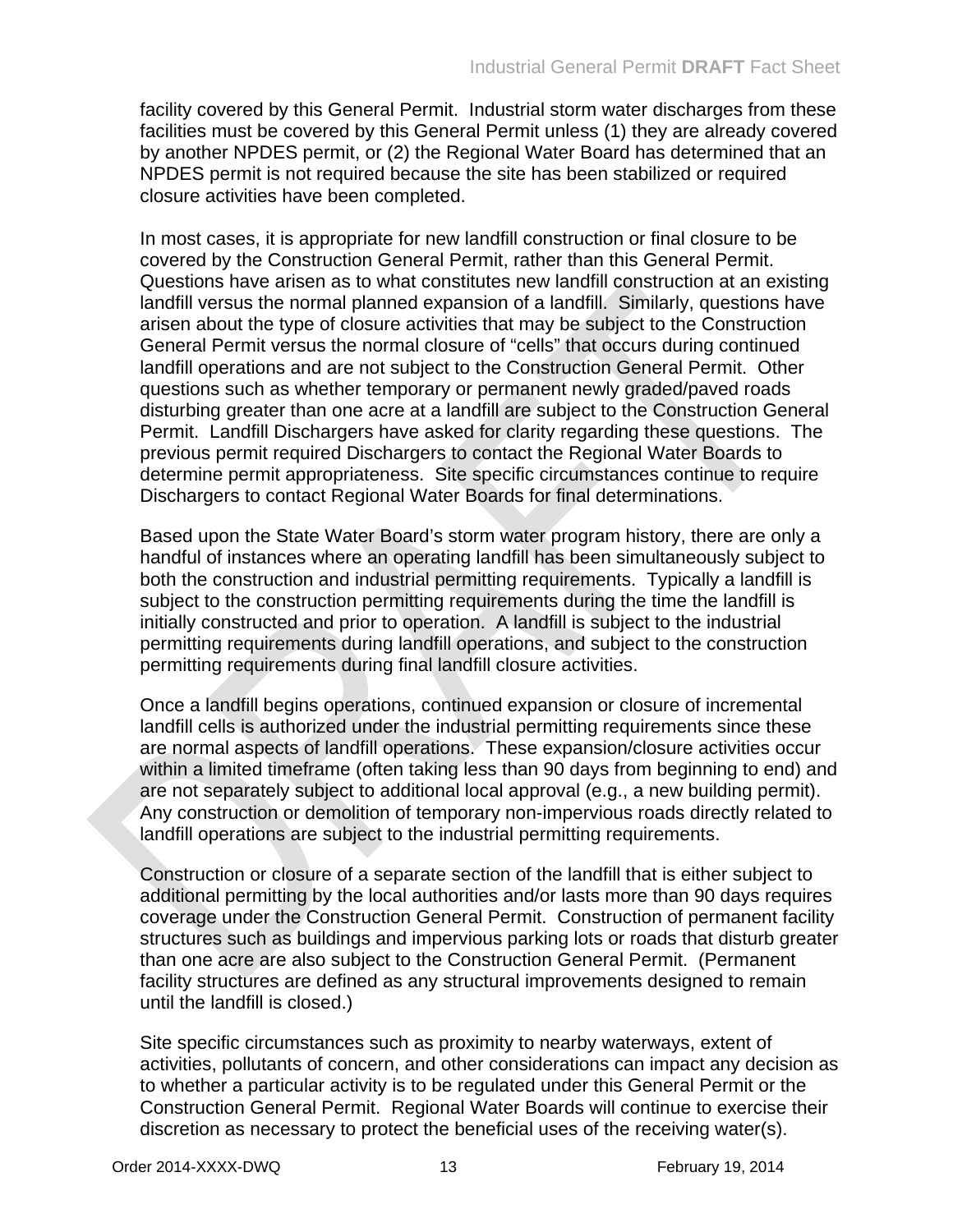5. General Permit Coverage for Small Municipal Separate Storm Sewer Systems (MS4s)

Section 1068 of the Intermodal Surface Transportation Efficiency Act of 1991 exempted municipal agencies serving populations of less than 100,000 from Phase I permit requirements other than sanitary landfills, power plants, and airports facilities. U.S. EPA's Phase II regulations eliminated the above exemption as of March 10, 2003. All facilities in Attachment A of this General Permit that are operated by a small municipal agency are subject to NPDES storm water permitting requirements and this General Permit.

6. Changes to General Permit Coverage

Dischargers who no longer operate a facility required to be covered under this General Permit (either NOI or NEC coverage) are required to electronically certify and submit via SMARTS a Notice of Termination (NOT). An NOT is required when there is a change in ownership of the industrial activities subject to permitting or when industrial activities subject to permitting are permanently discontinued by the Discharger at the site. When terminating NOI coverage, Dischargers may only submit an NOT once all exposure of industrial materials and equipment have been eliminated. Dischargers may not submit NOTs for temporary or seasonal facility closures. The General Permit requires Dischargers to implement appropriate BMPs to reduce or prevent pollutants in storm water discharges during the temporary facility closure.

This General Permit allows Dischargers to change General Permit coverage, as appropriate, from NOI coverage to NEC coverage or from NEC coverage to NOI coverage.

### <span id="page-15-0"></span>**B. Discharge Prohibitions**

This General Permit covers industrial storm water discharges and authorized NSWDs from industrial facilities and prohibits any discharge of materials other than storm water and authorized NSWDs (Section III and Section IV of this General Permit). It is a violation of this General Permit to discharge hazardous substances in storm water in excess of the reportable quantities established in 40 Code of Federal Regulations sections 117.3 and 302.4.

The State Water Board is authorized, under Water Code section 13377, to issue NPDES permits which apply and ensure compliance with all applicable provisions of the CWA, and any more stringent limitations necessary to implement water quality control plans, protect beneficial uses, and prevent nuisance.

### <span id="page-15-1"></span>**C. Non-Storm Water Discharges (NSWDs)**

Unauthorized NSWDs can be generated from various pollutant sources. Depending upon their quantity and location where generated, unauthorized NSWDs can discharge to the storm drain system during dry weather as well as during a storm event (comingled with storm water discharge). These NSWDs can consist of, but are not limited to; (1) waters generated by the rinsing or washing of vehicles, equipment,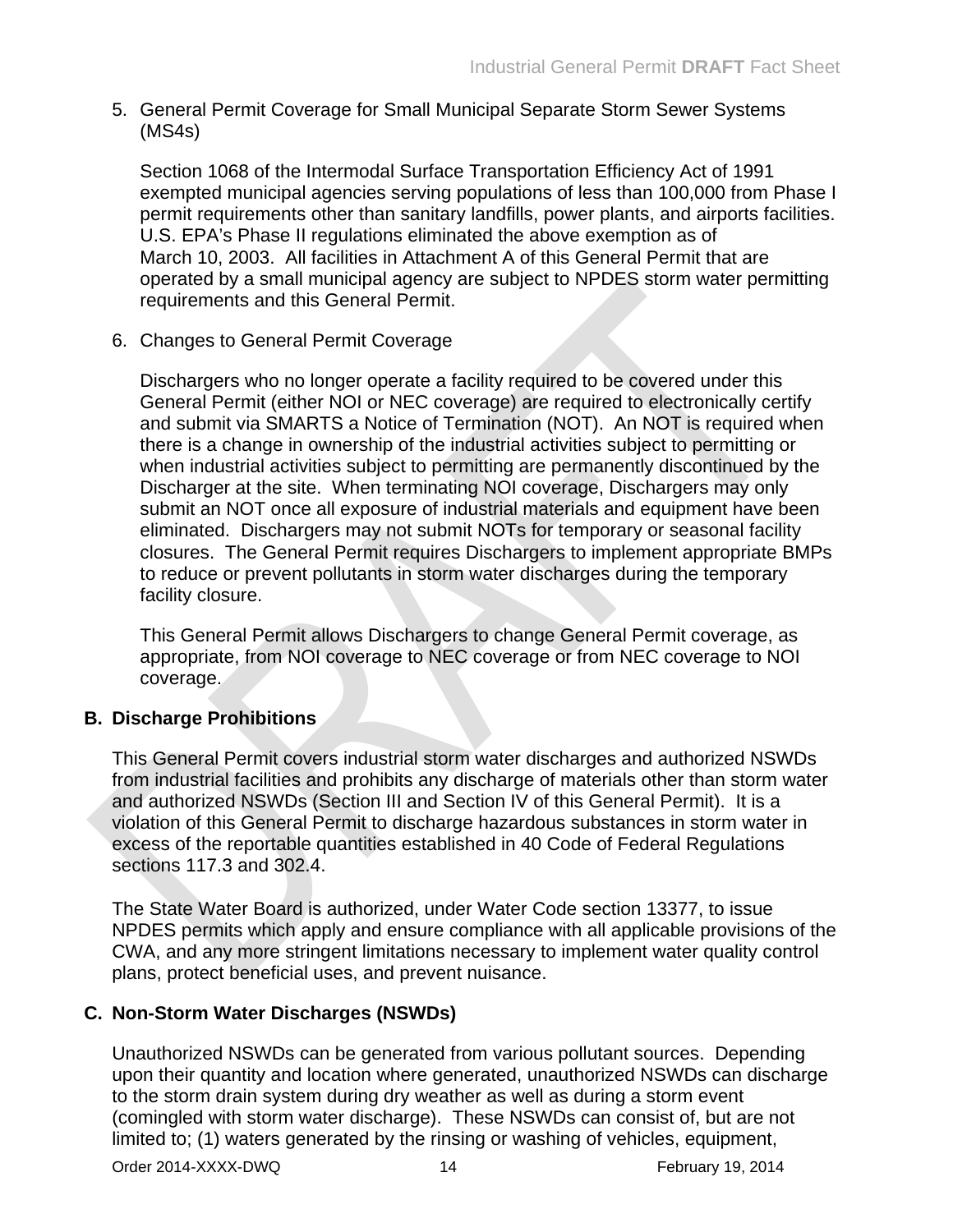buildings, or pavement, or (2) fluid, particulate or solid materials that have spilled, leaked, or been disposed of improperly.

Some NSWDs are not directly related to industrial activities and normally discharge minimal pollutants when properly managed. Section IV of this General Permit provides a limited list of NSWDs that are authorized if Dischargers implement BMPs to prevent contact with industrial materials prior to discharge. The list in Section IV is similar to the list provided in the 2008 MSGP but does not include pavement and external building surfaces washing without detergents. These two items are not included because the Discharger is responsible to reduce or prevent pollutants in storm water discharges from paved areas and buildings associated with industrial activities. Since industrial materials and non-industrial material likely co-exist, the washing of paved areas and external building surfaces may result in discharges of pollutants associated with industrial activities. In addition, washing activities generally occur during dry-weather periods when receiving water flows are lower than wet-weather periods. Wash waters are likely to discharge in higher concentrations than would occur if these pollutants were naturally discharged during a storm event. The discharge of high concentration wash water during a time of dry-weather flows is inconsistent with the goal of protecting receiving waters. These discharges are, therefore, considered unauthorized NSWDs. Similar to the 2008 MSGP, firefighting related discharges are not subject to this General Permit.

A major required element of the SWPPP is the identification and measures for elimination of unauthorized NSWDs. Unauthorized NSWDs can contribute a significant pollutant load to receiving waters. Measures to control spills, leakage, and dumping can often be addressed through BMPs. This General Permit's BMP requirements for NSWDs remain essentially unchanged from the previous permit other than the increased frequency of required visual observations from quarterly to monthly. See Section XI.A.1 of this General Permit.

# <span id="page-16-0"></span>**D. Effluent Limitations**

1. Technology-Based and Water Quality-Based Effluent Limitations

CWA Section 301(b)(1)(C) requires that discharges from existing facilities must, at a minimum, comply with technology-based effluent limitations based on the technological capability of Dischargers to control pollutants in their discharges. Discharges must also comply with any more stringent water quality-based limitations necessary to meet water quality standards in accordance with CWA Section 301(b)(1)(C). Water quality-based limitations are discussed in Section E of this Fact Sheet titled "Receiving Water Limitations." Both technology-based effluent limitations and water quality-based limitations are implemented through NPDES permits. (CWA sections 301(a) and (b).)

2. Types of Technology-Based Effluent Limitations

Order 2014-XXXX-DWQ 15 15 February 19, 2014 All NPDES permits are required to contain technology-based effluent limitations (TBELs). (40 C.F.R. §§122.44(a)(1) and 125.3.) TBELs may consist of effluent limitations guidelines (ELGs) established by U.S. EPA through regulation, or may be developed using best professional judgment on a case-by-case basis.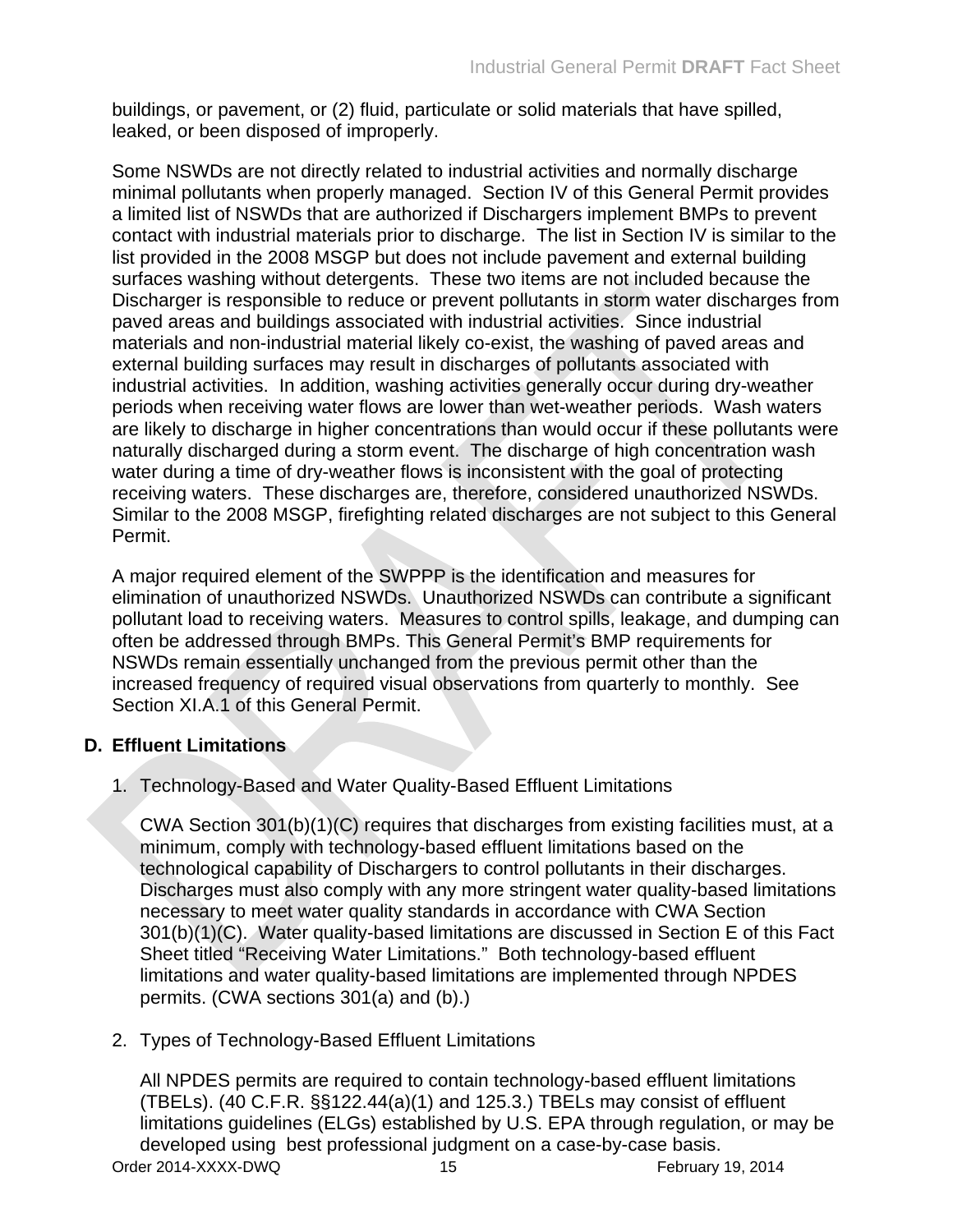The CWA sets forth standards for TBELs based on the type of pollutant or the type of facility/source involved. The CWA establishes two levels of pollution control for existing sources. For the first level, existing sources that discharge pollutants directly to receiving waters were initially subject to effluent limitations based on the "best practicable control technology currently available" (BPT). (33 U.S.C. § 1314(b)(1)(B).) BPT applies to all pollutants. For the second level, existing sources that discharge conventional pollutants are subject to effluent limitations based on the "best conventional pollutant control technology" (BCT). (33 U.S.C. §1314(b)(4)(A); see also 40 C.F.R. §401.16 (list of conventional pollutants).) Also for the second level, other existing sources that discharge toxic pollutants or "nonconventional" pollutants ("nonconventional" pollutants are pollutants that are neither "toxic" nor "conventional") are subject to effluent limitations based on "best available technology economically achievable" (BAT). (33 U.S.C. §1311(b)(2)(A); see also 40 C.F.R. §401.15 (list of toxic pollutants).) The factors to be considered in establishing the levels of these control technologies are specified in section 304(b) of the CWA and in U.S. EPA's regulations at 40 C.F.R. §125.3.

When establishing ELGs for an industrial category, U.S. EPA evaluates a wide variety of technical factors to determine BPT, BCT, and BAT. U.S. EPA considers the specific factors of an industry such as pollutant sources, industrial processes, and the size and scale of operations. U.S. EPA evaluates the specific treatment, structural, and operational source control BMPs available to reduce or prevent pollutants in the discharges. The costs of implementing BMPs to address these factors are weighed against their effectiveness and ability to protect water quality. Factors such as industry economic viability, economies of scale, and retrofit costs are also considered.

To date, U.S. EPA has: (1) not promulgated storm water ELGs for most industrial categories, (2) not established NELs within all ELGs that have been promulgated, and (3) exempted certain types of facilities within an industrial category from complying with established ELGs. The feedlot category (40 Code of Federal Regulations part 412) provides an example of several of these points. In that instance, U.S. EPA did not establish numeric effluent limitations but instead: (1) established a narrative effluent limitation requiring retention of all feedlot-related runoff from a 25-year, 24-hour storm, and (2) limited application of the ELG to feedlots with a minimum number of animals. U.S. EPA also recently promulgated ELGs for the "Construction and Development (C&D)" industry, which included, among many other limitations, conditional numeric effluent limitations. Though the NELs in these ELGs were later stayed by U.S. EPA, the ELGs exempted construction sites of less than 30 acres from complying with the established numeric effluent limitations.

40 Code of Federal Regulations, Chapter I, Subchapter N ("Subchapter N"), includes over 40 separate industrial categories where the U.S. EPA has established ELGs for new and existing industrial wastewater discharges to surface waters, discharges to publicly owned treatment works (pre-treatment standards), and storm water discharges to surface waters. Generally, U.S. EPA has focused its efforts on the development of ELGs for larger industries and those industries with the greatest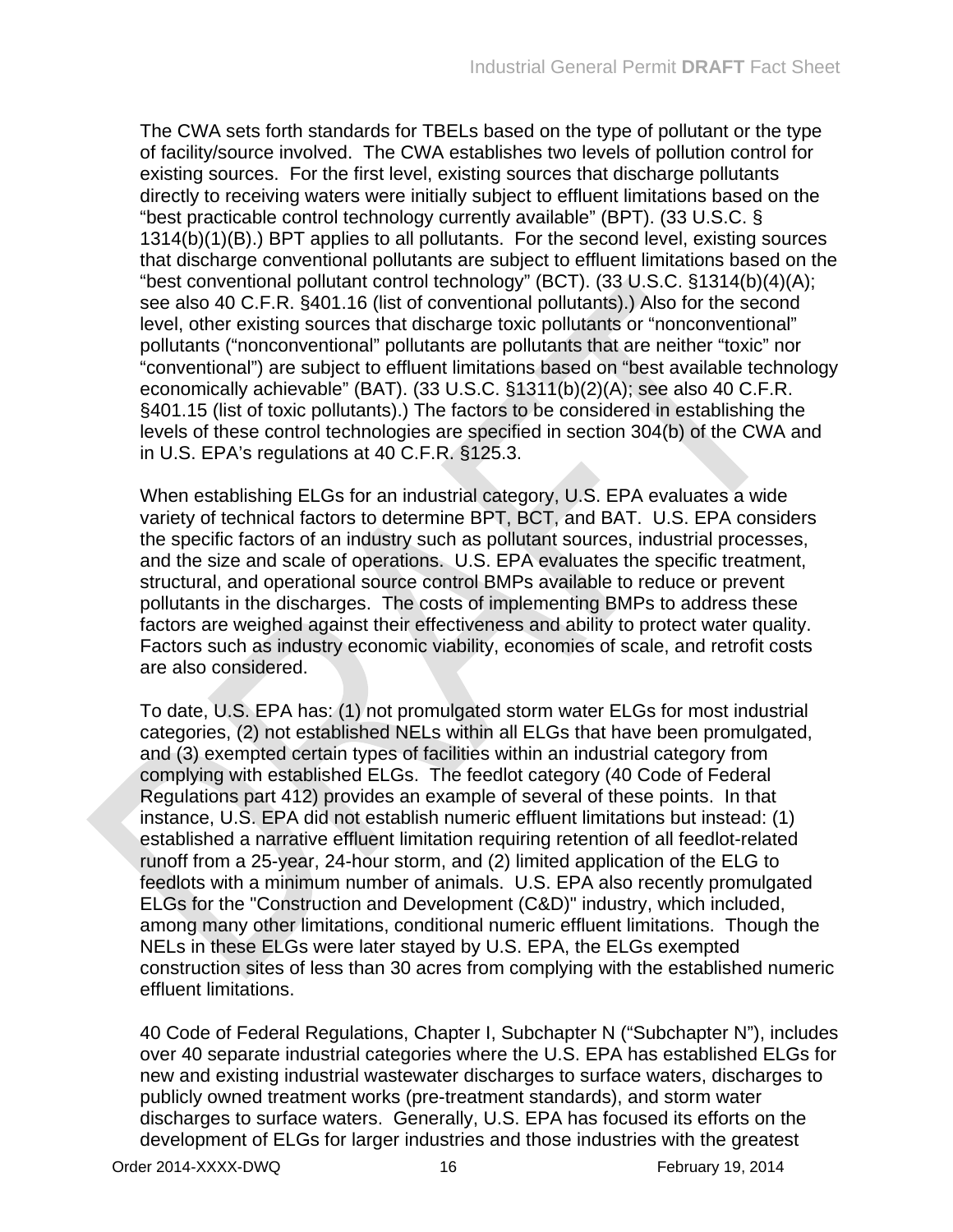potential to pollute. In total, the 40 categories for which ELGs have been established (not including construction) represent less than 10 percent of the types of facilities subject to this General Permit. Additionally, most ELGs focus on industrial process wastewater discharges and pre-treatment standards, and only 11 of the 40 categories establish numeric or narrative ELGs for industrial storm water discharges. Those that do include ELGs for industrial storm water discharges generally address storm water discharges that are generated from direct contact with primary pollutant sources at the subject facilities, and not the totality of the industrial storm water discharge from the facility, as the term "storm water discharge associated with industrial activity" for this General Order is defined in the CWA. (40 C.F.R. § 122.26(b)(14).) Where U.S. EPA has not issued effluent limitation guidelines for an industry, the State Water Board is required to establish effluent limitations for NPDES permits on a case-by-case basis based on best professional judgment (BPJ). (33 U.S.C. § 1342(a)(1); 40 C.F.R. § 125.3(c)(2).) In this General Permit, most of the TBELs are based on BPJ decision-making because no ELG applies.

The TBELs in this General Permit represent the BPT (for conventional, toxic, and non-conventional pollutants), BCT (for conventional pollutants), and BAT (for toxic pollutants and non-conventional pollutants) levels of control for the applicable pollutants. If U.S. EPA has not promulgated ELGs for an industry, or if a Discharger is discharging a pollutant not covered by the otherwise applicable ELG, the State Water Board is required to establish effluent limitations in NPDES permit limitations based on best professional judgment . (33 U.S.C. § 1342(a)(1); 40 C.F.R. 125.3(c).) This General Permit includes TBELS established on best professional judgment and limitations based on storm water-specific ELGs listed in Attachment F of this General Permit, where applicable.

3. Authority to Include Non-Numeric Technology-Based Limits in NPDES Permits

TBELs in this General Permit are based on best professional judgment and are nonnumeric ("narrative") technology-based effluent limitations expressed as requirements for implementation of effective BMPs. Federal regulations provide that permits must include BMPs to control or abate the discharge of pollutants when where "[n]umeric effluent limitations are infeasible." 40 C.F.R. 122.44(k)(3).

Since 1977, courts have recognized that there are circumstances when numeric effluent limitations are infeasible and have held that EPA may issue permits with conditions (e.g., BMPs) designed to reduce the level of effluent discharges to acceptable levels. Natural Res. Def. Council, Inc. v. Costle, 568 F.2d 1369 (D.C.Cir.1977).

U.S. EPA has also interpreted the CWA to allow BMPs to take the place of numeric effluent limitations under certain circumstances. 40 C.F.R. §122.44(k), titled "Establishing limitations, standards, and other permit conditions (applicable to State NPDES programs ...)," provides that permits may include BMPs to control or abate the discharge of pollutants when: (1) "[a]uthorized under section 402(p) of the CWA for the control of stormwater discharges"; or (2) "[n]umeric effluent limitations are infeasible." 40 C.F.R. § 122.44(k).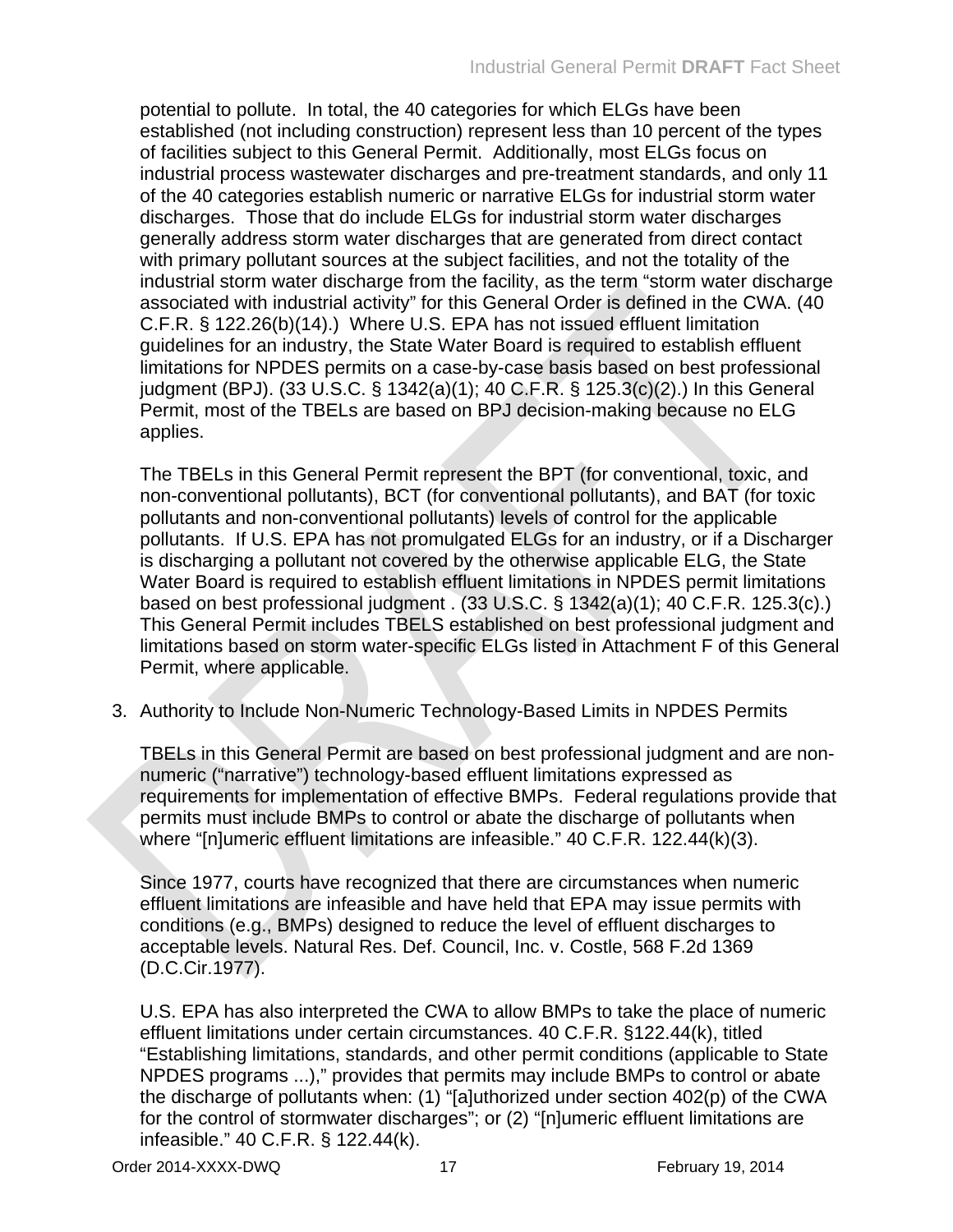In 2006, The U.S. Court of Appeals for the Sixth Circuit held that the CWA does not require U.S. EPA to set numeric limits where such limits are infeasible. (Citizens Coal Council v. United States Environmental Protection Agency, 447 F.3d 879, 895- 96 (6th Cir. 2006)). The Citizens Coal court cited to the statement in Waterkeeper Alliance, Inc. v. EPA, 399 F.3d 486, 502 (2d Cir. 2005) that "site-specific BMPs are effluent limitations under the CWA" in concluding that "the EPA's inclusion of numeric and non-numeric limitations in the guideline for the coal remining subcategory was a reasonable exercise of its authority under the CWA." (447 F.3d at 896.) Additionally, the Citizen's Coal court cited to Natural Res. Def. Council, Inc. v. EPA, 673 F.2d 400, 403 (D.C.Cir.1982) noting that "section 502(11) [of the CWA] defines 'effluent limitation' as 'any restriction' on the amounts of pollutants discharged, not just a numerical restriction." NPDES permit writers have substantial discretion to impose non-quantitative permit requirements pursuant to section 402(a)(1)), especially when the use of numeric limits is infeasible. (NRDC v. EPA, 822 F.2d 104, 122-24 (D.C. Cir. 1987); 40 C.F.R. 122.44(k)(3).)

4. Decision to Include Non-Numeric Technology-Based Effluent Limits in This General Permit

It is infeasible for the State Water Board to develop numeric effluent limitations using the best professional judgment approach due to lack of sufficient information. Previous versions of this General Permit required Dischargers to sample their industrial storm water discharges and report the results to the Regional Water Boards. Dischargers were not required to submit this data online into a statewide database; as a result, much of this data is not available for analysis. Moreover, much of the data that are available for analysis are not of sufficient quality to make conclusions or perform basic statistical tests.

The Blue Ribbon Panel of Experts, State Water Board staff, and many stakeholders evaluated the available storm water data set and concluded that the information provides limited value due to the limited pool of industrial facilities submitting data, poor overall data quality, and extreme variance within the dataset, as described below.

The poor quality of the existing data set is attributable a number of factors. For example, the previous permits have required Dischargers to sample during the first hour of discharge from two storm events a year. This sampling schedule was designed to catch what was considered to represent the higher end of storm water discharge concentrations for most parameters. The results from this type of sampling were thought to be an indicator of whether or not additional BMPs would be necessary. The sampling schedule was not designed, however, to estimate pollutant discharge loading, or to characterize the impact of the discharge on the receiving water. Doing so would normally require the use of more advanced sampling protocols such as flow meters, continuous automatic sampling devices, certified/trained sampling personnel, and other facility-specific considerations.

Furthermore, there is currently no data which details the relationship between the BMPs implemented at each facility and the facility's sampling results. The SWPPPs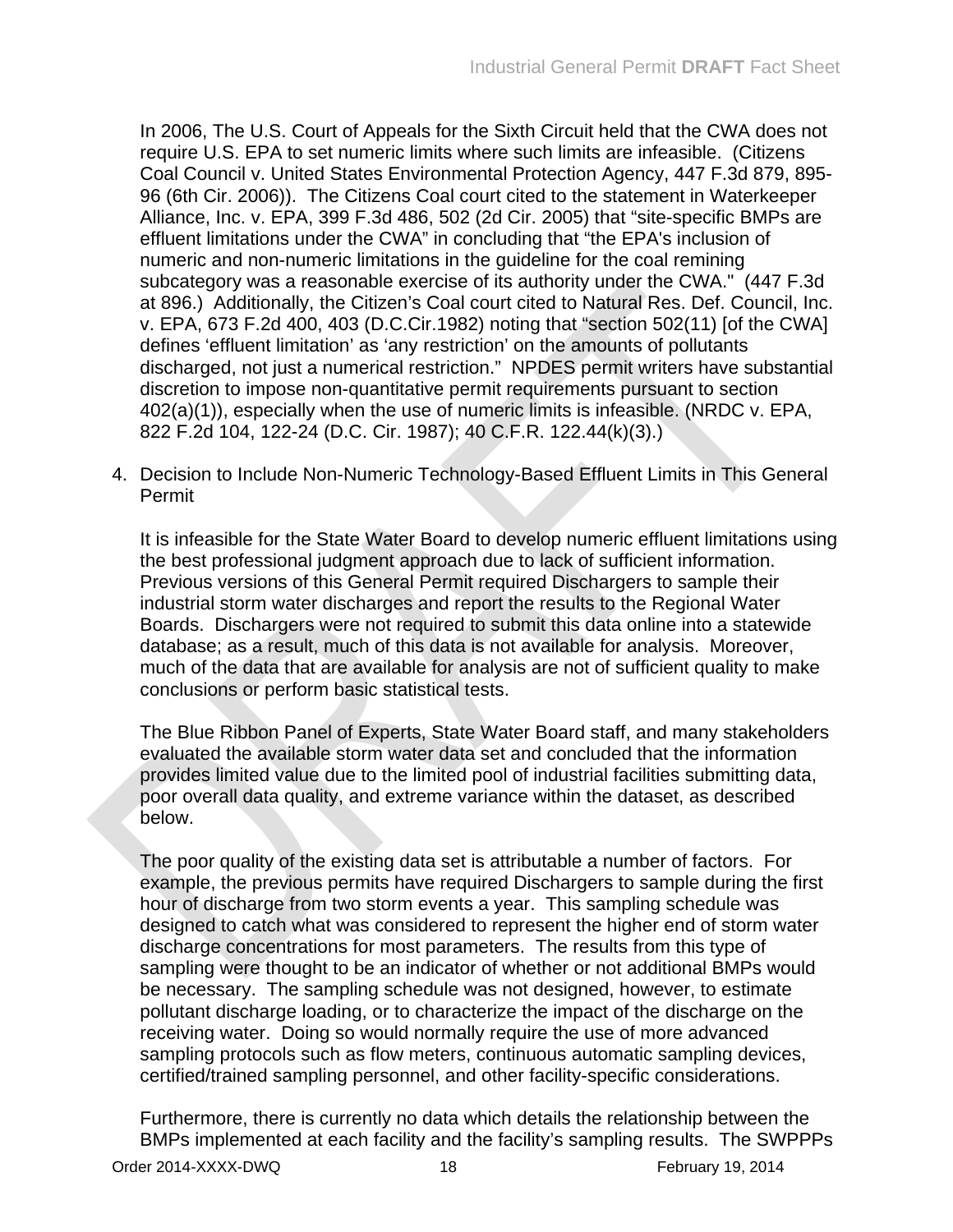required by the previous permits were not submitted to the Water Boards, but were kept onsite by Dischargers. Due to the limited availability of quality sampling data and "level of effort" information contained in SWPPPs, the State Water Board is unable to exercise best professional judgment to make the connection between effluent quality (sampling results) and the level of effort, costs, and performance of the various technologies that is needed in order to express the TBELs in this General Permit numerically, as NELs.

Some stakeholders have suggested that separating the data sets by industry type would lead to more reliable data with which to develop NELs. Advocates of this approach suggest that the variability of the data may be caused in part by the mixing of data from different industrial categories. The State Water Board believes that the variation is primarily due to storm intensity, duration, time of year, soil saturation or some other factors. It is necessary to collect information related to those factors and BMPs implemented in order to evaluate the variability attributable to those factors. There is currently too large of an information gap to begin the process of developing NELs for all industrial sectors not currently subject to ELGs.

The State Water Board has proposed NELs in past drafts of this General Permit. In comments, many stakeholders have highlighted the difficulty of developing statewide NELs that are applicable to all industry sectors, or even NELs that cover any specific industry sectors. For example, stakeholders have commented that:

- a. Background/ambient conditions in some hydrogeologic zones may contribute pollutant loadings that would significantly contribute to, if not exceed, the NEL values;
- b. Some advanced treatment technologies have flow/volume limitations as well as economy of scale issues for smaller facilities;
- c. Treatment technologies that require that sheet flows be captured and conveyed via discrete channels or basins may not only result in significant retrofit costs, but may conflict with local ordinances that prohibit such practices, as they can cause damage or erosion to down gradient property owners, or cause other environmental problems;
- d. There is insufficient regulatory guidance and procedures to allow permit writers to properly specify monitoring frequency and sampling protocols (e.g., instantaneous maximum, 1-day average, 3-day average, etc.), and for Dischargers to obtain representative samples to compare to NELs for the purpose of strict compliance; and,
- e. NELs must be developed with consideration of what is economically achievable for each industrial sector. These stakeholders point out that the U.S. EPA goes to great lengths evaluating the various BMP technologies available for a particular pollutant, the costs and efficiency of each BMP, and the applicability of the BMPs to the industry as a whole or to a limited number of industrial sites based upon the size of the facility, the quantity of material, and other considerations.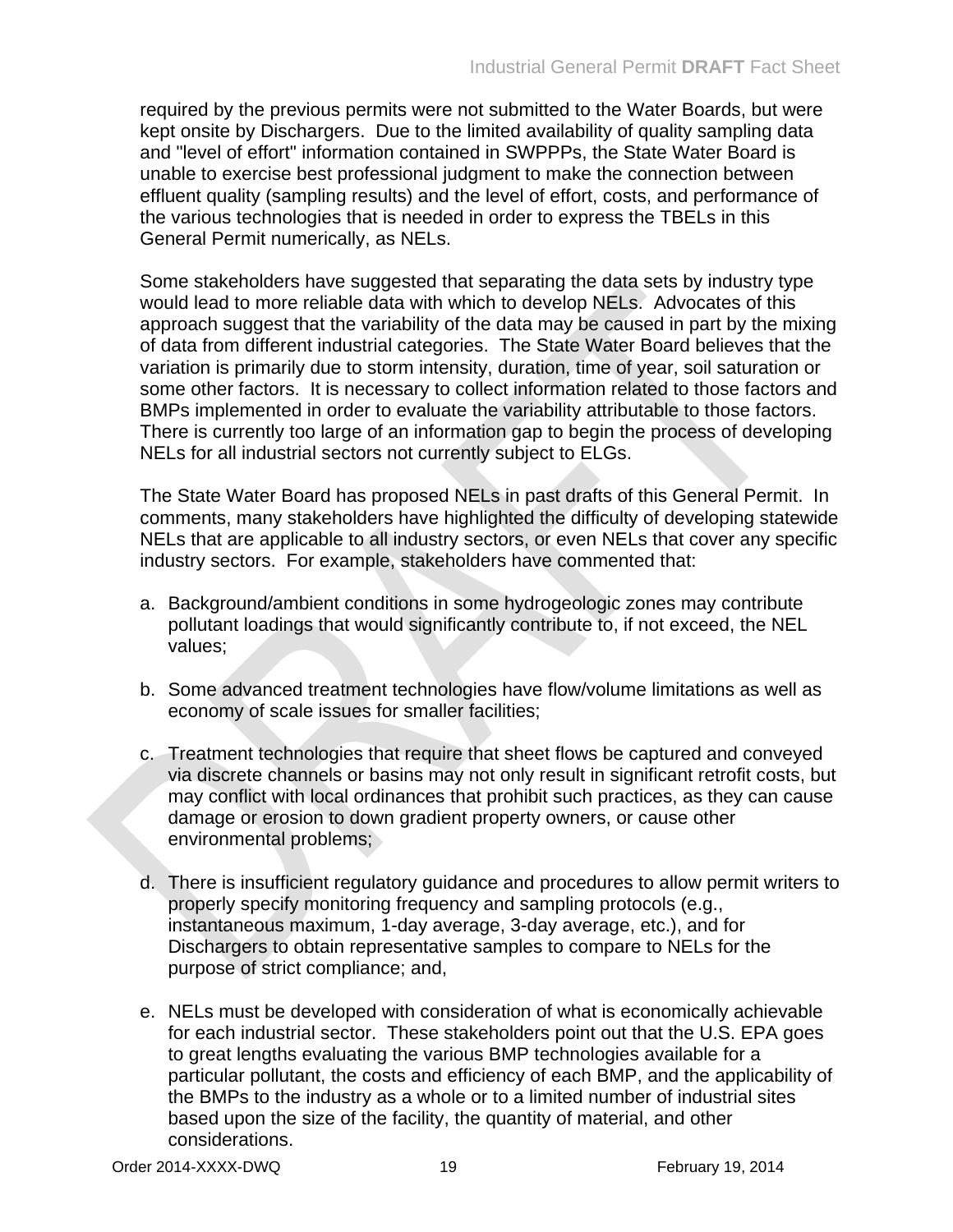The State Water Board does not have the information (including monitoring data, industry specific information, BMP performance analyses, water quality information, monitoring guidelines, and information on costs and overall effectiveness of control technologies) necessary to promulgate NELs at the time of adoption of this General Permit. Therefore, it is infeasible to include NELs in this statewide General Permit.

Many of the new requirements in this General Permit have been designed to address the shortcomings of previous permits and the existing storm water data set. Under this General Permit, sampling results must be certified and submitted into SMARTS by Dischargers, along with SWPPPs which outline the technologies and BMPs used to control pollutants at each facility. The ERA process will also collect information on costs and the engineering aspects of the various control technologies employed by each facility. Previous permit versions did not have a mechanism for receiving this site specific information electronically, and only a small percentage of Dischargers submitted their Annual Reports via SMARTS. This General Permit will make this information more accessible, allowing the Water Boards to evaluate the relationship between BMPs and the ability of facilities to meet the NALs set forth in this General Permit. Finally, the new Qualified Industrial Storm Water Practitioner (QISP) training requirements of this General Permit have been designed in part to improve the quality of the data submitted.

5. Narrative Technology-Based Effluent Limitations (TBELs) and Best Management Practices (BMPs)

The primary TBEL in this General Permit requires Dischargers to "implement BMPs that comply with the BAT/BCT requirements of this General Permit to reduce or prevent discharges of pollutants in their storm water discharge in a manner that reflects best industry practice considering technological availability and economic practicability and achievability." (Section V.A of this General Permit). This TBEL is a restatement of the BAT/BCT standard, as articulated by U.S. EPA in the 2008 MSGP and accompanying Fact Sheet. In order to comply with this TBEL, Dischargers must implement BMPs that meet or exceed the BAT/BCT technologybased standard. The requirement to "reduce or prevent" is equivalent to the requirement in the federal regulations that BMPs be used in lieu of NELs to "control or abate" the discharge of pollutants. (40 C.F.R. § 122.44(k).)

BMPs are defined as the "scheduling of activities, prohibitions of practices, maintenance procedures, and other management practices to reduce or prevent the discharge of pollutants… includ[ing] treatment requirements, operating procedures, and practices to control site runoff, spillage or leaks, sludge or waste disposal, or drainage from raw material storage." (40 C.F.R. § 122.2.)

This General Permit (Sections X.H.1 and X.H.2) requires all Dischargers to implement minimum BMPs, as well as any advanced BMPs that are necessary to adequately reduce or prevent pollutants in discharges consistent with the TBELs. The minimum BMPs specified in this General Permit represent common practices that can be implemented by most facilities. This General Permit generally does not mandate the specific mode of design, installation or implementation for the minimum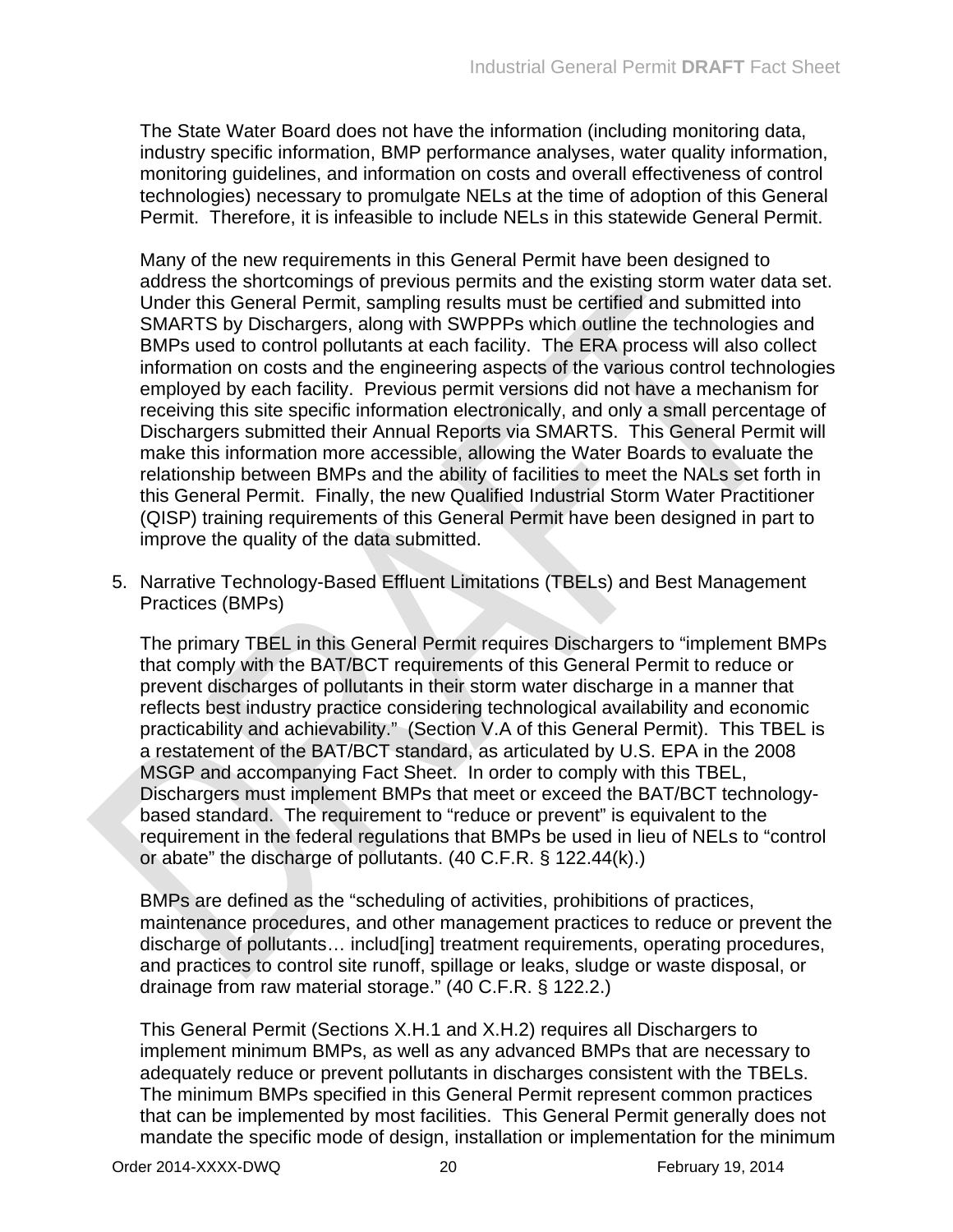BMPs at a Discharger's facility. It is up to the Discharger, in the first instance, to determine what must be done to meet the applicable effluent limits. For example, Section X.H.1.a.vi of this General Permit requires Dischargers to contain all stored non-solid industrial materials that can be transported or dispersed via wind or contact with storm water. How this is achieved will vary by facility: for some facilities, all activities may be moved indoors, while for others this will not be feasible. However, even for the latter, many activities may be moved indoors, others may be contained using tarps or a containment system, while still other activities may be limited to times when exposure to precipitation is not likely. Each of these control measures is acceptable and appropriate depending upon the facility-specific circumstances.

BMPs can be actions (including processes, procedures, schedules of activities, prohibitions on practices and other management practices), or structural or installed devices to reduce or prevent water pollution. (40 C.F.R. § 122.2.) They can be just about anything that is effective at preventing pollutants from entering the environment, and for meeting applicable limits of this General Permit. In this General Permit, Dischargers are required to select, design, install, and implement facility-specific control measures to meet these limits. Many industrial facilities already have such control measures in place for product loss prevention, accident and fire prevention, worker health and safety or to comply with other environmental regulations. Dischargers must tailor the BMPs detailed in this General Permit to their facilities, as well as improve upon them as necessary to meet permit limits. The examples detailed in this Fact Sheet emphasize prevention over treatment. However, sometimes more traditional end-of-pipe treatment may be necessary, particularly where a facility might otherwise cause or contribute to an exceedance of water quality standards.

This General Permit requires Dischargers to implement BMPs "to the extent feasible." Consistent with the control level requirements of the CWA, for the purposes of this General Permit, the requirement to implement BMPs "to the extent feasible" means to reduce and/or prevent discharges of pollutants using BMPs that represent BAT and BPT in light of best industry practice.<sup>4</sup> In other words, Dischargers are required to select, design, install and implement BMPs that reduce or prevent discharges of pollutants in their storm water discharge in a manner that reflects best industry practice considering their technological availability and economic practicability and achievability.

To determine technological availability and economic practicability and achievability, Dischargers need to consider what control measures are considered "best" for their industry, and then select and design control measures for their site that are viable in terms of cost and technology. The State Water Board believes that for many facilities minimization of pollutants in storm water discharges can be achieved without using highly engineered, complex treatment systems. The BMPs included in

 $4$  Because toxic and nonconventional pollutants are controlled in the first step by BPT and in the second step by BAT, and the second level of control is "increasingly stringent" (EPA v. National Crushed Stone, 449 U.S. 64, 69 (1980), for simplicity of discussion, the rest of this discussion will focus on BAT. Similarly, because the BAT levels of control in this General Permit are expressed as BMPs and pollution prevention measures, they will also control conventional pollutants. Therefore this discussion will focus on BAT rather than BCT or BPT for conventional pollutants.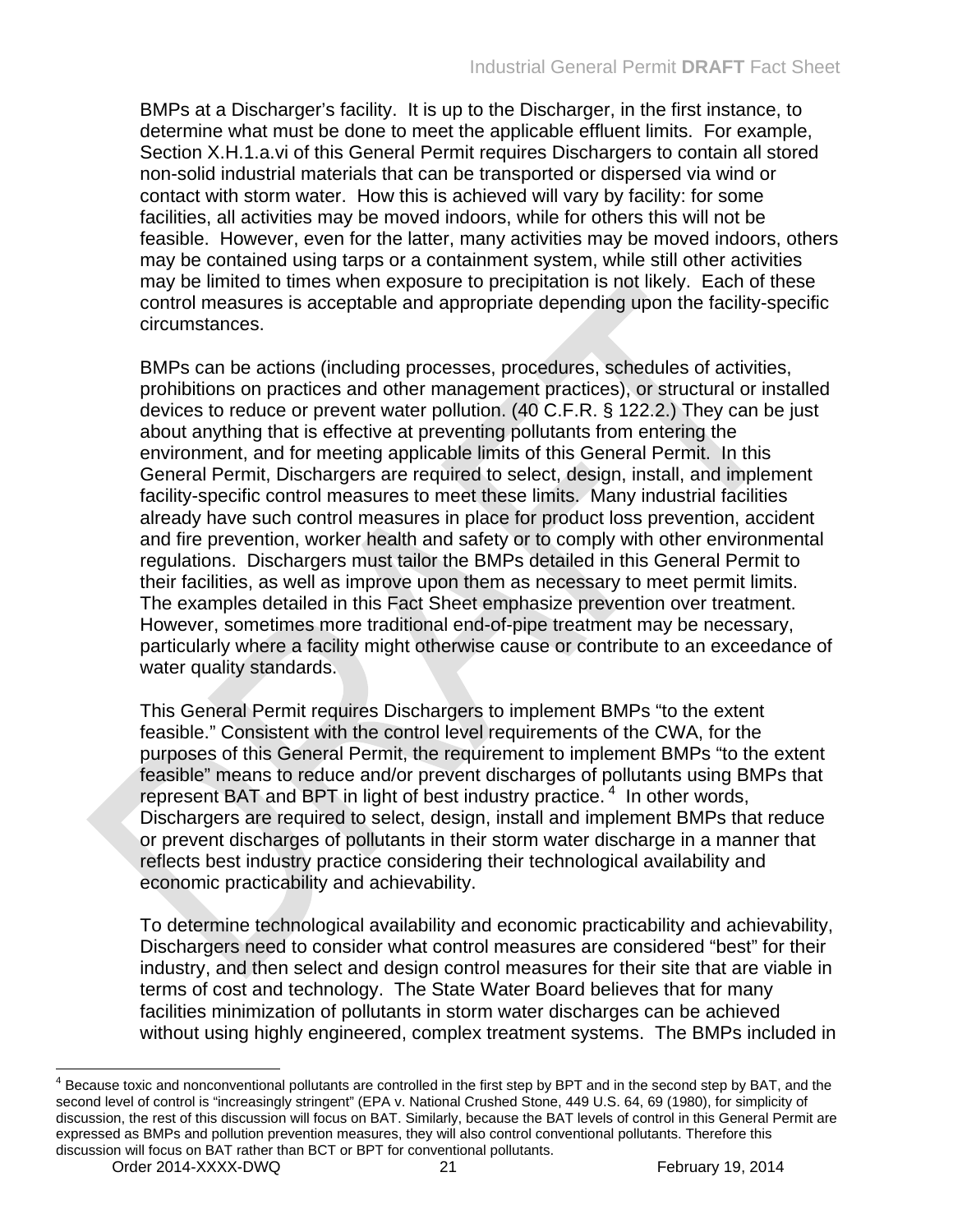this General Permit emphasize effective "low-tech" controls, such as regular cleaning of outdoor areas where industrial activities may take place, proper maintenance of equipment, diversion of storm water around areas where pollutants may be picked up, and effective advanced planning and training (e.g., for spill prevention and response).

### <span id="page-23-0"></span>**E. Receiving Water Limitations and Water Quality Standards**

Pursuant to CWA section 301(b)(1)(C) and Water Code section 13377, this General Permit requires compliance with receiving water limitations based on water quality standards. The primary receiving water limitation requires that industrial storm water discharges not cause or contribute to an exceedance of applicable water quality standards. Implementation of the BMPs as required by the technology-based effluent limitation in Section V of this General Permit will typically result in compliance with the receiving water limitations. The discussion of BMPs in this General Permit generally focuses on requiring implementation of BMPs to the extent necessary to achieve compliance with the technology-based effluent limitations, because the technologybased limitations apply similarly to all facilities. In addition, however, this General Permit also makes it clear that, if any individual facility's storm water discharge causes or contributes to an exceedance of a water quality standard, that Discharger must implement additional BMPs or other control measures that are tailored to that facility in order to attain compliance with the receiving water limitation. A Discharger that is notified by a Regional Water Board or who determines the discharge is causing or contributing to an exceedance of a water quality standard must comply with the Water Quality Based Corrective Actions found in Section XX.B of this General Permit.

Water Quality Based Corrective Actions are different from the Level 1 and Level 2 ERAs that result from effluent-based monitoring. It is possible for a Discharger to be engaged in Level 1 or Level 2 ERAs for one or more pollutants and simultaneously be required to perform Water Quality Based Corrective Actions for one or more other pollutants.

Failure to comply with these additional Water Quality Based Corrective Action requirements is a violation of this General Permit. If additional operational source control measures do not adequately reduce the pollutants, Dischargers must implement additional measures such as the construction of treatment systems and/or overhead coverage. Overhead coverage is any structure or temporary shelter that prevents the vertical contact of precipitation with industrial materials or activities. If the Regional Water Board determines that the Discharger's selected BMPs are inadequate, the Regional Water Board may require implementation of additional BMPs and/or may take enforcement against Dischargers for failure to comply with this General Permit.

# <span id="page-23-1"></span>**F. Total Maximum Daily Loads (TMDLs)**

TMDLs are regulatory tools that provide the maximum amount of a pollutant from potential source in the watershed that a water body can receive while attaining water quality standards. A TMDL is defined as the sum of the allowable loads of a single pollutant from all contributing point sources (the waste load allocations) and non-point sources (load allocations), plus the contribution from background sources. (40 C.F.R. § 130.2, subd. (i).) Discharges covered by this General Permit are considered to be point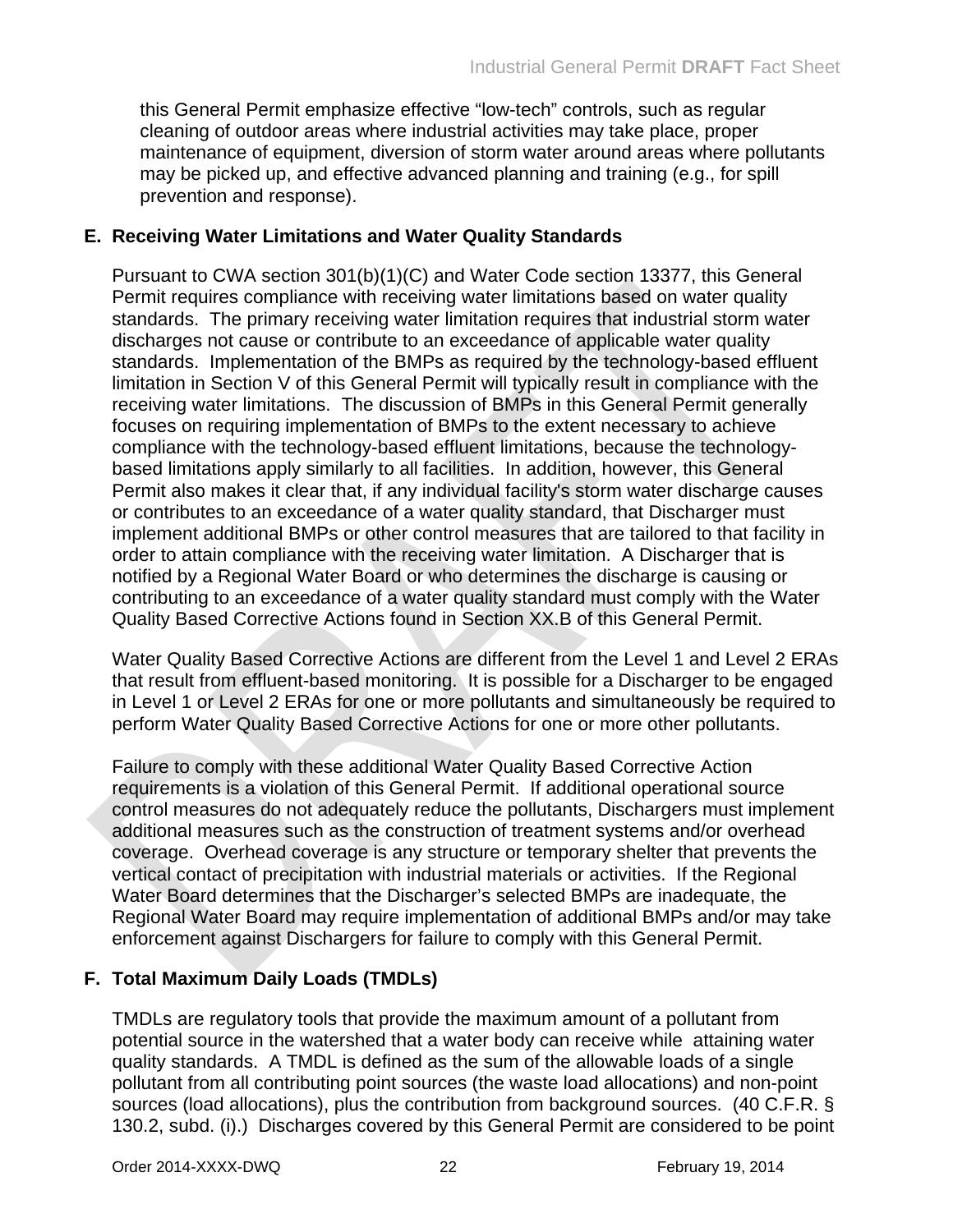source discharges, and therefore must comply with effluent limitations that are "consistent with the assumptions and requirements of any available waste load allocation for the discharge prepared by the State and approved by EPA pursuant to 40 Code of Federal Regulations section 130.7." (40 C.F.R. § 122.44, subd. (d)(1)(vii).) In addition, Water Code section 13263, subdivision (a), requires that waste discharge requirements implement relevant water quality control plans. Many TMDLs in existing water quality control plans include both waste load allocations and implementation requirements. Attachment E of this General Permit lists the watersheds with U.S. EPAapproved and U.S. EPA-established TMDLs that include TMDL requirements for Dischargers covered by this General Permit.

NPDES-regulated storm water discharges (which include industrial storm water) must be addressed by waste load allocations in TMDLs. (40 C.F.R. § 130.2(h).) NPDES permits must contain effluent limits and conditions consistent with the requirements and assumptions of the waste load allocations in TMDLs. (40 C.F.R. § 122.44(d)(1)(vii)(B).) To date, the relevant waste load allocations assigned to industrial storm water discharges are not directly translatable to effluent limitations. Many of the TMDLs lack sufficient facility specific information, discharge characterization data, implementation requirements, and compliance monitoring requirements. Accordingly, an analysis of each TMDL applicable to industrial storm water discharges must to be performed to determine if it is appropriate to translate the waste load allocation into a numeric effluent limit, or if the effluent limit is to be expressed narratively using a BMP approach. U.S. EPA recognizes that because storm water discharges are highly variable in frequency and duration and are not easily characterized, it is often not feasible or appropriate to establish numeric limits. Variability and the lack of data available make it difficult to determine with precision or certainty actual and projected loadings for individual Dischargers or groups of Dischargers.

Regardless of whether the effluent limit is to be numeric or narrative, the existing waste load allocations must be carefully analyzed, and in many cases translated, to determine the appropriate effluent limitations. Issues of interpretation exist with all of the waste load allocations applicable to Dischargers, and these issues vary based on the TMDL. Below is an example of one of the simpler issues:

| Metals per Acre Waste Load Allocations for Individual General              |        |                 |                                  |                     |  |  |  |  |  |
|----------------------------------------------------------------------------|--------|-----------------|----------------------------------|---------------------|--|--|--|--|--|
| <b>Construction or Industrial Storm Water Permittees (grams/year/acre)</b> |        |                 |                                  |                     |  |  |  |  |  |
| Cadmium                                                                    | Copper | Lead            | Silver                           | Zinc                |  |  |  |  |  |
| 0.1                                                                        |        |                 | 0.1                              | 13                  |  |  |  |  |  |
| <b>Metals per Acre Waste Load Allocations for Individual General</b>       |        |                 |                                  |                     |  |  |  |  |  |
| <b>Construction or Industrial Storm Water Permittees</b>                   |        |                 |                                  |                     |  |  |  |  |  |
| (milligrams/year/acre)                                                     |        |                 |                                  |                     |  |  |  |  |  |
| Chlordane<br><b>DDTs</b><br>Total                                          |        |                 | <b>Total Polycyclic aromatic</b> |                     |  |  |  |  |  |
|                                                                            |        | Polychlorinated |                                  | hydrocarbons (PAHs) |  |  |  |  |  |
|                                                                            |        | biphenyl (PCBs) |                                  |                     |  |  |  |  |  |
| 0.14<br>0.04                                                               |        |                 |                                  | 350                 |  |  |  |  |  |

<span id="page-24-0"></span>**FIGURE 1: Example Waste Load Allocations Proposed Translation: Ballona Creek Estuary – Toxic Pollutants**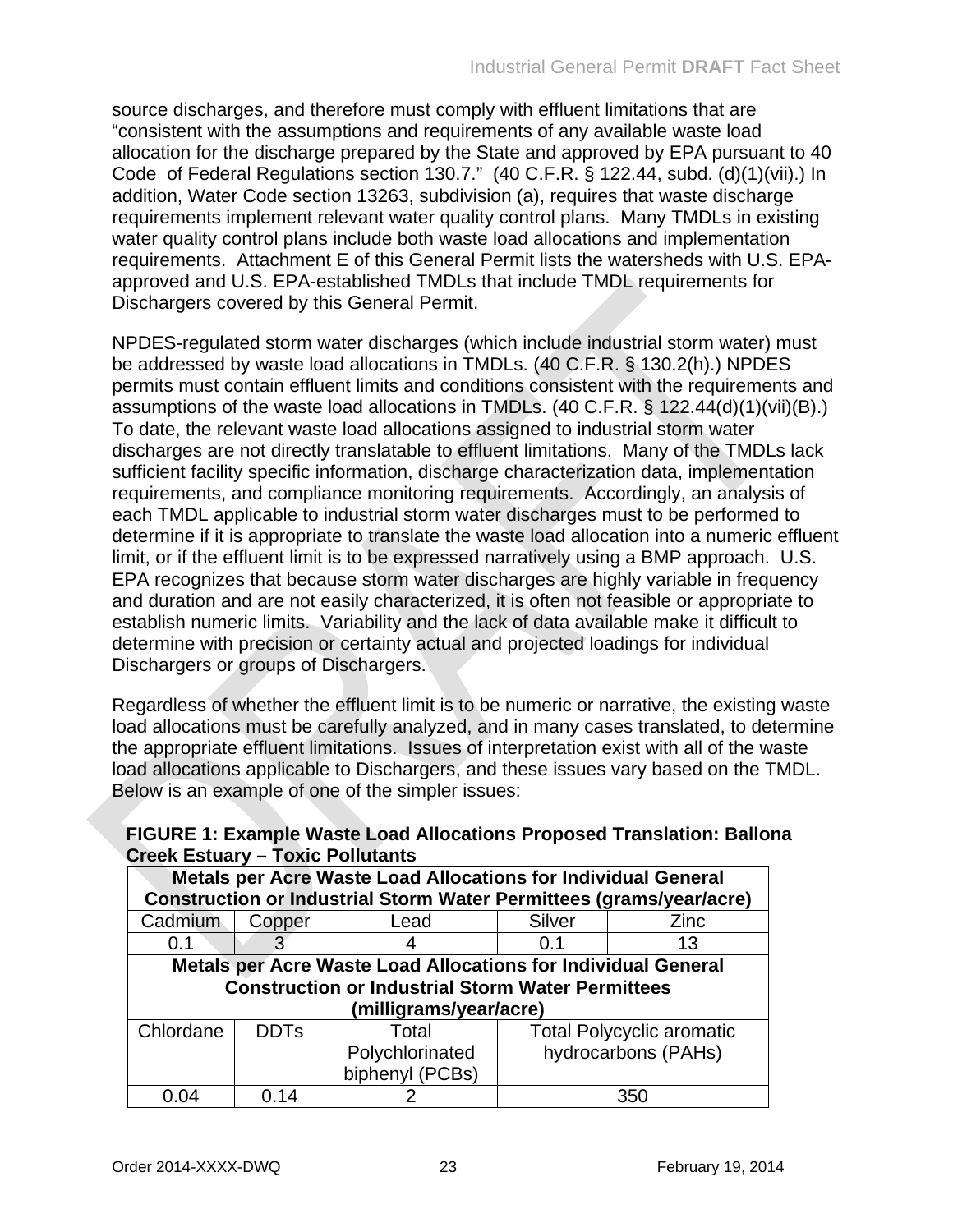In order for the above waste load allocations to effectively be implemented as effluent limits under the General Permit, the Water Boards must (1) identify which discharges the waste load allocations apply to, (2) identify the acreages of the individual facilities, (3) convert the waste load allocations from grams/year/acre (or milligrams/year/acre) to grams/year (or milligrams/year) based on the acreage at each identified facility, (4) assign the effluent limits to the identified Dischargers, (5) determine appropriate monitoring to assess compliance with the effluent limits, and (6) develop a tracking mechanism for each identified facility and their individual effluent limits. A similar stepwise process is necessary for each TMDL with waste load allocations assigned to industrial storm water discharges. For TMDLs where effluent limits will be expressed as BMPs, analysis must to be performed to determine the appropriate BMPs and the corresponding effectiveness to comply with the assigned waste load allocations.

Some waste load allocations are already expressed as concentration based numbers. It may appear simple to incorporate these values into this General Permit as effluent limits, but the questions still remain regarding how to determine compliance. The monitoring requirements in this General Permit are not designed to measure compliance with a numeric effluent limit or to measure the effect of a discharge on a receiving water body. (See the discussion on monitoring requirements in Fact Sheet Section II.J.) This General Permit requires sampling of four (4) storm events a year, with certain limitations as to when a discharge may be sampled. This method of monitoring may not appropriately serve as TMDL compliance sampling since grab samples are only representative of the particular moment in time when the sample was taken. Since storm water is highly variable, four grab samples per year may not provide sufficient confidence that the effluent limit is being met. An alternative monitoring scheme may be necessary to determine the facility's impact on the receiving water and to determine compliance with any assigned effluent limits. Questions concerning whether sampling results should be grab samples, composite samples, flow-weighted averaged over all drainage areas, etc. cannot be determined for each concentrationbased TMDL without a more thorough analysis.

Additionally, monitoring and assessment requirements must be developed for all of the TMDLs to determine compliance with or progress towards meeting TMDL requirements. The proposed monitoring requirements in this General Permit are not designed to assess pollutant loading or determine compliance with TMDL-specific effluent limits.

Due to the large number and variety of discharges subject to a wide range of TMDLs statewide, to prevent a severe delay in the adoption of this General Permit, TMDLspecific permit requirements for the TMDLs listed in Attachment E will be proposed by the Regional Water Boards. Since the waste load allocations and/or implementation requirements apply to multiple discharges in the region(s) the TMDL were developed, the development of TMDL-specific permit requirements is best coordinated at the Regional Water Board level. The development of TMDL-specific permit requirements is subject to notice and a public comment period prior to incorporation into this General Permit.

Regional Water Board staff, with the assistance of State Water Board staff, will develop and submit the proposed TMDL-specific permit requirements for each of the TMDLs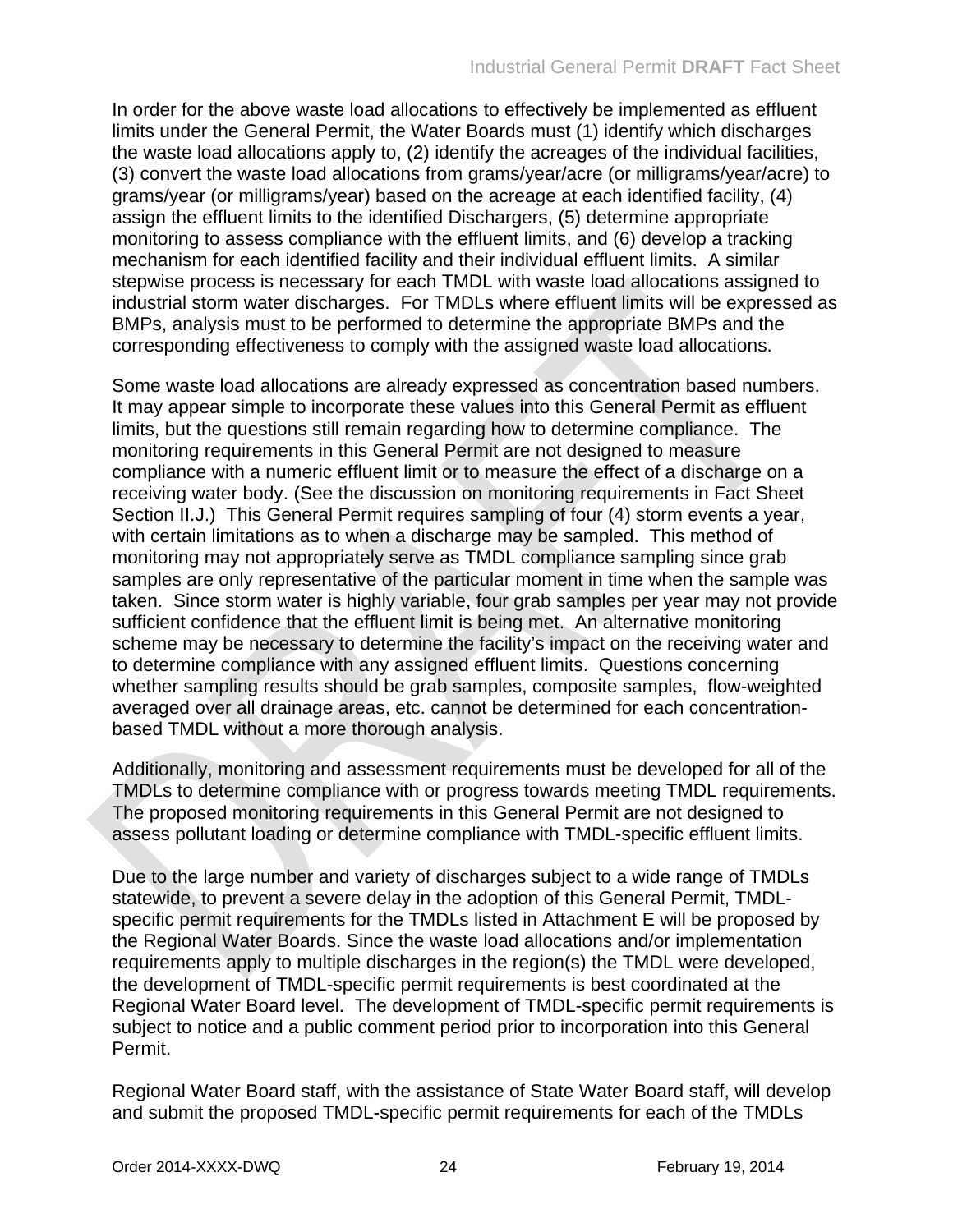listed in Attachment E by July 1, 2016. $5$  After conducting a 30-day public comment period, the Regional Water Boards will propose TMDL-specific permit requirements to the State Water Board for adoption into this General Permit. The Regional Water Boards may also include TMDL-specific monitoring requirements for inclusion in this General Permit, or may issue Regional Water Board orders pursuant to Water Code section 13383 requiring TMDL-specific monitoring. The Regional Water Boards or their Executive Officers may complete these tasks, and the proposed TMDL-specific permit requirements shall have no force or effect until adopted, with or without modification, by the State Water Board. Unless directed to do so by the Regional Water Board, Dischargers are not required to take any additional actions to comply with the TMDLs listed in Attachment E until the State Water Board reopens this General Permit and includes TMDL-specific permit requirements. This approach is consistent with the 2008 MSGP. TMDL-specific permit requirements are not limited by the BAT/BCT technologybased standards.

The Regional Water Boards will submit to the State Water Board the following information for each of the TMDLs listed in Attachment E:

- Proposed TMDL-specific permit requirements, including any applicable effluent limitations, implementation timelines, additional monitoring requirements, reporting requirements, an explanation of how an exceedance of an effluent limitation or a violation of the TMDL will be determined, and required deliverables consistent with the TMDL(s);
- An explanation of how the proposed TMDL-specific permit requirements, timelines, and deliverables are consistent with the assumptions and requirements of applicable waste load allocation(s) to implement the TMDL(s);
- Where a BMP-based approach is proposed, an explanation of how the proposed BMPs will be sufficient to implement applicable waste load allocations; and
- Where concentration-based monitoring is required, an explanation of how the required monitoring, reporting and calculation methodology for an exceedance of an effluent limitation or a violation of the TMDL(s) will be sufficient to demonstrate compliance with the TMDL(s).

Upon receipt of the information described above, the State Water Board will conduct a public comment period and reopen this General Permit to populate Attachment E, the Fact Sheet, and other provisions as necessary in order to incorporate these TMDLspecific permit requirements into this General Permit. Attachment E may also be reopened during the term of this General Permit to add additional TMDLs and corresponding implementation requirements.

This General Permit (Section X.G.2.a.ix) requires a Discharger to identify any additional industrial parameters that may be discharged to a waterbody with a 303(d) impairment identified in Appendix 3 as likely to be associated with industrial storm water. Dischargers may need to implement additional monitoring for any applicable parameters (Section XI.B.6.e). Appendix 3 of this General Permit includes the water bodies with 303(d) impairments or TMDLs for pollutants that are likely to be associated with

 $<sup>5</sup>$  Due to the workload associated with the implementation of this General Permit (e.g., training program development, NEC</sup> outreach, electronic enrollment and reporting via SMARTS) it is believed that two years in necessary for Staff to complete a comprehensive analysis and stakeholder process for TMDLS applicable to Dischargers under this General Permit.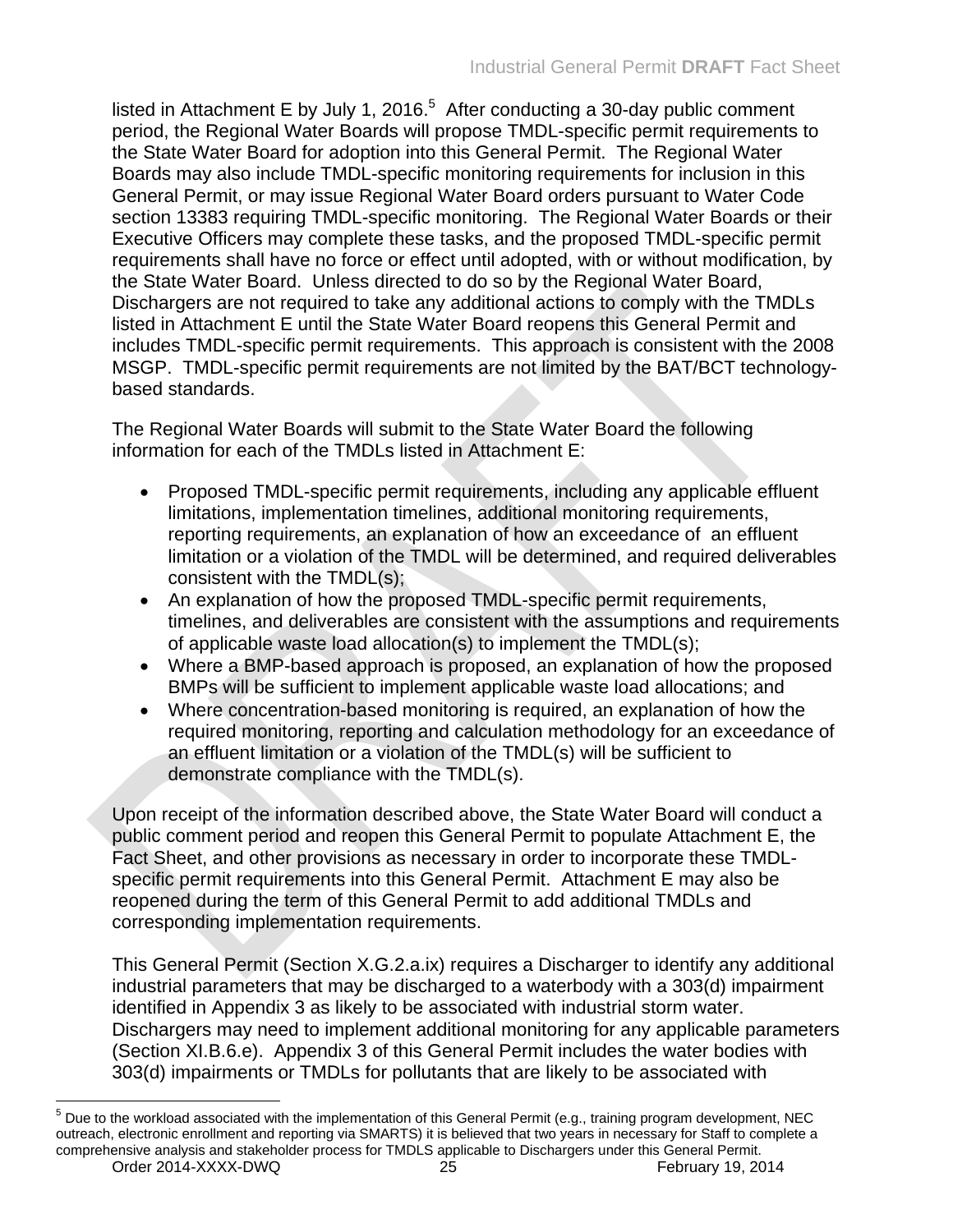industrial storm water in black font, and those that are not likely to be associated with industrial storm water in red font. This determination is based on the pollutant or pollutants that are causing each impairment, and the State Water Board's general experience regarding the types of pollutants that are typically found in industrial storm water discharges. The list of waterbodies is from the State Water Boards statewide 2010 Integrated CWA Section 303(d) List / Section 305(b) Report.

Some of the water bodies with 303(d) impairments or TMDLs listed in Appendix 3 of this General Permit are not applicable to Dischargers covered under this General Permit. Appendix 3 indicates these water bodies Dischargers are not required to include in their pollutant source assessment (unless directed to do so by the Regional Water Board).

#### <span id="page-27-0"></span>**G. Discharges Subject to the California Ocean Plan**

#### 1. Discharges to Ocean Waters

On October 16, 2012 the State Water Board amended the California Ocean Plan (California Ocean Plan) to require industrial storm water Dischargers with outfalls discharging to ocean waters to comply with the California Ocean Plan's model monitoring provisions. The amended California Ocean Plan requires industrial storm water dischargers with outfalls discharging to ocean waters to comply with the California Ocean Plan's model monitoring provisions. These provisions require Dischargers to: (a) monitor runoff for specific parameters at all outfalls from two storm events per year, and collect at least one representative receiving water sample per year, (b) conduct specified toxicity monitoring at certain types of outfalls at a minimum of once per year, and (c) conduct marine sediment monitoring for toxicity under specific circumstances (California Ocean Plan, Appendix III). The California Ocean Plan provides conditions under which some of the above monitoring provisions may be waived by the Water Boards.

This General Permit requires dischargers with outfalls that discharge to ocean waters to comply with the California Ocean Plan's model monitoring provisions and any additional monitoring requirements established pursuant to Water Code section 13383. Dischargers who have not developed and implemented a monitoring program in compliance with the California Ocean Plan's model monitoring provisions by January 1, 2015 or seven (7) days prior to commencing operations, whichever is later, are ineligible to obtain coverage under this General Permit.

2. Areas of Special Biological Significance (ASBS) Exception

The State Water Board adopted the California Ocean Plan (California Ocean Plan) in 1972, and has subsequently amended the Plan. The California Ocean Plan prohibits the discharge of waste to designated ASBS. ASBS are ocean areas designated by the State Water Board as requiring special protection through the maintenance of natural water quality. The California Ocean Plan states that the State Water Board may grant an exception to California Ocean Plan provisions where the State Water Board determines that the exception will not compromise protection of ocean waters for beneficial uses and the public interest will be served.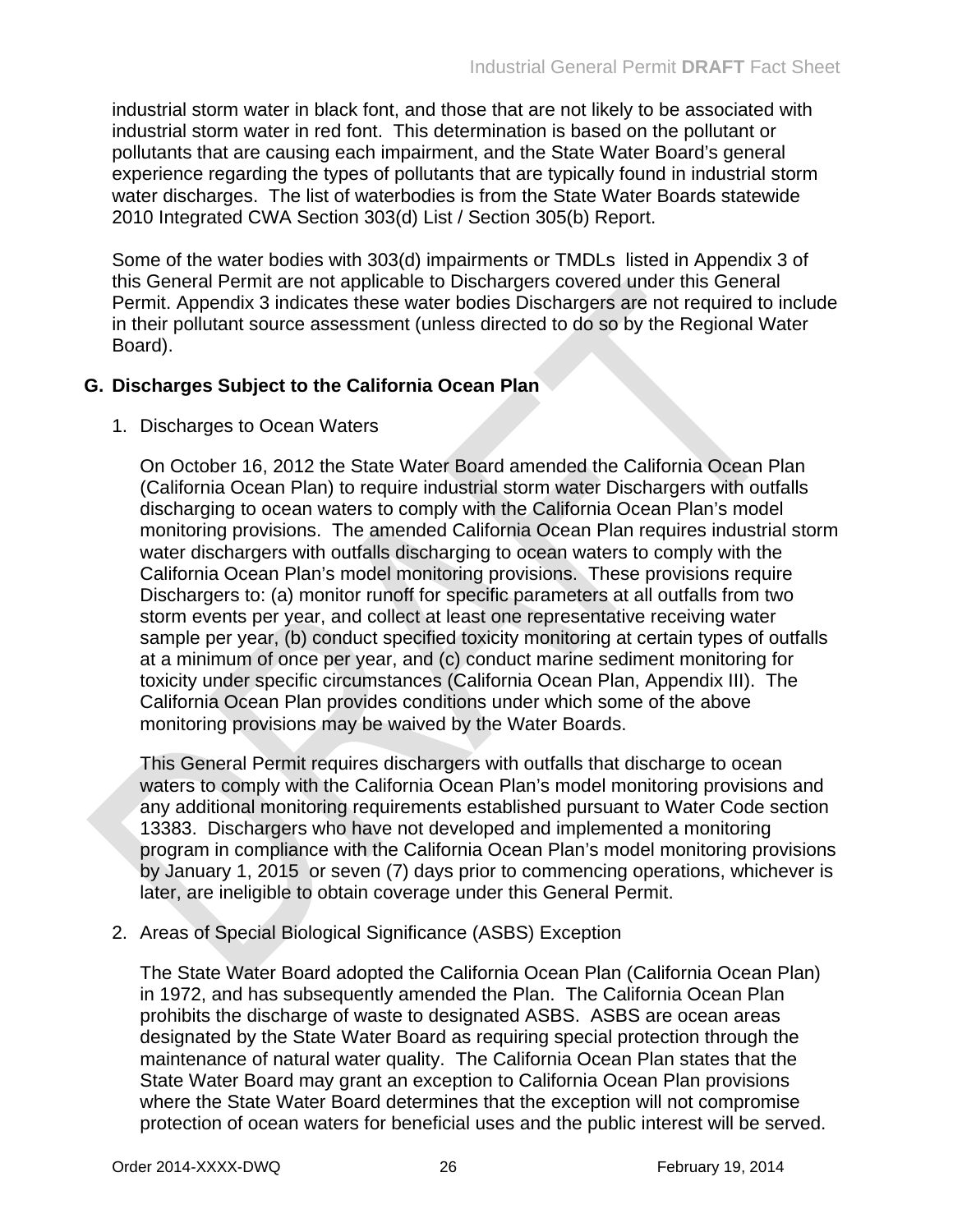On March 20, 2012, the State Water Board adopted Resolution 2012-0012 (ASBS Exception), which grants an exception to the California Ocean Plan prohibition on discharges to ASBS for a limited number of industrial storm water Discharger applicants. The ASBS Exception contains "Special Protections" to maintain natural water quality and protect the beneficial uses of the ASBS. In order to legally discharge into an ASBS, these Dischargers must comply with the terms of the ASBS Exception and obtain coverage under this General Permit. This General Permit incorporates the terms of the ASBS Exception and includes the applicable monitoring requirements for all Dischargers discharging to an ASBS under the ASBS Exception.

#### <span id="page-28-0"></span>**H. Training Qualifications**

This General Permit and the previous permit both require Dischargers to ensure that personnel responsible for permit compliance have an acceptable level of knowledge. Stakeholders have observed that the previous permit did not adequately specify how to comply with various elements of the permit, such as selecting discharge locations representative of the facility storm water discharge and evaluating potential pollutant sources, nor did it provide a clearly outlined Discharger training program. Guidance that is available from outside sources can be complicated to understand or costly to obtain, which can result in many Dischargers developing and implementing deficient SWPPPs and conducting inadequate monitoring activities. Some Dischargers under the previous permit had the resources to hire professional environmental staff or environmental consultants to assist in compliance. Even in those cases, however, there was little certainty that Dischargers received training regarding implementation of the various BMPs being implemented and required monitoring activities under the previous permit. Through this General Permit, the State Water Board seeks to improve compliance and monitoring data quality, and expand each Discharger's understanding of this General Permit's requirements.

This General Permit establishes the Qualified Industrial Storm Water Practitioner (QISP) role. A QISP is someone who has completed a State Water Board sponsored or approved QISP training course and has registered in SMARTS. A QISP is required to implement certain General Permit requirements at the facility once it has entered Level 1 status in the ERA process as described in Section XII of this General Permit. In some instances it may be advisable for a facility employee to take the training, or for a facility to hire a QISP prior to entering Level 1 status as the training will contain information on the new permit requirements and how to perform certain tasks such as selecting discharge locations representative of the facility storm water discharge, evaluating potential pollutant sources, and identifying inadequate SWPPP elements.

Some industry stakeholders have claimed that their staff is already adequately trained. These employees may continue to perform the basic permit functions (e.g. prepare SWPPPs, perform monitoring requirements, and prepare Annual Reports) without receiving any additional training if the facility's sampling and analysis results do not exceed the NALs. This requirement is structured in a manner to reduce the costs of compliance for facilities that may not negatively impact receiving water quality.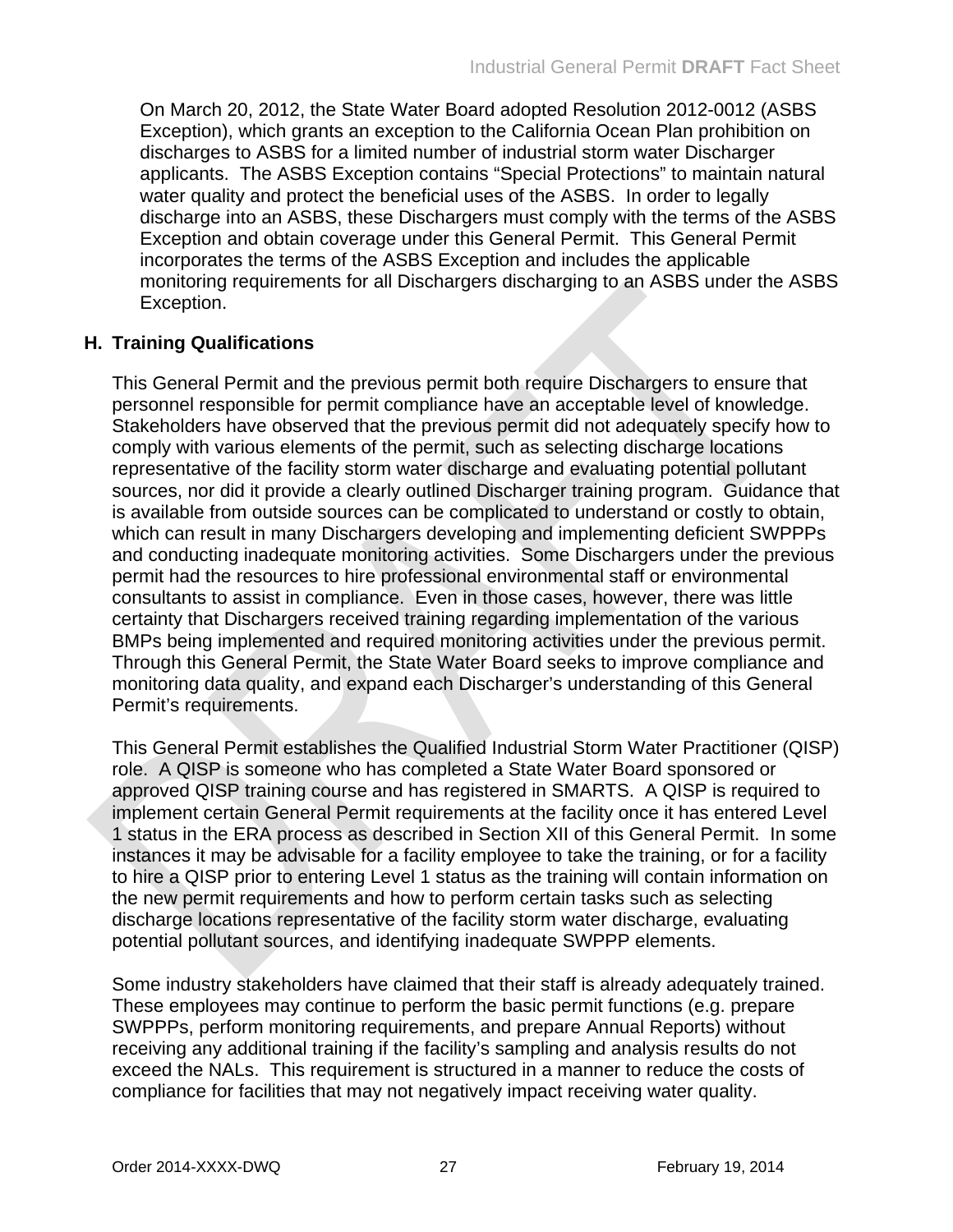California licensed professional civil, industrial, chemical, and mechanical engineers and geologists have licenses that have professional overlap with the topics of this General Permit. The California Department of Consumer Affairs, Board for Professional Engineers, Land Surveyors and Geologists (CBPELSG) provides the licensure and regulation of professional civil, industrial, chemical, and mechanical engineers and professional geologists in California. The State Water Board is developing a specialized self-guided State Water Board-sponsored registration and training program specifically for these CPBELSG licensed engineers and geologists in good standing with CBPELSG. The CBPELSG has staff and resources dedicated to investigate and take appropriate enforcement actions in instances where a licensed professional engineer or geologist is alleged to be noncompliant with CBPELSG's laws and regulations. Actions that result in noncompliance with this General Permit may constitute a potential violation of the CBPELSG requirements and may subject a licensee to investigation by the CBPELSG.

A QISP may represent one or more facilities but must be able to perform the functions required by this General Permit at all times. It is advisable that this individual be limited to a specific geographic region due to the difficulty of performing the needed tasks before, during, and after qualifying storm events may be difficult or impossible if extensive travel is required. Dischargers are required to ensure that the designated QISP has completed the appropriate QISP training course.

This General Permit contains a mechanism that allows for the Water Boards' Executive Director or Executive Officer to rescind the registration of any QISPs who are found to be inadequately performing their duties as a QISP will no longer be able to do so. A QISP may ask the State Water Board to review any decision to revoke his or her QISP registration. Table 1 of this Fact Sheet below describes the different roles that the QISP and California licensed professional engineers have in this General Permit.

| <b>Qualifications</b> | Task                                                |  |  |
|-----------------------|-----------------------------------------------------|--|--|
| <b>QISP</b>           | Level 1 ERA Evaluation and report, Level 2 ERA      |  |  |
|                       | Action Plan, and Technical Report, and the          |  |  |
|                       | Level 2 ERA extension                               |  |  |
| California licensed   | Inactive Mining Operation Certification, SWPPPs     |  |  |
| professional engineer | for inactive mining, and annual re-certification of |  |  |
|                       | Inactive Mining Operation Certification, NONA       |  |  |
|                       | Technical Reports, and Subchapter N                 |  |  |
|                       | calculations                                        |  |  |

# <span id="page-29-1"></span>**TABLE 1: Role-Specific Permit Requirements**

# <span id="page-29-0"></span>**I. Storm Water Pollution Prevention Plan (SWPPP)**

# 1. General

Order 2014-XXXX-DWQ 28 2014 February 19, 2014 This General Permit requires that all Dischargers develop, implement, and retain onsite a site-specific SWPPP. The SWPPP requirements generally follow U.S. EPA's five-phase approach to developing SWPPPs, which has been adapted to reflect the requirements of this General Permit in Figure 2 of this Fact Sheet. This approach provides the flexibility necessary to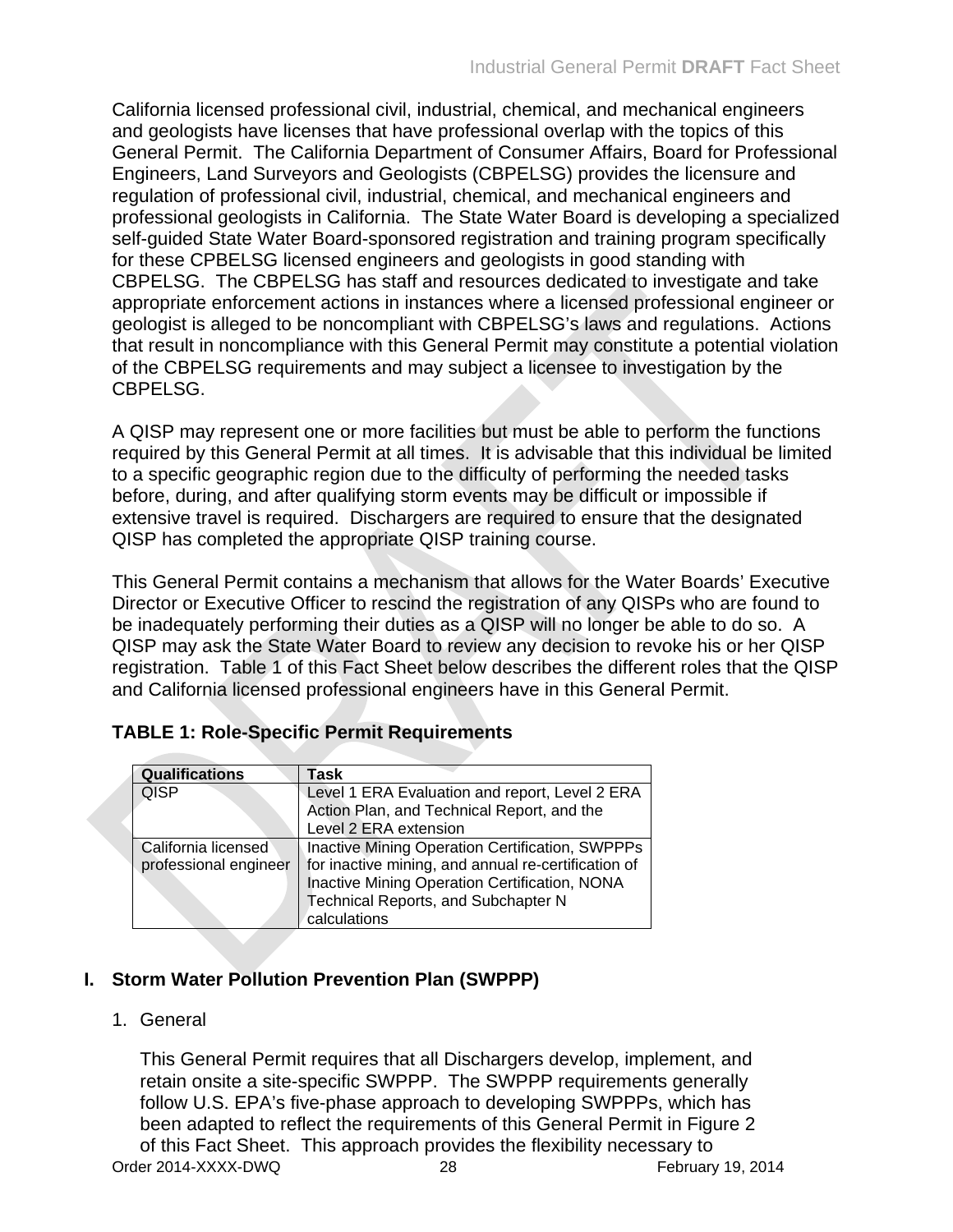establish appropriate BMPs for different industrial activities and pollutant sources. This General Permit requires a Discharger to include in its SWPPP (Section X of this General Permit) a site map, authorized NSWDs at the facility, and an identification and assessment of potential pollutants sources resulting from exposure of industrial activities to storm water.

This General Permit requires that Dischargers clearly describe the BMPs that are being implemented in the SWPPP. In addition to providing descriptions, Dischargers must also describe who is responsible for the BMPs, where the BMPs will be installed, how often and when the BMPs will be implemented, and identify any pollutants of concern. Table 2 of this Fact Sheet provides an example of how a Discharger could assess potential pollution sources and provide a corresponding BMPs summary.

This General Permit requires that Dischargers select an appropriate facility inspection frequency beyond the required monthly inspections if necessary, and to determine if SWPPP revisions are necessary to address any physical or operational changes at the facility or make changes to the existing BMPs (Section X.H.4.a.vii and Section XI.A.4 of this General Permit). Facilities that are subject to multi-phased physical expansion or significant seasonal operational changes may require more frequent SWPPP updates and facility inspections. Facilities with very stable operations may require fewer SWPPP updates and facility inspections.

Failure to develop or implement an adequate SWPPP, or update or revise an existing SWPPP as required, is a violation of this General Permit. Failure to maintain the SWPPP on-site and have it available for inspection is also a violation of this General Permit.

Dischargers are also required to submit their SWPPPs and any SWPPP revisions via SMARTS; accordingly, BMP revisions made in response to observed compliance problems will be included in the revised SWPPP electronically submitted via SMARTS.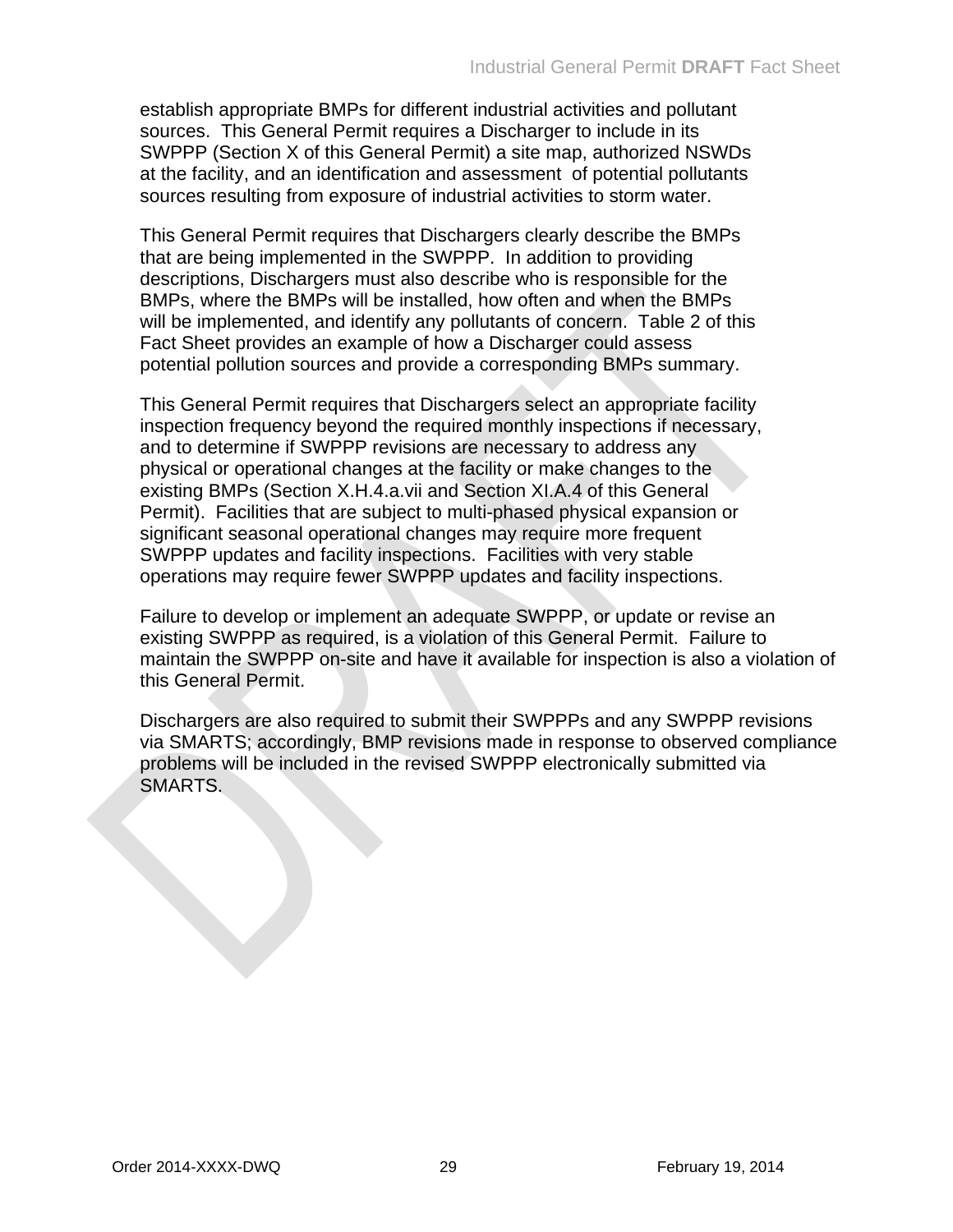#### <span id="page-31-0"></span>**FIGURE 2:** Five Phases for Developing and Implementing an Industrial Storm Water Pollution Prevention Plan (SWPPP)

### **PLANNING AND ORGANIZATION**

\*Form Pollution Prevention Team \*Review other facility plans

### **ASSESSMENT**

\*Develop a site map

- \*Identify potential pollutant sources
- \*Inventory of materials and chemicals
- \*List significant spills and leaks
- \*Identify Non-Storm Water Discharges
- \*Assess pollutant risk

# **Best Management Practice (BMP) IDENTIFICATION**

 \*Identify minimum required BMPs \*Identify any advanced BMPs

# **IMPLEMENTATION**

 \*Train employees for the Pollution Prevention Team \*Implement BMPs \*Collect and review records

# **EVALUATION / MONITORING**

- \*Conduct annual facility evaluation (Annual Evaluation)
- \*Review monitoring information
- \*Evaluate BMPs
- \*Review and revise SWPPP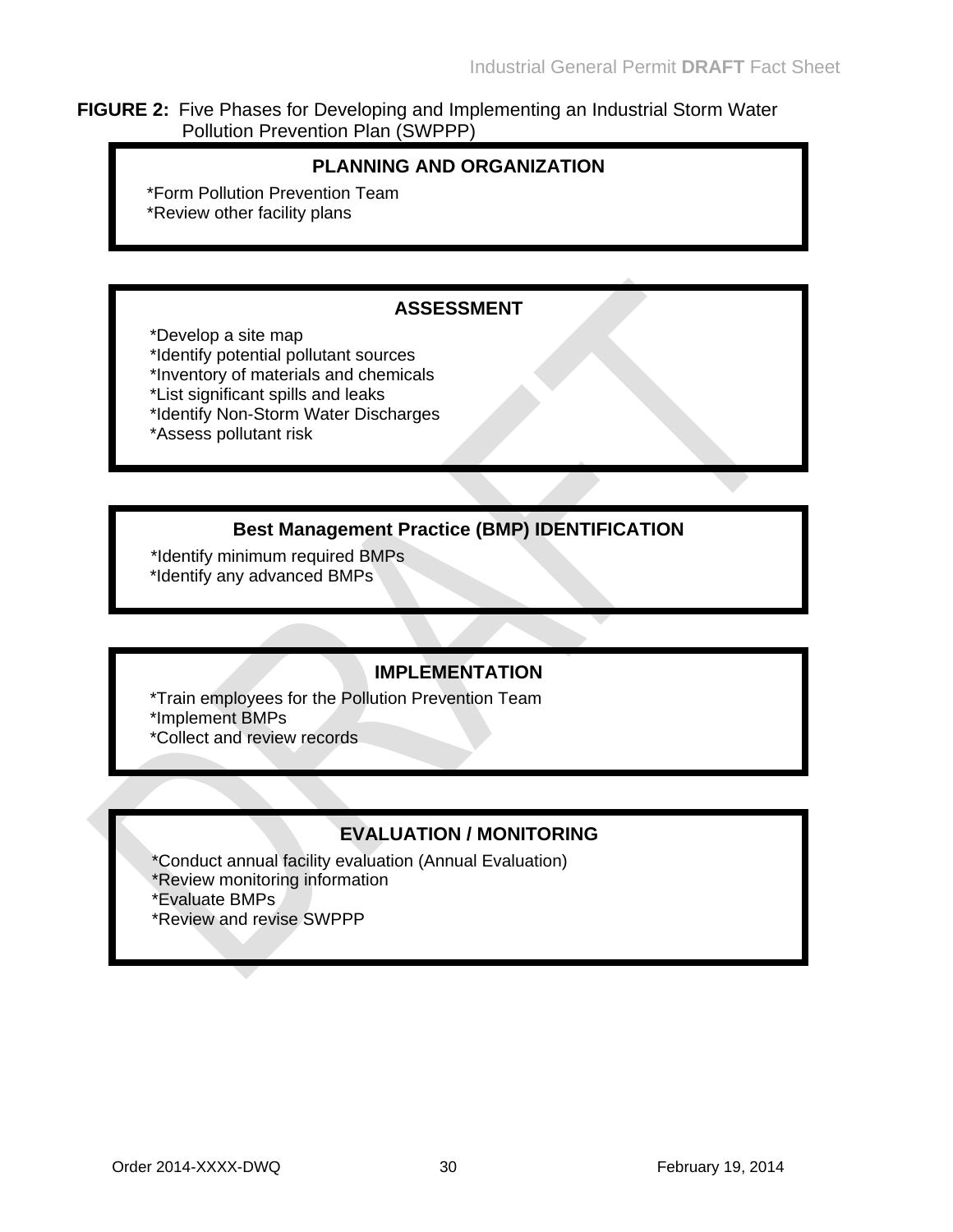| Area                                | Activity | <b>Pollutant Source</b>                                                                       | <b>Industrial Pollutant</b> | <b>BMPs</b>                                                                                                       |
|-------------------------------------|----------|-----------------------------------------------------------------------------------------------|-----------------------------|-------------------------------------------------------------------------------------------------------------------|
| Vehicle and<br>Equipment<br>Fueling | Fueling  | Spills and leaks<br>during delivery                                                           | Fuel oil                    | -Use spill and overflow<br>protection                                                                             |
|                                     |          | Spills caused by<br>topping off fuel<br>tanks                                                 | Fuel oil                    | -Train employees on proper<br>fueling, cleanup, and spill<br>response techniques                                  |
|                                     |          | Hosing or washing<br>down fuel area                                                           | Fuel oil                    | -Use dry cleanup methods<br>rather than hosing down area<br>-Implement proper spill<br>prevention control program |
|                                     |          | Leaking storage<br>tanks                                                                      | Fuel oil                    | -Inspect fueling areas regularly<br>to detect problems                                                            |
|                                     |          | Rainfall running off<br>fueling area, and<br>rainfall running<br>onto and off fueling<br>area | Fuel oil                    | -Minimize run-on of storm<br>water into the fueling area,<br>cover fueling area                                   |

#### <span id="page-32-0"></span>**TABLE 2: Example - Assessment of Potential Industrial Pollution Sources and Corresponding BMPs Summary**

#### 2. Minimum and Advanced BMPs

Section V of this General Permit requires the Discharger to comply with technology-based effluent limitations (TBELs). In this General Permit, TBELs rely on implementation of BMPs for Dischargers to reduce and prevent pollutants in their discharge. The BMP effluent limitations have been integrated into the Section X.H of this General Permit and are divided into two categories – minimum BMPs which are generally non-structural BMPs that all Dischargers must implement to the extent feasible, and advanced BMPs which are generally structural BMPs that must be implemented if the minimum BMPs are inadequate to achieve compliance with the TBELs. Section X of this General Permit includes both substantive control requirements in the form of the BMPs listed in Section X.H, as well as various reporting and recordkeeping requirements. The requirement to implement BMPs "to the extent feasible" allows Dischargers flexibility when implementing BMPs, by not requiring the implementation of BMPs that are not technologically available and economically practicable and achievable in light of best industry practices.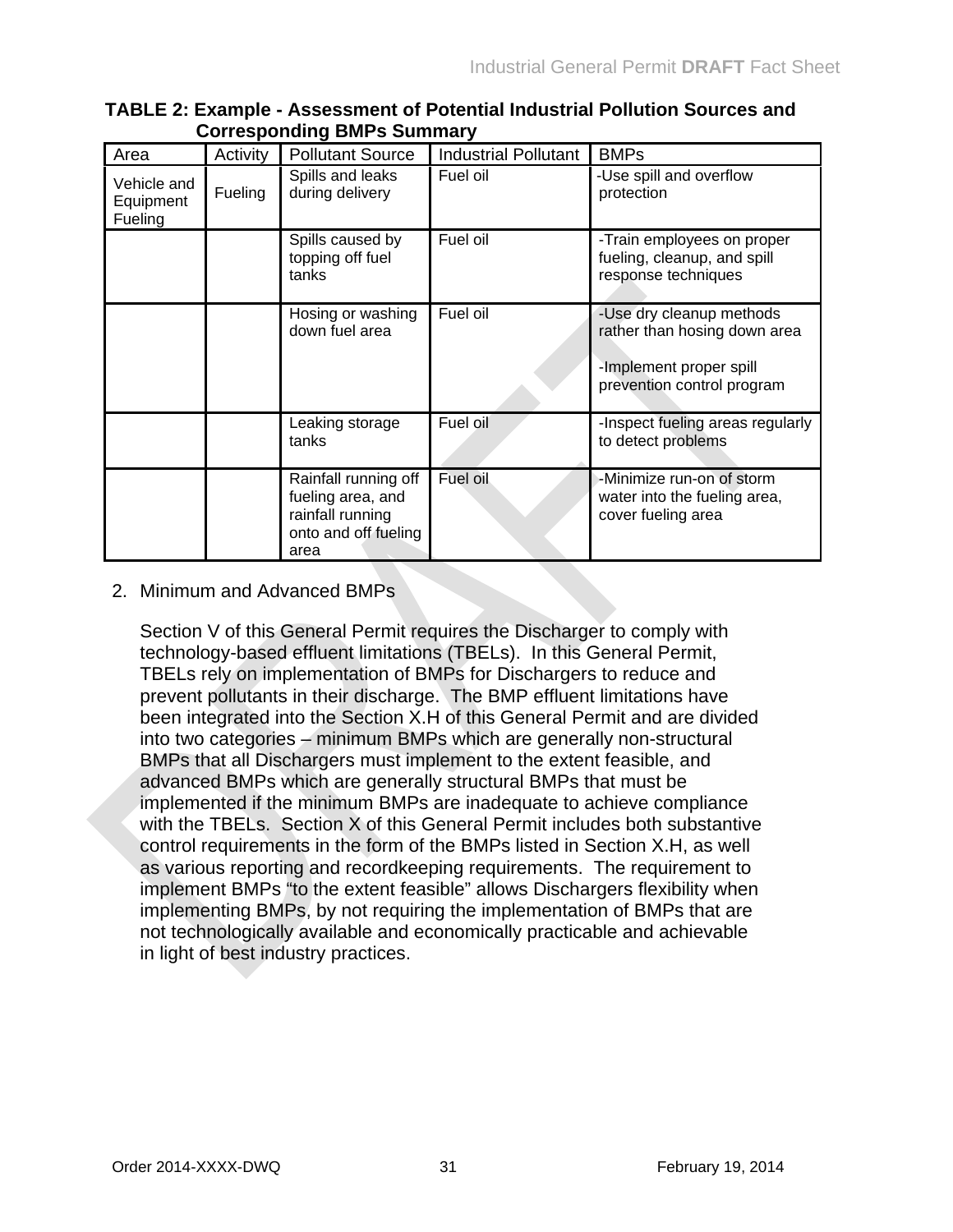The 2008 MSGP requires Dischargers to comply with 12 non-numeric technologybased effluent limits in Section 2.1.2 of the permit through the implementation of "control measures." This requirement is an expansion of the general considerations outlined in the MSGP adopted in 2000. The control measures specified by the U.S. EPA in the 2008 MSGP are as follows (in order as listed in the 2008 MSGP):

- 1. Minimize Exposure
- 2. Good Housekeeping
- 3. Maintenance
- 4. Spill Prevention and Response Procedures
- 5. Erosion and Sediment Controls
- 6. Management of Runoff
- 7. Salt Storage Piles or Piles Containing Salt
- 8. Sector Specific Non-Numeric Effluent Limits
- 9. Employee Training
- 10. Non-Storm Water Discharges (NSWDs)
- 11. Waste, Garbage and Floatable Debris
- 12. Dust Generation and Vehicle Tracking of Industrial Materials

This General Permit addresses eleven of the above twelve control measures from the 2008 MSGP Section 2.1.2 Non-Numeric Technology-Based Effluent Limits (BPT/BAT/BCT). Eleven of the control measures are addressed as minimum BMPs that the State Water Board has determined to be most applicable to California's Dischargers. Two of those eleven control measures (1- Minimize Exposure, 6 – Management of Runoff) are also identified as advanced BMPs (Section X.H.2 of this General Permit). This General Permit is not a sector-specific permit and therefore does not contain limitations to address control measure number 8 (Sector Specific Non-Numeric Effluent Limits).

The non-structural elements of the control measure to minimize exposure are addressed in the minimum BMP Section X.H.1 of this General Permit while structural control elements are addressed in the advanced BMP Section X.H.2 of this General Permit. The on-site diversion elements of the control measure to minimize exposure are addressed as minimum BMPs.

The runoff reduction elements of the control measure to minimize exposure are included as advanced BMPs. Advanced BMPs that are required to be implemented when a Discharger has implemented the minimum BMPs to the extent feasible and they are not adequate to comply with the TBELs. The advanced BMP categories are: (1) exposure minimization BMPs, (2) storm water containment and discharge reduction BMPs, (3) treatment control BMPs, and (4) additional advanced BMPs needed to meet the effluent limitations of this General Permit. Advanced BMPs are generally structural control measures and can include any BMPs that exceed the minimum BMPs. The control measure for Non-Storm Water Discharges (NSWDs) is addressed in both the discharge prohibitions (Section III) and authorized non-storm water discharges (Section IV) of this General Permit and essentially represents a minimum BMP.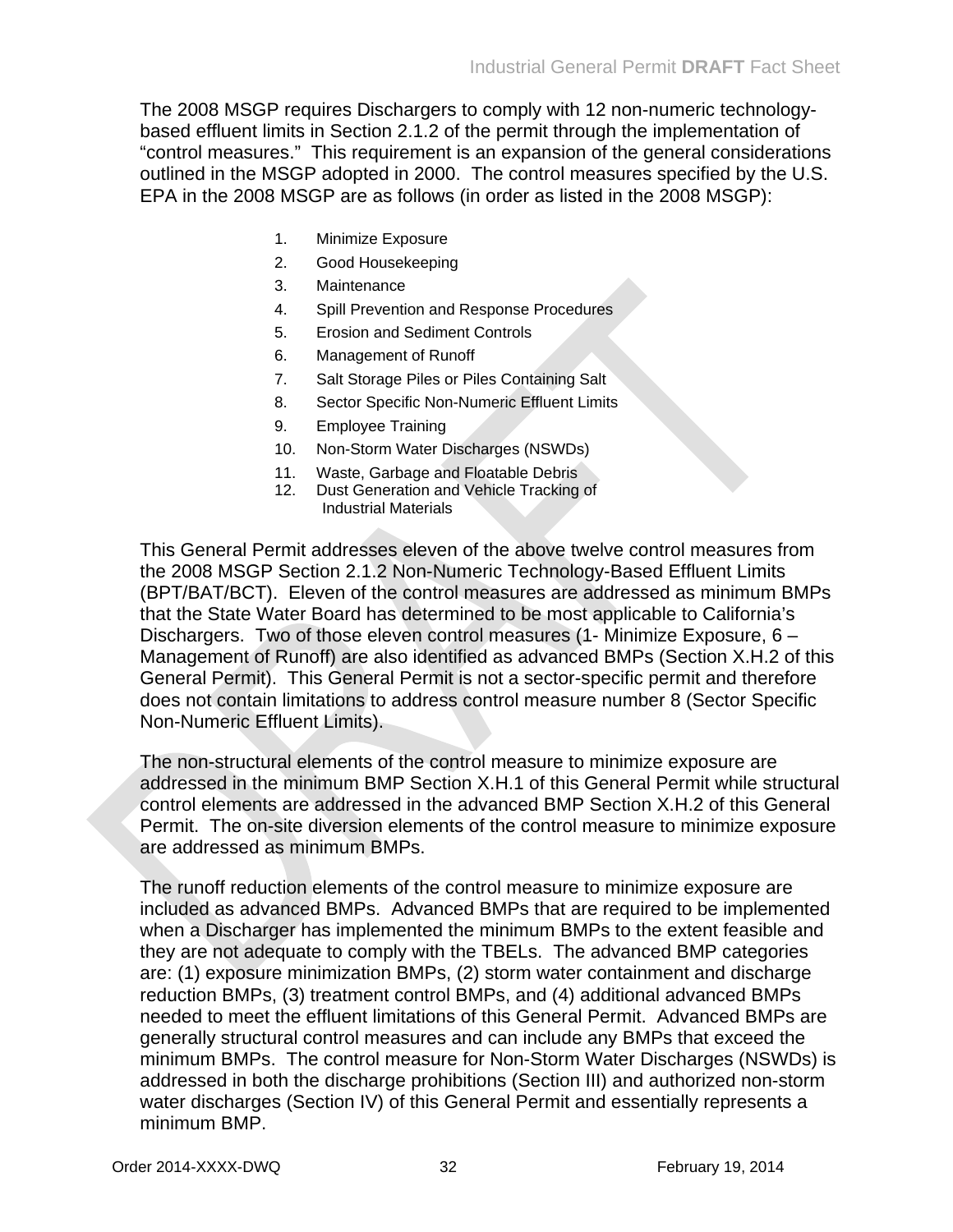This General Permit encourages Dischargers to utilize BMPs that infiltrate or reuse storm water where feasible. The State Water Board expects that these types of BMPs will not be appropriate for all industrial facilities, but recognizes the many possible benefits (e.g. increased aquifer recharge, reduces flooding, improvements to water quality) associated with the infiltration and reuse of storm water. Encouraging the use of storm water infiltration and reuse BMPs is consistent with the statewide approach to managing storm water with lower impact methods.

The BMPs in this General Permit that coincide with the control measures in the 2008 MSGP are as follows (in order as listed in the 2008 MSGP):

a. Minimization of Exposure to Storm Water

Section 2.1.2.1 of the 2008 MSGP requires Dischargers to minimize the exposure of industrial materials and areas of industrial activity to rain, snow, snowmelt, and runoff. The 2008 MSGP mixes both structural and nonstructural BMPs and specifies particular BMPs to consider when minimizing exposure such as grading/berming areas to minimize runoff, locating materials indoors, spill clean up, contain vehicle fluid leaks or drain fluids before storing vehicles on-site, secondary containment of materials, conduct cleaning activities undercover, indoors or in bermed areas, and drain all wash water to a proper collection system.

This General Permit requires the evaluation of BMPs in the potential pollutant source assessment in the SWPPP (Section X.G.2). When the minimum BMPs are not adequate to comply with the TBELs, Dischargers are required to implement advanced BMPs (Section X.H.2.a). These advanced BMPs may include additional exposure minimization BMPs (Section X.H.2.b.1).

b. Good Housekeeping

Section 2.1.2.2 of the 2008 MSGP requires that Dischargers keep all exposed areas that may be a potential source of pollutants clean and orderly. This General Permit (Section X.H.1.a) seeks to define "clean and orderly" by specifying a required set of nine (9) minimum good housekeeping BMPs, which include: observations of outdoor/exposed areas, BMPs for controlling material tracking, BMPs for dust generated from industrial materials or activities, BMPs for rinse/wash water activities, covering stored industrial materials/waste, containing all stored non-solid industrial materials, preventing discharge of rinse/wash waters/industrial materials, prevent non-industrial area discharges from contact with industrial areas of the facility, and prevent authorized NSWDs from nonindustrial areas from contact with industrial areas of the facility.

c. Preventative Maintenance

Section 2.1.2.3 of the 2008 MSGP requires that Dischargers regularly inspect, test, maintain, and repair all industrial equipment to prevent leaks, spills and releases of pollutants that may be exposed to storm water discharged to receiving waters. This General Permit (Section X.H.1.b) incorporates this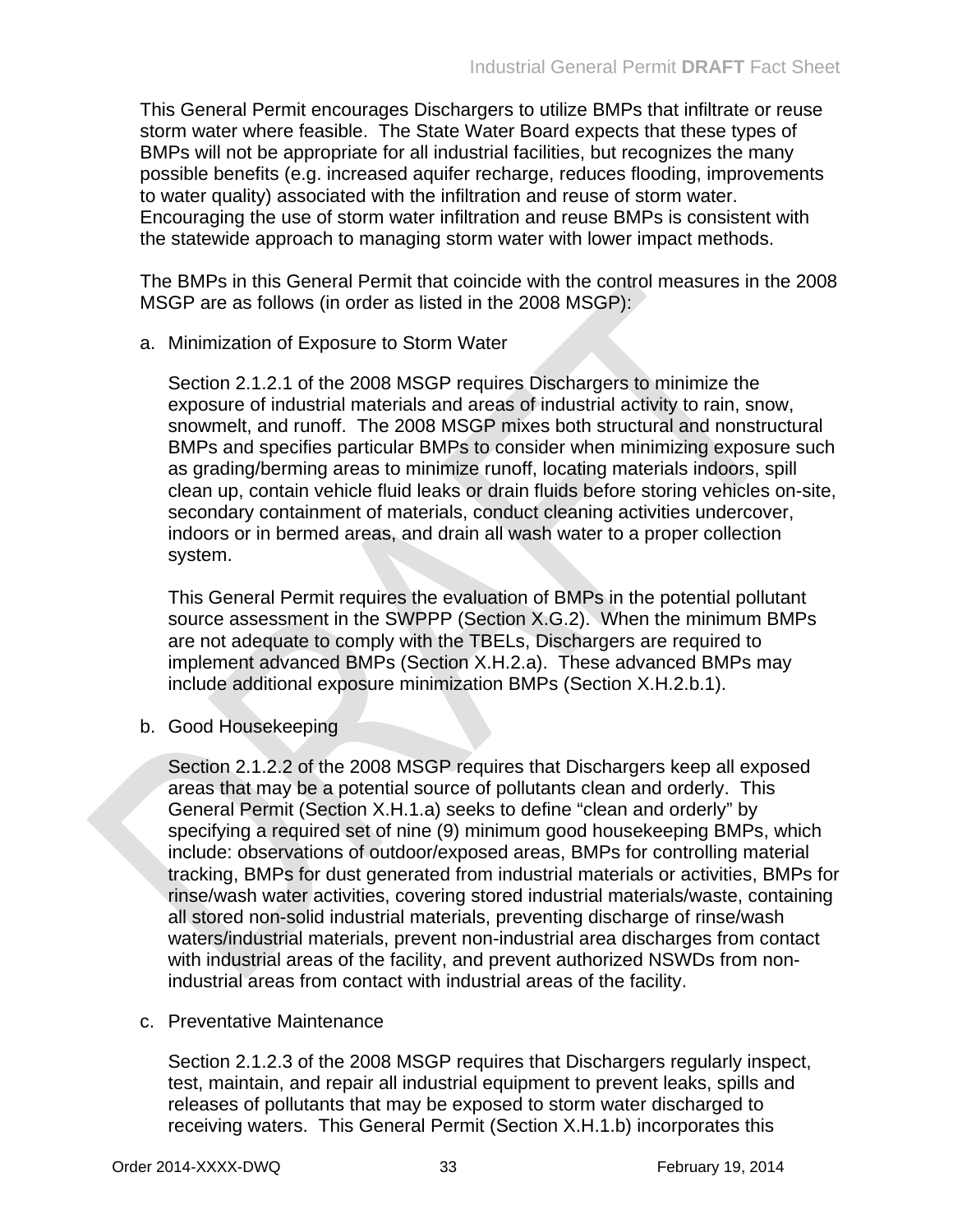concept by requiring four (4) nonstructural BMPs which include: identification and inspection of equipment, observations of potential leaks in identified equipment, an equipment maintenance schedule, and equipment maintenance procedures.

d. Spill and Leak Prevention and Response

Section 2.1.2.4 of the 2008 MSGP requires that Dischargers minimize the potential for leaks, spills and other releases that may be exposed to storm water. Dischargers are also required to develop a spill response plan which includes procedures such as labeling of containers that are susceptible to a spill or a leakage, establishing containment measures for such industrial materials, procedures for stopping leaks/spills, and provisions for notification of the appropriate personnel about any occurrence. This General Permit (Section X.H.1.c) requires implementation of four (4) BMPs to address spills. These BMPs include: developing a set of spill response procedures to minimize spills/leaks, develop procedures to minimize the discharge of industrial materials generated through spill/leaks, identifying/describing the equipment needed and where it will be located at the facility, and identify/training appropriate spill response personnel.

e. Erosion and Sediment Controls

Section 2.1.2.5 of the 2008 MSGP requires the use of structural and/or non-structural control measures to stabilize exposed areas and contain runoff. Also required is the use of a flow velocity dissipation device(s) in outfall channels where necessary to reduce erosion and/or settle out pollutants. This General Permit (Section X.H.1.e) requires the implementation of (5) BMPs to prevent erosion and sediment discharges. The erosion and sediment control BMPs include: implementing effective wind erosion controls, providing for effective stabilization of erodible areas prior to a forecasted storm event, site entrance stabilization/prevent material tracking offsite and implement perimeter controls, diversion of run-on and storm water generated from within the facility away from all erodible materials, and ensuring compliance with the design storm standards in Section X.H.6. U.S. EPA has developed online resources for erosion and sediment controls. 6

f. Management of Runoff

Section 2.1.2.6 of the 2008 MSGP requires the diversion, infiltration, reuse, containment, or otherwise reduction of storm water runoff, to minimize pollutants in discharges. This General Permit (Sections X.H.1.a.viii, X.H.1.d.iv., and X.H.1.e.iv) requires Dischargers to divert run-on from non-industrial sources and

<sup>6</sup> U.S. EPA. 2008 MSGP. <http://cfpub.epa.gov/npdes/stormwater/msgp.cfm> [as of February 4, 2014].

U.S. EPA. National Menu of BMPs. [<http://cfpub.epa.gov/npdes/stormwater/menuofbmps/index.cfm>](http://cfpub.epa.gov/npdes/stormwater/menuofbmps/index.cfm). [as of February 4, 2014].

U.S. EPA. National Management Measures to Control Nonpoint Source Pollution from Urban Areas [<http://water.epa.gov/polwaste/nps/urban/index.cfm>](http://water.epa.gov/polwaste/nps/urban/index.cfm). [as of February 4, 2014].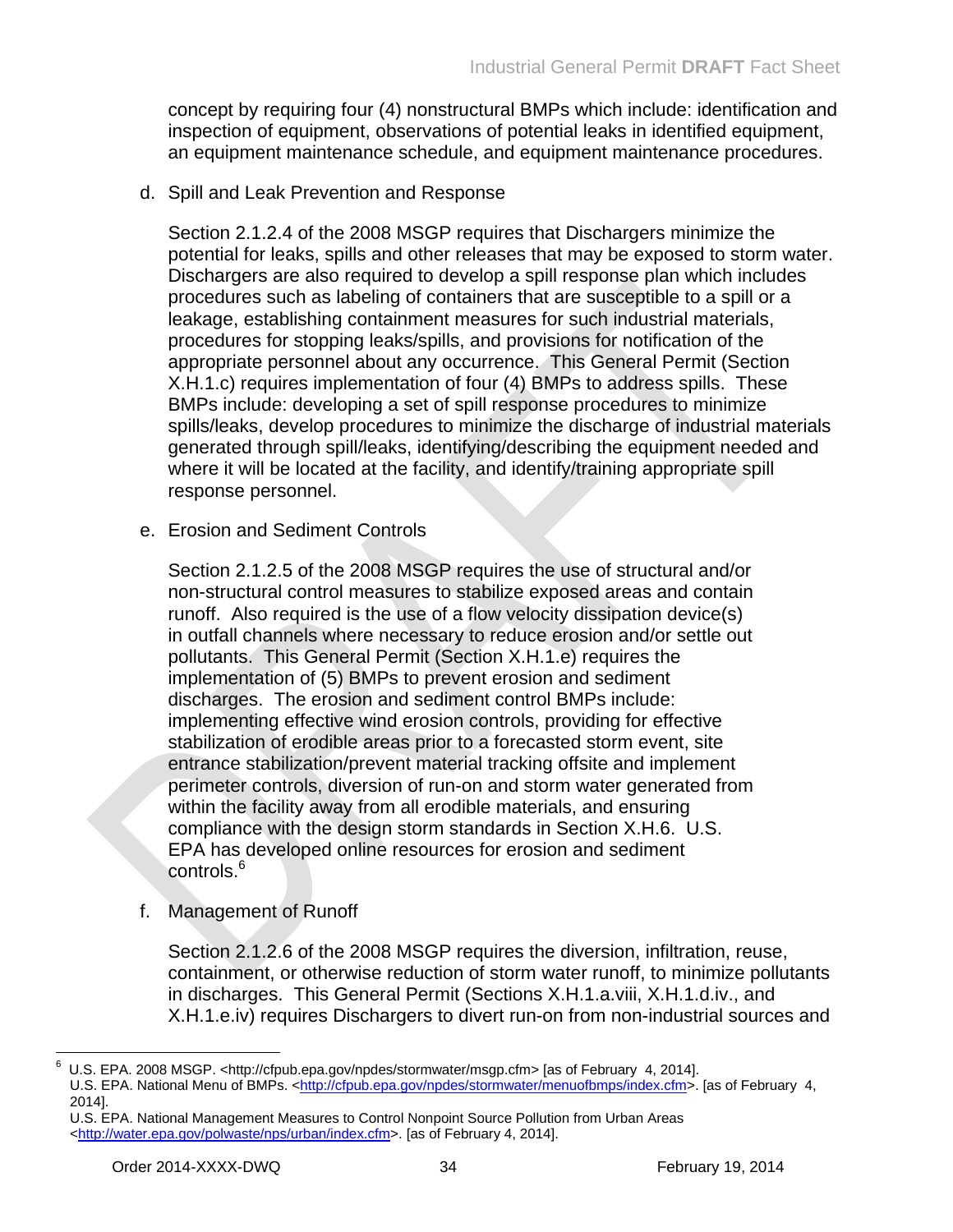manage storm water generated within the facility away from industrial materials and erodible surfaces. Runoff reduction is required as an advanced BMP when minimum BMPs are not adequate to comply with the TBELs. The 2008 MSGP encouraged Dischargers to consult with EPA's internet-based resources relating to runoff management.<sup>7</sup>

g. Salt Storage Piles or Piles Containing Salt

Section 2.1.2.7 of the 2008 MSGP requires salt storage piles/piles containing salt that may be discharged to be enclosed or covered and to use BMPs when the salt is being used. This General Permit does not have a minimum BMP specifically for salt storage, however it does require all stockpiled/stored industrial materials be managed in a way to reduce or prevent industrial storm water discharges of the stored/stockpiled pollutants. The good housekeeping (Section X.H.1.a) and material handling and waste management (Section X.H.1.d) minimum BMPs in this General Permit require that all materials readily mobilized by storm water be covered, the minimization of handling of industrial materials or wastes that can be readily mobilized by contact with storm water during a storm event, and the diversion of run-on from stock piled materials.

h. Sector Specific Non-Numeric Effluent Limits

Section 2.1.2.8 of the 2008 MSGP requires Dischargers to achieve any additional non-numeric limits stipulated in the relevant sector-specific section(s) of Part 8 of the 2008 MSGP. This General Permit is not a sector-specific permit and does not contain sector-specific non-numeric effluent limitations like the 2008 MSGP. While this General Permit does not specify sector-specific BMPs, Dischargers are required to select and implement BMPs for their specific facility to reduce or prevent industrial storm water discharges of pollutants to comply with the technology-based effluent limitations. In addition, sectors with applicable ELGs must comply with those ELGs.

i. Employee Training Program

Section 2.1.2.9 of the 2008 MSGP requires all employees engaged in industrial activities or the handling of industrial materials that may affect storm water to obtain training covering implementation of this General Permit. This General Permit (Section X.D.1 and X.H.1.f) requires a facility to establish a Pollution Prevention Team (team members, collectively) responsible for implementing permit requirements such as the SWPPP, monitoring requirements, or BMPs.

The five (5) minimum training BMPs include: ensuring that all team members are properly trained, preparing the proper training materials and manuals, identifying

U.S. EPA. National Menu of Stormwater BMPs [<www.epa.gov/npdes/stormwater/menuofbmps>](http://www.epa.gov/npdes/stormwater/menuofbmps) [as of February 4, 2014].

U.S. EPA. Sector-Specific Industrial Stormwater Fact Sheet Series [<www.epa.gov/npdes/stormwater/msgp>](http://www.epa.gov/npdes/stormwater/msgp). [as of February 4, 2014].

U.S. EPA. National Management Measures to Control Nonpoint Source Pollution from Urban Areas (and any similar State or Tribal publications) <www.epa.gov/owow/nps/urbanmm/index.html>. [as of February 4, 2014].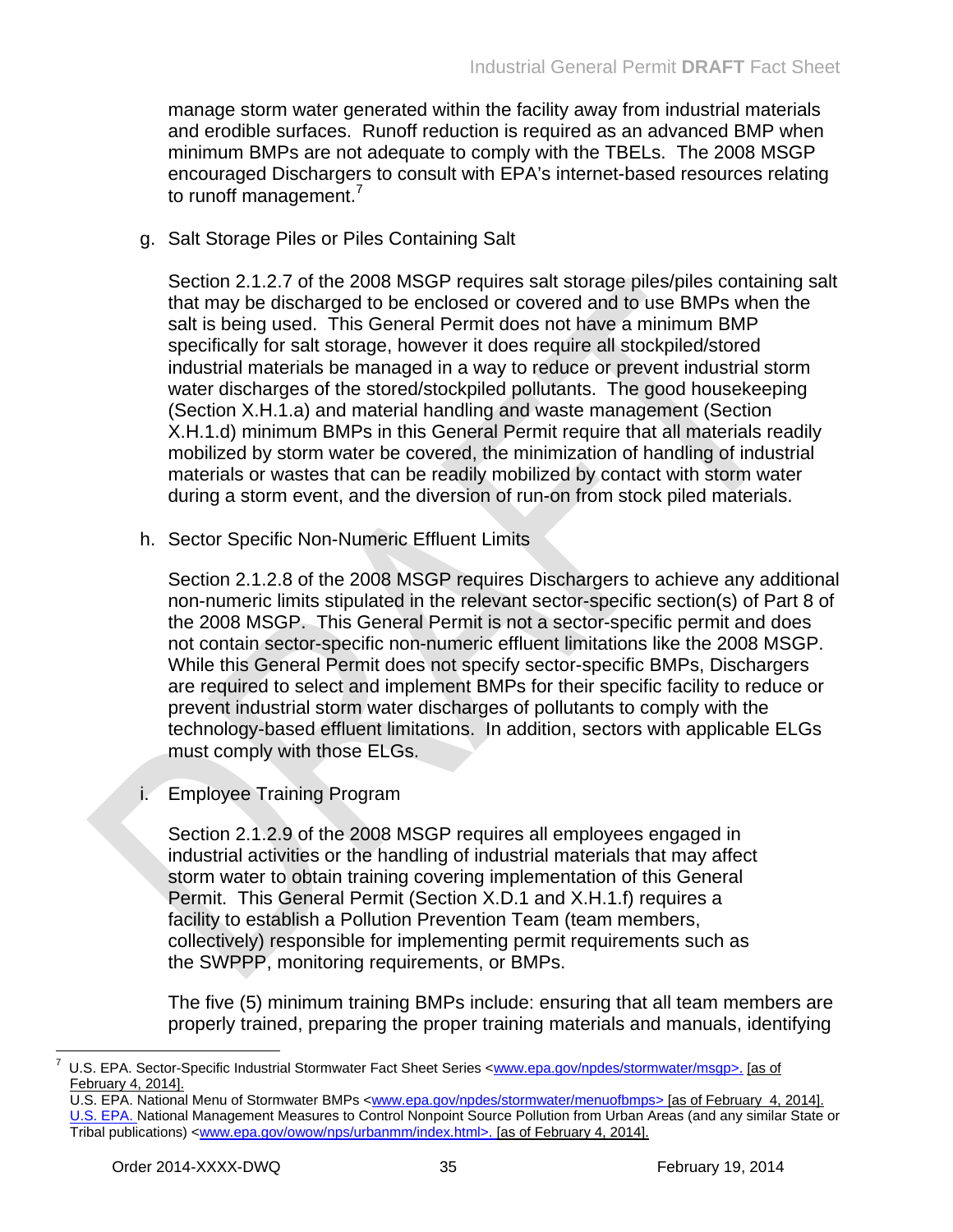which individuals needs to be trained, providing a training schedule, and maintaining documentation on the training courses and which individuals received the training.

This General Permit also requires a QISP to be assigned to each facility that reaches Level 1 status. One purpose of a QISP is to have an individual available who can provide compliance assistance with these training requirements. The QISP is responsible for training the appropriate team members. Appropriate team members are any team members involved in implementing this General Permit for drainage areas causing NAL exceedances, and any other team members identified by the QISP that need additional training to implement this General Permit.

### j. NSWDs

Section 2.1.2.10 of the 2008 MSGP requires that unauthorized NSWDs are eliminated (Part 1.2.3 of the 2008 MSGP lists the NSWDs authorized by the 2008 MSGP). The good housekeeping minimum BMP (Section X.H.1.a.ix of this General Permit) requires that contact between authorized NSWDs and industrial areas of the facility be minimized. This General Permit (Section IV) also includes separate requirements for authorized NSWDs and (Section III) prohibits unauthorized NSWDs.

k. Material Handling and Waste Management

Section 2.1.2.11 of the 2008 MSGP requires that Dischargers ensure waste, garbage, and floatable debris are not discharged into receiving waters. The 2008 MSGP identifies keeping areas clean and intercepting such materials as ways to minimize such discharges. This General Permit (Section X.H.1.d) requires Dischargers to implement six (6) general BMPs that address material handling and waste management. These BMPs include: preventing or minimizing handling of waste or materials during a storm event that could potentially result in a discharge, containing industrial materials susceptible to being dispersed by the wind, covering industrial waste disposal containers when not in use to contain industrial materials, diversion of run-on and storm water generated from within the facility away from all stock piled materials, cleaning and managing spills of such wastes or materials (in accordance with Section X.H.1.e of this General Permit), and conducting observations of outdoor areas and equipment that may come into contact with such materials or waste and become contaminated.

l. Waste, Garbage and Floatable Debris

Section 2.1.2.11 of the 2008 MSGP requires that waste, garbage, and floatable debris are not discharged to receiving waters by keeping exposed areas free of such materials or by intercepting them before they are discharged. Material handling and waste management BMPs are included in Section X.H.1.d of this General Permit. Dischargers are required to: prevent handling of waste materials during a storm event that could result in a discharge, contain waste disposal containers when not in use, clean and manage spills from waste, and observe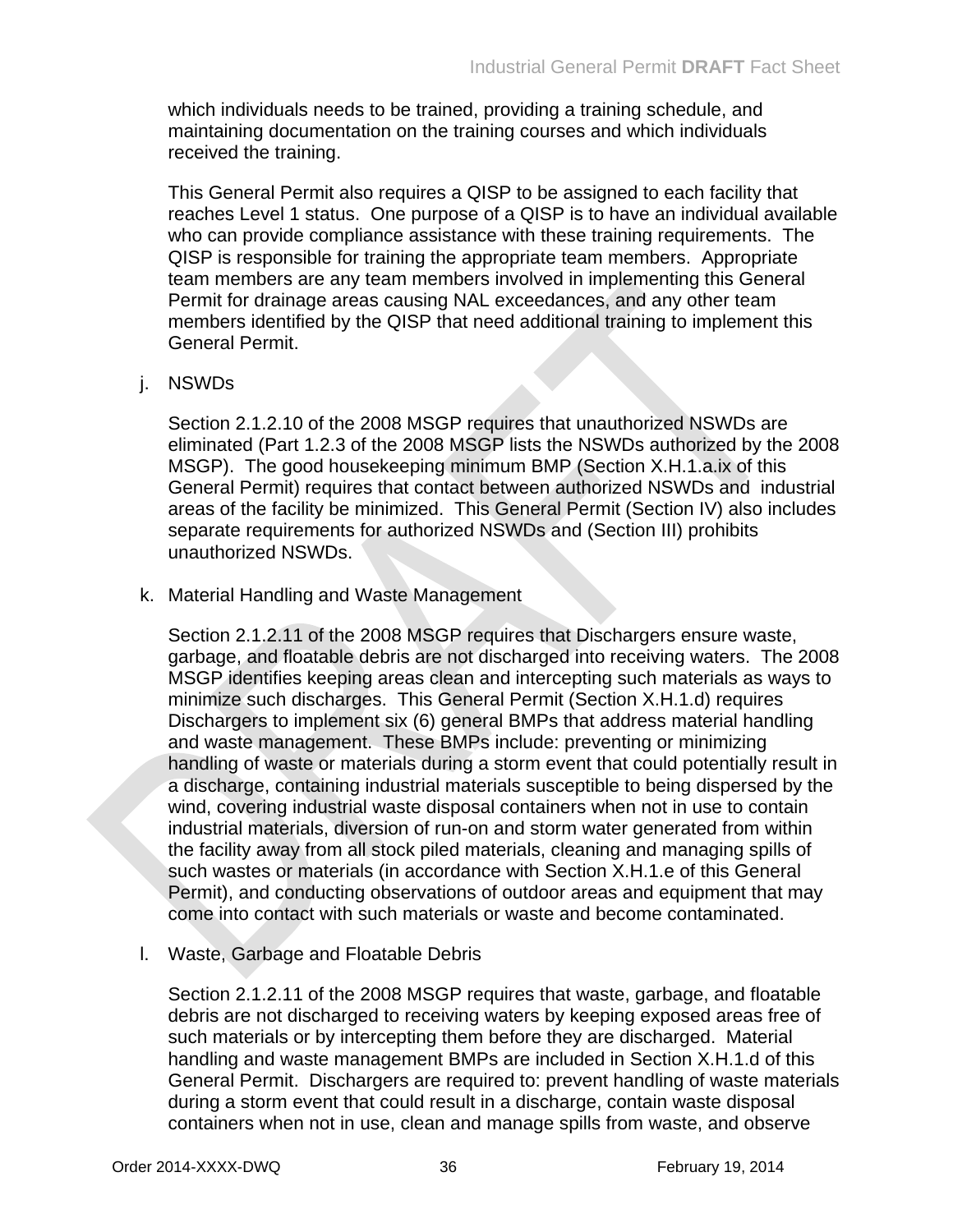outdoor areas and equipment that may come into contact with waste and become contaminated.

### m. Dust Generation and Vehicle Tracking of Industrial Materials

Section 2.1.2.12 of the 2008 MSGP requires that generation of dust and off-site tracking of raw, final, or waste materials is minimized. This General Permit does not require minimization of dust generation and vehicle tracking of industrial materials as a minimum BMP directly. Dust generation and vehicle tracking of industrial materials BMPs are included in Section X.H.1.a ("good housekeeping") of this General Permit where Dischargers must prevent dust generation from industrial materials or activities and contain all stored non-solid industrial materials that can be transported or dispersed via wind or come in contact with storm water, and Section X.H.1.d. ("material handling and waste management") of this General Permit, which requires Dischargers to contain non-solid industrial materials or wastes that can be dispersed via wind erosion or come into contact with storm water during handling.

n. Quality Assurance and Record Keeping

Section 2.1.2 of the 2008 MSGP does not directly designate record keeping as a control measure. This General Permit (Section X.H.1.g) includes quality assurance and record keeping as a minimum BMP and requires Dischargers to implement three (3) general BMPs. These BMPs include: developing and implementing procedures to ensure that all elements of the SWPPP are implemented, develop a method of tracking and recording the implementation of all BMPs identified in the SWPPP, and a requirement to keep and maintain those records. This ensures that management procedures are designed and permit requirements are implemented by appropriate staff.

o. Implementation of BMPs in the SWPPP

Like the previous permit, this General Permit does not assign Dischargers a schedule to implement BMPs. Instead, this General Permit requires Dischargers to select the appropriate schedule to implement the minimum BMPs. In addition, this General Permit requires Dischargers to identify, as necessary, any BMPs that should be implemented prior to precipitation events. Although Dischargers are required to maintain internal procedures to ensure the BMPs are implemented according to schedule or prior to precipitation events, Dischargers are only required to certify in the Annual Report whether they complied with the BMP implementation requirements.

Dischargers are required to implement an effective suite of BMPs that meet the technology and water-quality based limitations of this General Permit. Based upon Regional Water Board staff inspections, there is significant variation between Dischargers' interpretations of what BMPs were necessary to comply with the previous permit. This General Permit establishes a new requirement that Dischargers must implement, to the extent feasible, specific minimum BMPs to reduce or prevent the presence of pollutants in their industrial storm water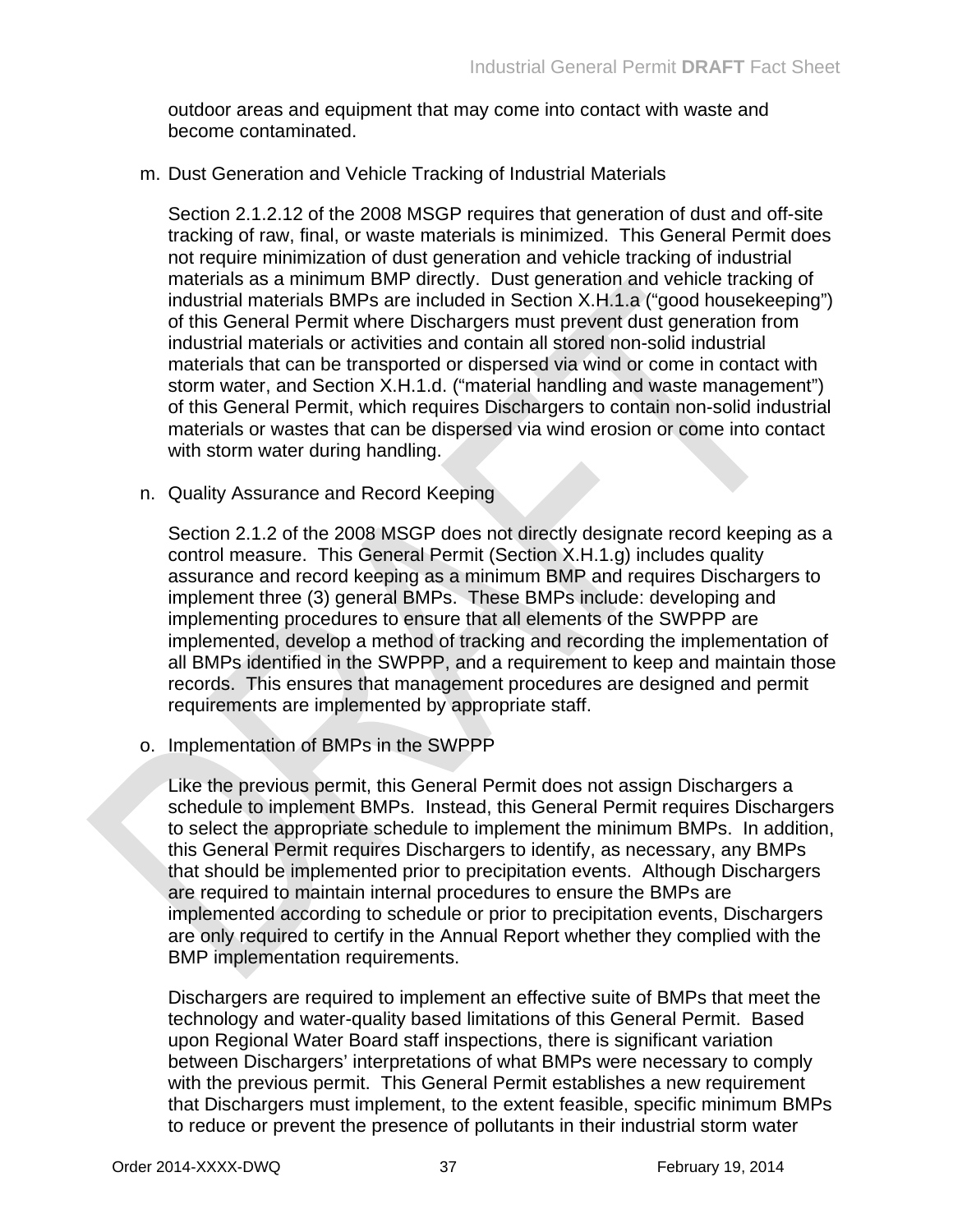discharge. In addition, due to the wide variety of facilities conducting numerous and differing industrial activities throughout the state, this General Permit retains the requirement from the previous permit that Dischargers establish and implement additional BMPs beyond the minimum. Implementation of this General Permit's minimum BMPs, together with any necessary advanced BMPs, will result in compliance with the effluent limitations of this General Permit (Section V.A). All Dischargers must evaluate their facilities and determine the best practices within their industry considering technological availability and economic practicability and achievability to implement these minimum BMPs and any advanced BMPs.

The State Water Board has selected minimum BMPs that are generally applicable at all facilities. The minimum BMPs are consistent with the types of BMPs normally found in properly developed SWPPPs and, in most cases, should represent a significant portion of the effort required for a Discharger to achieve compliance. Due to the diverse industries covered by this General Permit, the development of a more comprehensive list of minimum BMPs is not currently feasible. The selection, applicability, and effectiveness of a given BMP is often related to industrial activity type and to facility-specific facts and circumstances. Advanced BMPs must be selected and implemented by Dischargers, based on the type of industry and facility-specific conditions, to the extent necessary to comply with the technology-based effluent limitation requirements of this General Permit.

Failure to implement all of the minimum BMPs to the extent feasible is a violation of this General Permit. (Section X.H.1.) Dischargers must justify any determination that it is infeasible to implement a minimum BMP in the SWPPP (Section X.H.4.b). Failure to implement advanced BMPs necessary to achieve compliance with either the technology or water quality standards requirements in this General Permit is a violation of this General Permit.

p. Temporary Suspension of Industrial Activities

The exception for inactive and unstaffed sites in section 6.2.1.3 of the 2008 MSGP does not require a Discharger with a facility that is inactive and unstaffed with no industrial materials or activities exposed to storm water (in accordance with the substantive requirements in 40 Code of Federal Regulations section 122.26(g)) to complete benchmark monitoring. The Discharger is required to sign and certify a statement in the SWPPP verifying that the site is inactive and unstaffed. If circumstances change and industrial materials or activities become exposed to storm water or the facility becomes active and/or staffed, this exception no longer applies and the Discharger is required to begin complying immediately with the applicable benchmark monitoring requirements under part 6.2 of the 2008 MSGP.

This General Permit allows Dischargers to temporarily suspend monitoring at facilities where industrial activities have been suspended in accordance with Section X.H.3. This is only intended for Dischargers with facilities where it is infeasible to comply with this General Permit's monitoring while activities are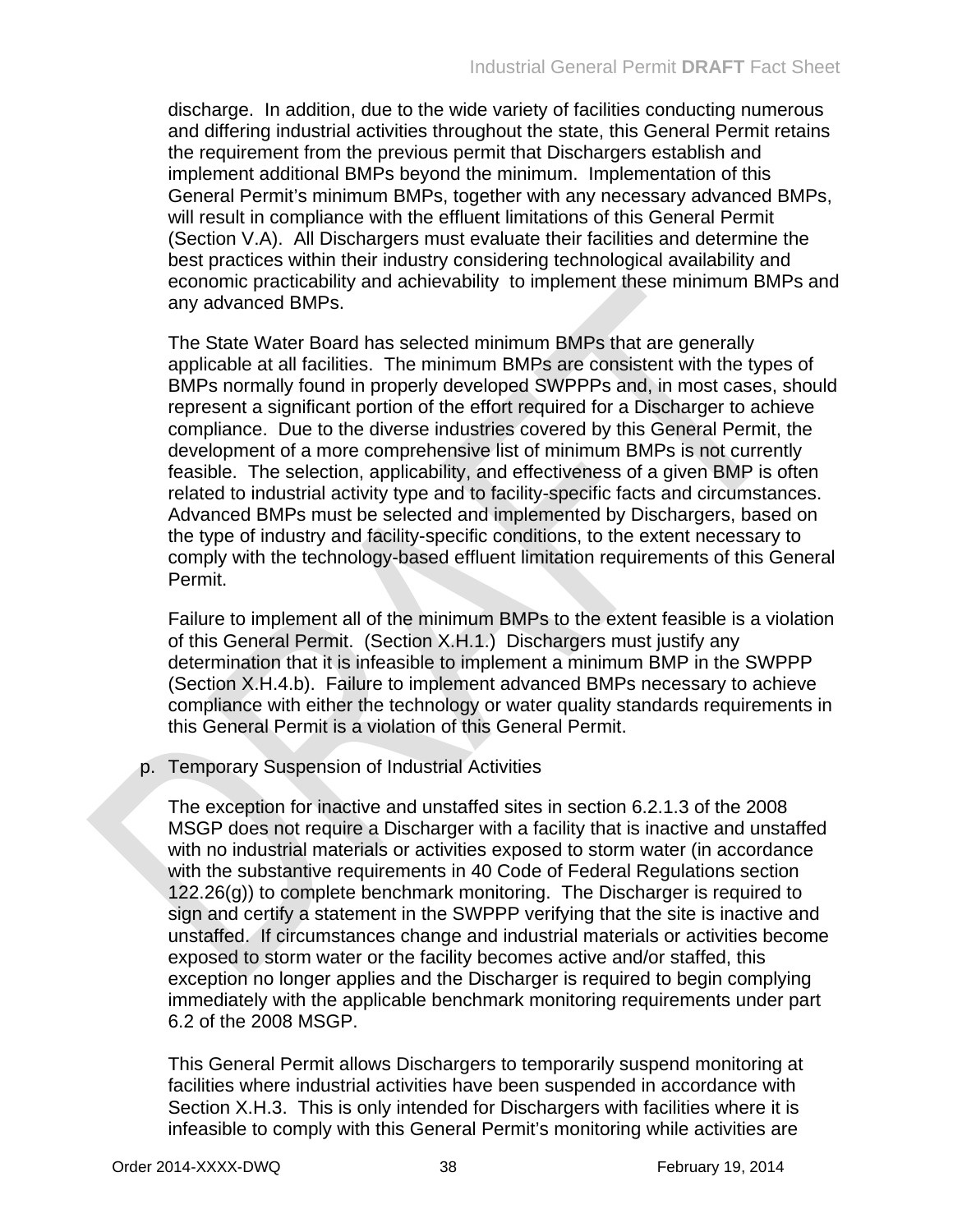suspended (e.g. remote, unstaffed, or inaccessible facilities during the time of such a suspension). Dischargers are required to update the facility's SWPPP with the BMPs being used to stabilize the site and submit the suspension dates and a justification for the suspension of monitoring via SMARTS.

3. Design Storm Standards for Treatment Control BMPs

It is the State Water Board's intent to minimize the regulatory uncertainty and costs concerning treatment control BMPs in order to encourage the implementation of treatment control BMPs when appropriate. Section X.H.6 of this General Permit specifies a design storm standard for use when treatment controls BMPs are installed. There is both a volume-based and flow-based design storm standard in this General Permit. Both are based on the  $85<sup>th</sup>$  percentile 24-hour storm event. Without a design storm standard, Dischargers have installed treatment controls using a wide variety of designs that were sometimes either unnecessarily stringent/expensive, or deficient in complying with the requirements of the relevant permit. Some Dischargers have been hesitant to consider treatment options because of the uncertainty concerning acceptable treatment design. The design storm standards are generally expected to:

- Be consistent with the effluent limitations of this General Permit;
- Be protective of water quality;
- Be achievable for most pollutants and their associated treatment technologies; and,
- Reduce the costs associated with treating industrial storm water discharges beyond the levels necessary to achieve compliance with this General Permit.

In lieu of complying with the design storm standards for treatment control BMPs, Dischargers may certify and submit a Level 2 ERA Technical Report, including an Industrial Activity BMPs Demonstration (Section XII.D.2.a of this General Permit). The Level 2 ERA Technical Report requirement is based upon NAL exceedances. . Under this option, a Discharger with Level 2 status must either implement BMPs to eliminate future NAL exceedances, or justify what BMPs must be implemented to comply with this General Permit even if the BMPs will not eliminate future exceedances of NALs. Dischargers who implement treatment control BMPs that vary from the design storm standards in Section X.H.6 must include an analysis showing that their treatment control BMPs comply with this General Permit's effluent limitations in the Industrial Activity BMP Demonstration.

This General Permit does not require Dischargers to retrofit existing treatment controls that do not meet the design storm standard, unless the Discharger determines that the existing treatment controls are not adequate to comply with this General Permit. In addition, once TMDL-specific implementation requirements are added to this General Permit, those Dischargers subject to TMDLs may need to add new or retrofitted treatment control BMPs to meet the TMDL implementation requirements.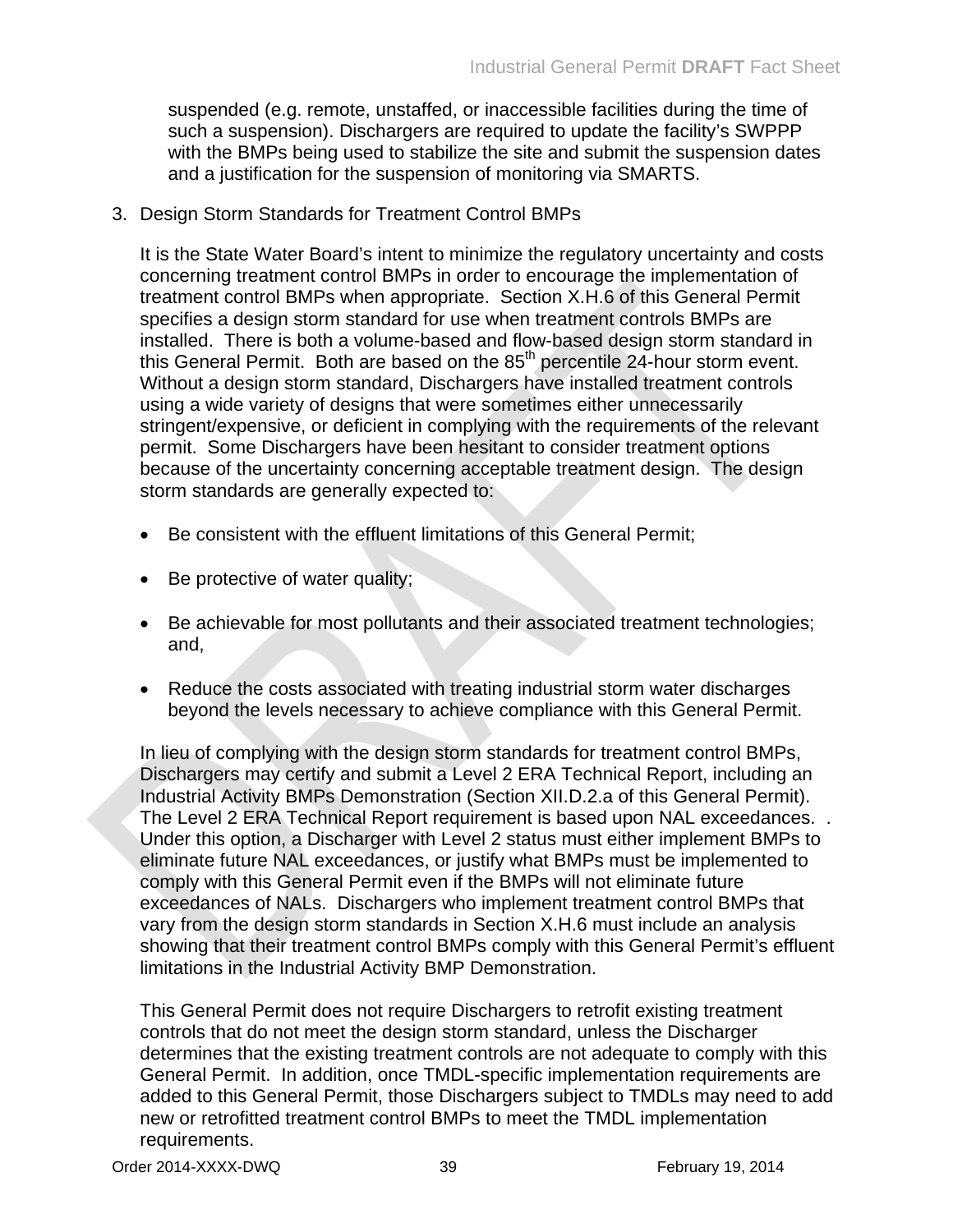To arrive at these design storm standards, the State Water Board has relied heavily on previous Water Board decisions concerning treatment efficacy for municipalities, published documents, stakeholder comments, and reasonableness. In 2000, the State Water Board issued State Water Board Order WQ 2000-11, which upheld Los Angeles Regional Water Board's permit requirements which mandated that all new development and redevelopment exceeding certain size criteria design treatment BMPs based on a specific storm volume: the 85th percentile 24-hour storm event. This design storm standard was based on research demonstrating that the standard represents the maximized treatment volume cut-off at the point of diminishing returns for rainfall/runoff frequency. <sup>8</sup> On the basis of this equation, the maximized runoff volume for 85 percent treatment of annual runoff volumes in California can range from 0.08 to 0.86 inch depending on the imperviousness of the watershed area and the mean amount of rainfall. This design storm standard is referred to as the Standard Urban Storm Water Mitigation Plan's volumetric criterion and there are multiple acceptable methods of calculating this volume. For more information, see the California Stormwater Best Management Practices Handbook.<sup>9</sup>

The San Diego Regional Water Board first established both volumetric and flowbased design storm criteria for NPDES MS4 permits. It is generally accepted by civil engineers doing hydrology work to use twice the peak hourly flow of a specific storm event to use as the basis for flow-based design of BMPs. This General Permit therefore establishes the flow-based design storm standard to be twice the peak hourly flow of the 85th percentile 24-hour storm event.

The primary objective of specifying a design storm standard is to properly size BMPs to, at a minimum, effectively treat the first flush of run-off from all storm events. The economic impacts of treating all storm water from a facility versus the minimal environmental benefit of complete treatment justify the design storm approach. It is unrealistic to require each facility to do a cost benefit analysis of their treatment structures. To simplify the requirements for design, the State Water Board reviewed research from the City of Portland<sup>10</sup> and the City of San Jose<sup>11</sup> to determine the volume of each rain event compared to the amount of events that occur for that volume. The results of their findings show an inflection point that is typically found at approximately the 80 to 85 percentile of recorded storm events.

<sup>&</sup>lt;sup>8</sup> California Regional Water Quality Control Board Los Angeles Region, Standard Urban Storm Water Mitigation Plans and Numerical Design Standards for Best Management Practices - Staff Report and Record of Decision (Jan. 18, 2000) [<http://www.swrcb.ca.gov/rwqcb4/water\\_issues/programs/stormwater/susmp/susmp\\_final\\_staff\\_report.pdf>](http://www.swrcb.ca.gov/rwqcb4/water_issues/programs/stormwater/susmp/susmp_final_staff_report.pdf). [as of February 4, 2014].

<sup>9</sup> California Stormwater Quality Association, Stormwater Best Management Practice New Development and Redevelopment Handbook (2003) [<http://www.casqa.org/>](http://www.casqa.org/). [as of February 4, 2014].

<sup>&</sup>lt;sup>10</sup> City of Portland Oregon. Portland Stormwater Management Manual Appendix E.1: Pollution Reduction Methodology E.1-1 (August 1, 2008). [<http://www.portlandoregon.gov/bes/article/202909>](http://www.portlandoregon.gov/bes/article/202909). [as of February 4, 2014].

Order 2014-XXXX-DWQ 40 40 February 19, 2014 <sup>11</sup> California Stormwater Quality Association (CASQA). CASQA BMP Handbook (January 2003) New Development and Redevelopment (Errata 9-04) [<http://www.casqa.org/>](http://www.casqa.org/). [as of February 4, 2014].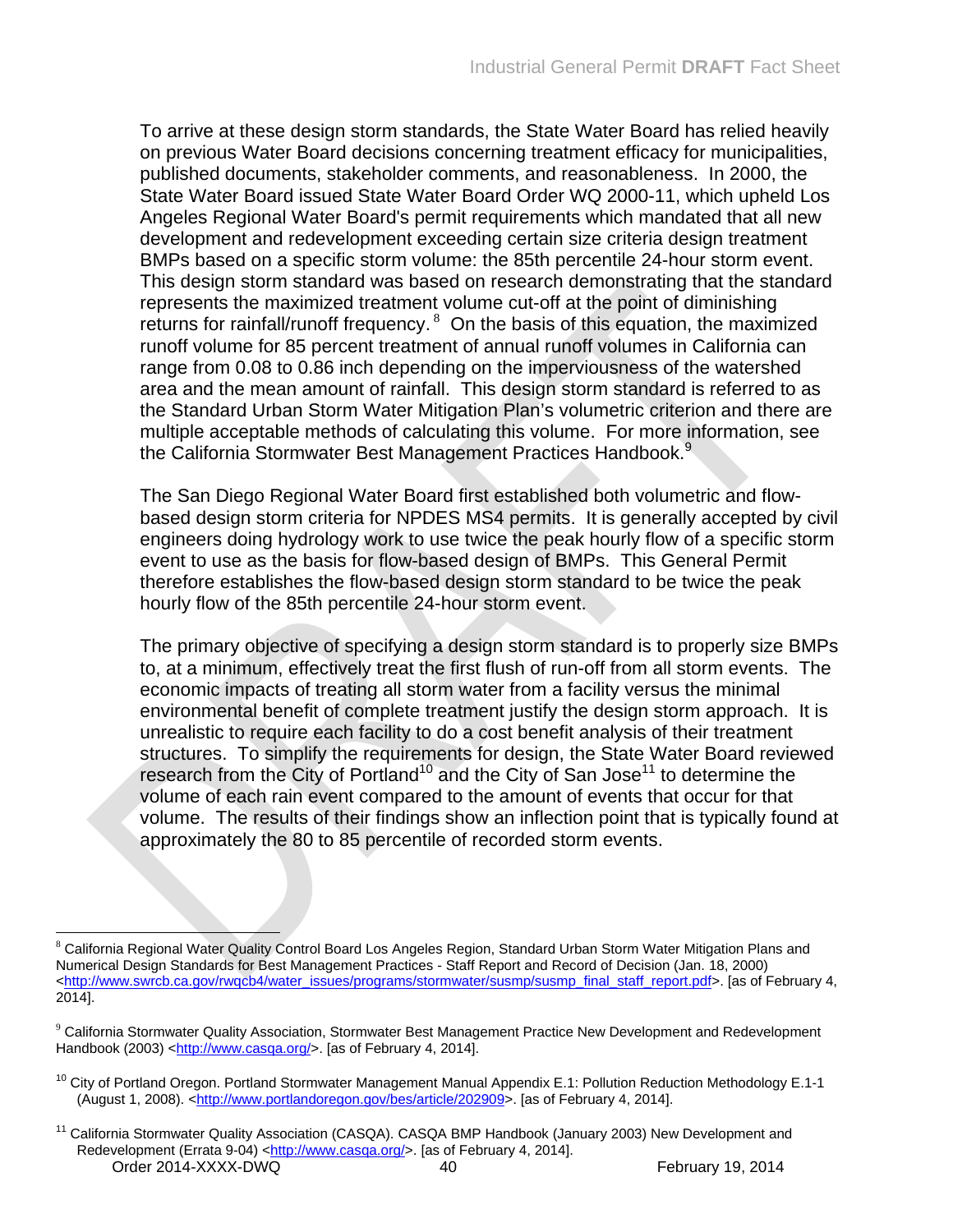Dischargers who install any type of volume-based treatment device are encouraged to consider the BMPs in the California Department of Public Health's guidance manual published July 2012, "Best Management Practices for Mosquito Control in California" at

[http://www.cdph.ca.gov/HealthInfo/discond/Documents/BMPforMosquitoControl07-](http://www.cdph.ca.gov/HealthInfo/discond/Documents/BMPforMosquitoControl07-12.pdf) [12.pdf.](http://www.cdph.ca.gov/HealthInfo/discond/Documents/BMPforMosquitoControl07-12.pdf)

4. Monitoring Implementation Plan

Dischargers are required to prepare and implement a Monitoring Implementation Plan (Section X.I of this General Permit). The Monitoring Implementation Plan requirements are designed to assist the Discharger in developing a comprehensive plan for the monitoring requirements in this General Permit and to assess their monitoring program. The Monitoring Implementation Plan includes a description of visual observation procedures and locations, as well as sampling procedures, locations, and methods. The Monitoring Implementation Plan shall be included in the SWPPP.

### **J. Monitoring and Reporting Requirements**

1. General Monitoring Provisions

This General Permit requires Dischargers to develop and implement a facilityspecific monitoring program. Monitoring is defined as visual observations, sampling and analysis. The monitoring data will be used to determine:

- a. Whether BMPs addressing pollutants in industrial storm water discharges and authorized NSWDs are effective for compliance with the effluent and receiving water limitations of this General Permit,
- b. The presence of pollutants in industrial storm water discharges and authorized NSWDs (and their sources) that may trigger the implementation of additional BMPs and/or SWPPP revisions; and,
- c. The effectiveness of BMPs in reducing or preventing pollutants in industrial storm water discharges and authorized NSWDs.

Effluent sampling and analysis information may be useful to Dischargers when evaluating the need for improved BMPs. The monitoring requirements in this General Permit recognize the 2008 MSGP approach to visual observations as an effective monitoring method for evaluating the effectiveness of BMPs at most facilities. Section 6.2 of the 2008 MSGP limits its monitoring sampling requirements to certain industrial categories. Similar to the previous permit, this General Permit requires all Dischargers to sample unless they have obtained NEC coverage or have an inactive mining operation(s) certified as allowed under this General Permit Section XIII.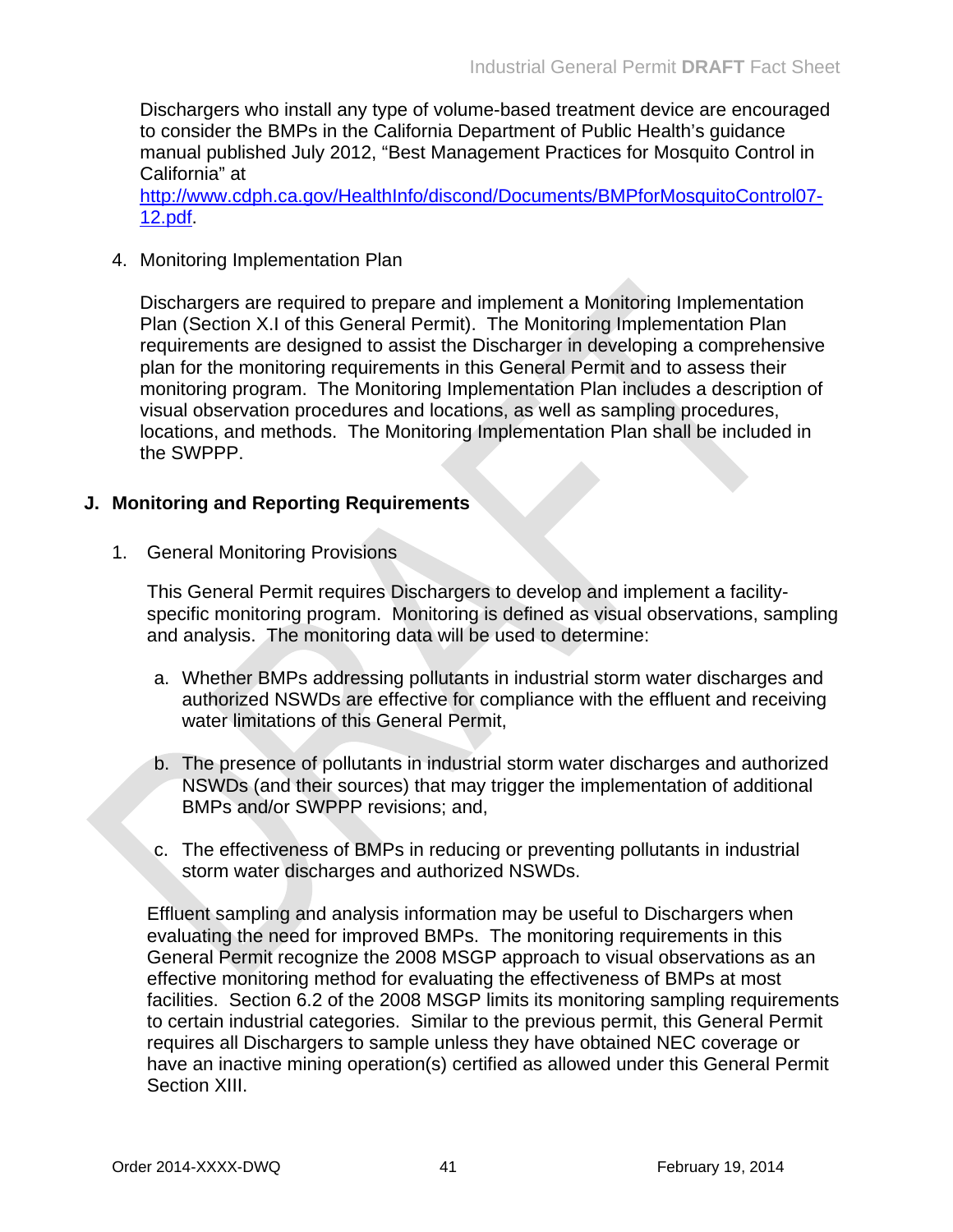This General Permit defines a Qualifying Storm Event (QSE) to provide clarity to Dischargers of when sampling is required. The previous permit (Section B.5.a) specified that sampling was required within the first hour of discharge, however, this General Permit requires Dischargers to sample within four hours of the start of Discharge. Many Dischargers were not able to get samples of their discharge locations within one (1) hour under the previous permit so this general permit has expanded the timeframe allowed to provide enough time to sample all discharge locations. The previous permit required three working dry days before sampling and this General Permit defines this period as 48 hours, this timeframe was decreased to provide more opportunities for Dischargers to obtain samples. This General Permit does not specify a volume for sampling due to the complexity of using rain gauges and the limited access of rain gauge station data.

Dischargers are only required to obtain samples required during scheduled facility operating hours and when sampling conditions are safe in accordance with Section XI.C.6.a.ii of this General Permit. If a storm event occurs during unscheduled facility operating hours (e.g. during the weekend or night) and during the 12 hours preceding the scheduled facility operating hours, the Dischargers is still responsible for obtaining samples at discharge locations that are still producing a discharge at the start of facility operations. Under the previous permit, many Dischargers were unable to obtain samples due to rainfall beginning at night.

The State Water Board recognizes that it may not be feasible for all facilities to obtain four QSEs in a reporting year because there may not be enough qualifying storm events to do so. Therefore, a Discharger that is unable to collect and analyze storm water samples from two QSEs in each half of a reporting year due to a lack of QSEs is not in violation of Section XI.B.2. Dischargers that miss four QSEs during a reporting year due to the fact that four QSEs did not occur are not required to make up these sampling events in subsequent reporting years.

The State Water Board recognizes that each facility has unique physical characteristics, industrial activities, and/or variations in BMP implementation and performance which warrants the requirement that each facility demonstrate its compliance. Figure 3 of this Fact Sheet provides a summary of all the monitoringrelated requirements of this General Permit. This General Permit's monitoring requirements include sampling and analysis requirements for specific indicator parameters that indicate the presence of pollutants in industrial storm water discharges. The "indicator parameters" are oil and grease (for petroleum hydrocarbons), total suspended solids (for sediment and sediment bound pollutants) and pH (for acidic and alkaline pollutants). Additionally, Dischargers are required to evaluate their facilities and analyze samples for additional facilityspecific parameters. These monitoring program requirements are designed to provide useful, cost-effective, timely, and easily obtained information to assist Dischargers as they identify their facility's pollutant sources and implement corrective actions and revise BMPs as necessary (Section XI.A.4 of this General Permit).

This General Permit requires a combination of visual observations and analytical monitoring. Visual observations provide Dischargers with immediate information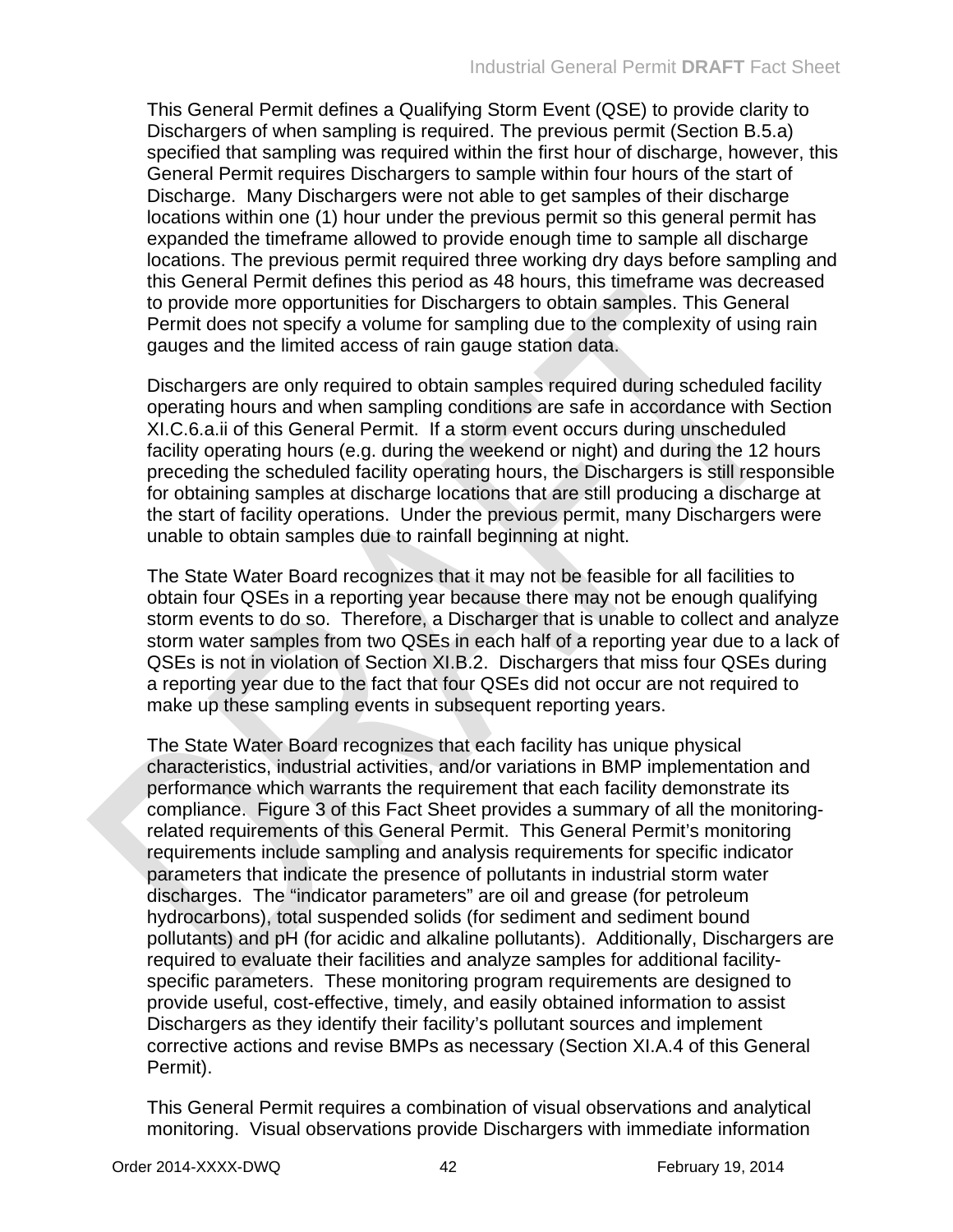indicating the presence of many pollutants and their sources. Dischargers must implement timely actions and revise BMPs as necessary (Section XI.A.4) when the visual observations indicate pollutant sources have not been adequately addressed in the SWPPP. Analytical monitoring provides an additional indication of the presence and concentrations of pollutants in storm water discharge. Dischargers are required to evaluate potential pollutant sources and corresponding BMPs and revise the SWPPP appropriately when specific types of NAL exceedances occur as described below.



### **FIGURE 3: Compliance Determination Flowchart**

## 2. Visual Observations

There are two major changes to the visual observation requirements in this General Permit compared to the previous permit, which include:

a. Monthly Visual Observations

The previous permit required separate quarterly visual observations for unauthorized and authorized non-storm water discharges. It did not require periodic visual observations of the facility to determine whether all potential pollutant sources were being adequately controlled with BMPs. Prior drafts of this General Permit proposed the addition of pre-storm inspections. This was met with great resistance by Dischargers because of the complexity and burden of determining when a QSE would occur. Many of these Dischargers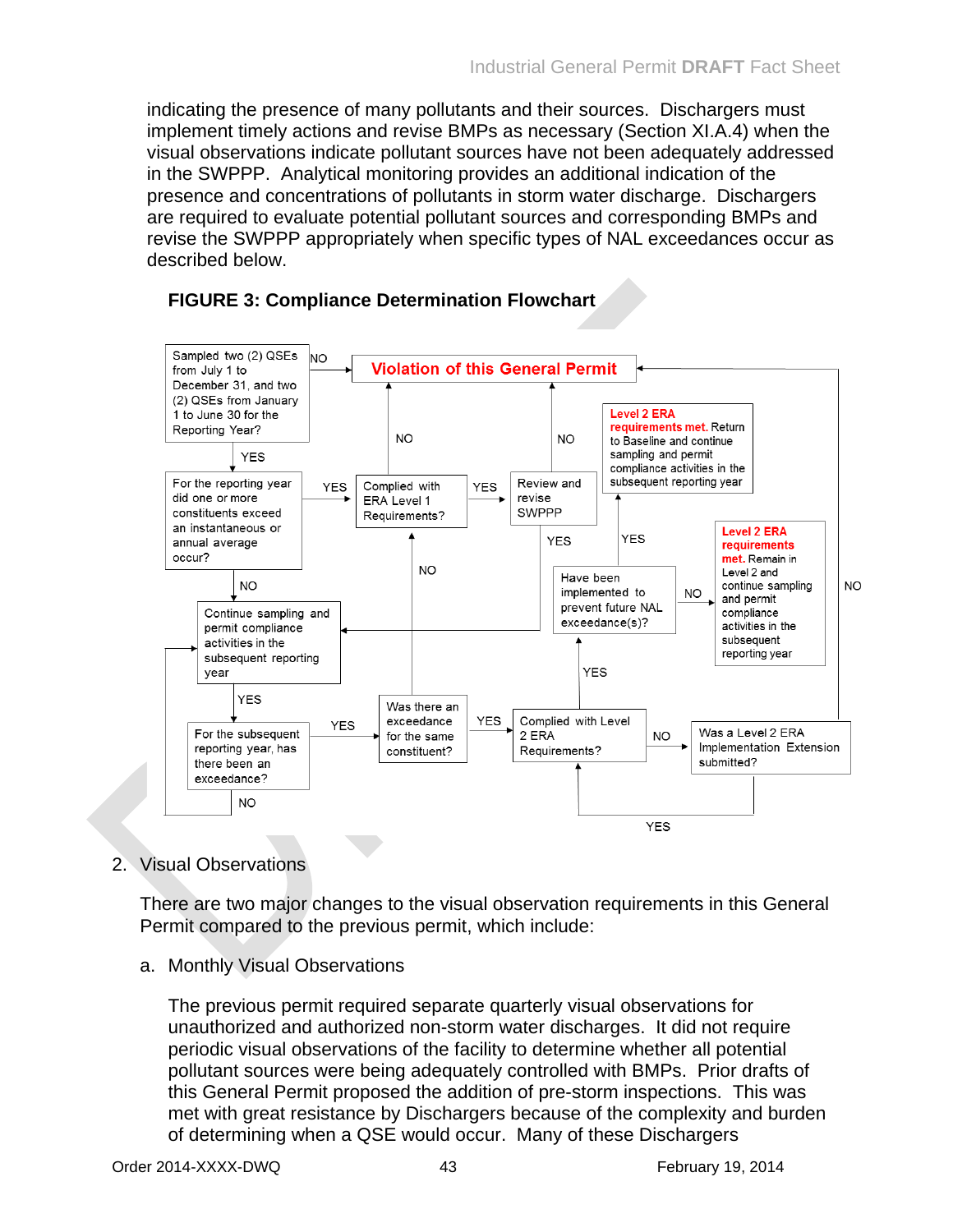recommended that monthly BMP and non-storm water discharge visual observations should replace the proposed pre-storm inspections. This General Permit merges all visual observations into a single monthly visual observation.

b. Sampling Event Visual Observations

The previous permit required monthly storm water visual observations. This required Dischargers to conduct visual observations for QSEs that were not being sampled since only two QSEs were required to be sampled in the previous permit. As discussed below, the sampling requirement has been increased to four QSEs within each reporting year with two QSEs required in each half of the reporting year. We expect that this will result in more samples being collected and analyzed, since most of California experiences, on average, at least two QSEs per half year. This General Permit streamlines the storm water visual observation requirement by linking the visual observations to the time of sampling.

- 3. Sampling and Analysis
	- a. General

As part of the process for developing previous drafts of this General Permit, the State Water Board considered comments from numerous stakeholders concerning sampling and analysis. Sampling and analysis issues were the most dominant of all issues raised in the comments.

The State Water Board received stakeholder comments that fall into three primary categories concerning this General Permit's sampling and analysis approach:

- i. Comments supporting an intensive water quality sampling and analysis approach (with the goal of producing more accurate discharge-characterizing and pollutant concentration data) as the primary method of determining compliance with effluent limitations and receiving water limitations. Since this approach requires large amounts of high quality data to accurately quantify the characteristics of the discharges, it is referred to as the quantitative monitoring approach. Stakeholders supporting the quantitative approach generally also support the use of stringent NELs to evaluate compliance with this General Permit;
- ii. Comments supporting only visual observations as the primary method of determining compliance: These stakeholders generally assert that storm water sampling is an incomplete and not very cost effective means of determining water quality impacts on the receiving waters; and,
- iii. Comments supporting a combination of visual observations and cost-effective water quality sampling and analysis approach (sampling and analysis that would produce data indicating the presence of pollutants) to determine compliance (similar to the previous permit's approach). Since this approach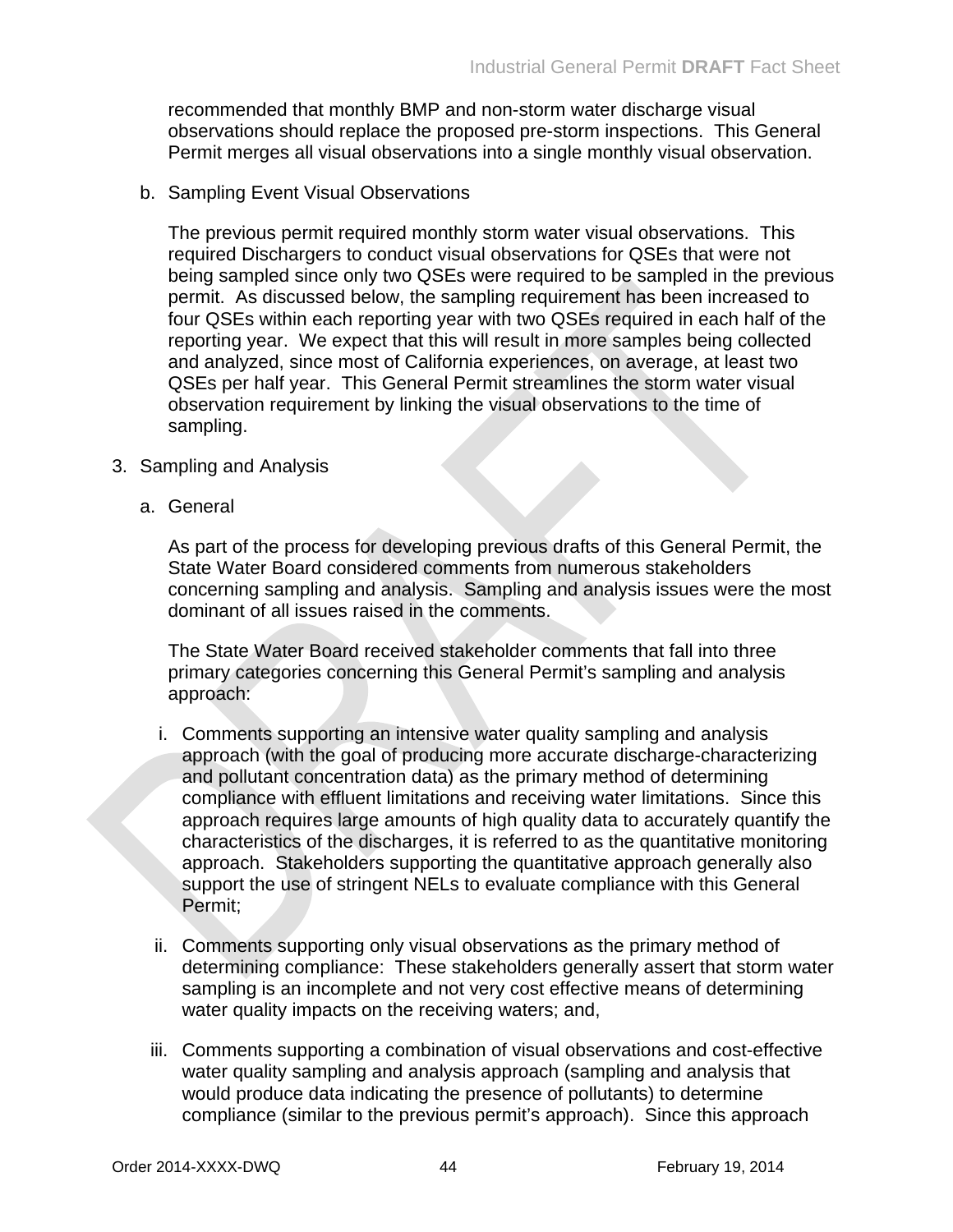uses more qualitative information to describe the quality and characteristics of the discharges, it is referred to as the qualitative monitoring approach.

Within each of the three categories, there are various recommendations and rationales as to the exact monitoring frequencies, procedures and methods, required to implement the approach. Stakeholders in favor of the quantitative monitoring approach commented that it is the only reliable and meaningful method of assuring that: (1) BMPs are effective in reducing or preventing pollutants in storm water discharge in compliance with BAT/BCT, and (2) the discharge is not causing or contributing to an exceedance of a water quality standards. The stakeholders state that visual observations are not effective in measuring pollutant concentrations nor is it effective in determining the presence of colorless and/or odorless pollutants. The stakeholders state that qualitative monitoring (and the use of indicator parameters) will not provide results useful for calculating pollutant loading nor will it accurately characterize the discharge.

Stakeholders in favor of requiring only visual observations state that sampling and analysis is unnecessary because (1) the previous permit did not include NELs so the usefulness of sampling and analysis data is limited, (2) a significant majority of Dischargers should be able to develop appropriate BMPs without sampling and analysis data, (3) most pollutant sources and pollutants can be detected and mitigated through visual observations, (4) the costs associated with quantitative monitoring are excessive and disproportionate to any benefits, (5) U.S. EPA's storm water regulations do not require sampling, (6) The 2008 MSGP relies heavily on visual observations and requires only a limited number of specific industries to conduct sampling and analysis, and (7) the majority of Dischargers are small businesses and do not have sufficient training or understanding to perform accurate sampling and analysis.

Stakeholders in favor of requiring both visual observations and a cost-effective qualitative monitoring program state that (1) both are within the means and understanding of most Dischargers, and (2) monitoring results are useful for evaluating a Discharger's compliance without unnecessarily increasing the burden on the Discharger and without subjecting Dischargers to non-technical enforcement actions.

The State Water Board finds that it is feasible for the majority of Dischargers to develop appropriate BMPs without having to perform large amounts of quantitative monitoring, which can be very costly. In the absence of implementing NELs, the State Water Board has determined that the infeasibility and costs associated with developing quantitative monitoring programs at each of thousands industrial facilities currently permitted would outweigh the limited benefits. The primary difficulty associated with requiring intensive quantitative monitoring lies with the cost and the difficulty of accurately sampling industrial storm water discharges.

Stakeholders that support quantitative monitoring believe the data is necessary to determine pollutant loading, concentration, or contribution to water quality violations. In order to derive data necessary to support those goals, however,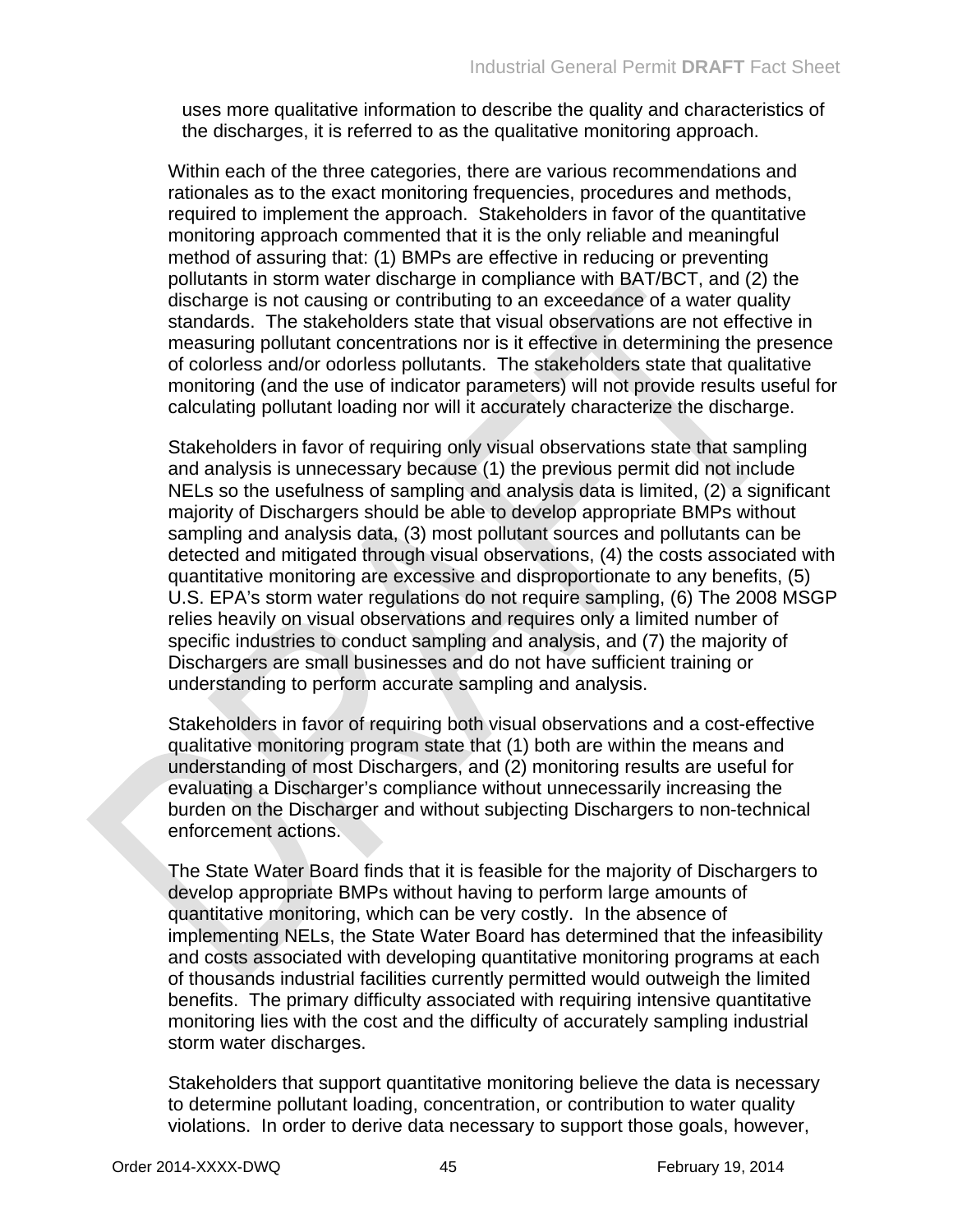the data must be of high quality, meaning it must be accurate, precise and have an intact chain of custody. Many industrial facilities do not have well-defined storm water conveyance systems for sample collection. Storm water frequently discharges from multiple locations through sheet flow into nearby streets and adjoining properties. Sample collection from a portion of the sheet flow is an inexact measurement since not all of the flow is sampled. Requiring every Discharger to construct well-defined storm water conveyances may cost anywhere from thousands to hundreds of thousands of dollars per facility depending on the size and nature of each industrial facility. At many facilities, the construction of such conveyances may also violate local building codes, create safety hazards, cause flooding, or increase erosion. In addition, eliminating sheet flow at some facilities could result in increased pollutant concentrations.

The State Water Board has considered the complexity and costs associated with quantitative monitoring. Unlike continuous point source discharges (e.g., publicly owned treatment works), storm water discharges are variable in intensity and duration. The concentration of pollutants discharged at any one time is dependent on many complex variables. The largest concentration of pollutants would be expected to discharge earlier in the storm event and taper off as discharges continue. Therefore, effective quantitative monitoring of storm water discharges would require that storm water discharges be collected and sampled until most or all of the pollutants have been discharged. Multiple samples would need to be collected over many hours. To determine the pollutant mass loading, the storm water discharge flow must also be measured each time a sample is collected.

For a quantitative monitoring approach to yield useful pollutant loading information, the installation of automatic sampling devices and flow meters at each discharge location would usually be necessary. In addition, qualified individuals would be needed to conduct the monitoring procedures, and to handle and maintain flow meters and automatic samplers are needed. A significant majority of storm water Dischargers under this General Permit do not possess the skills to manage such an effort. Dischargers will bear the cost of employing and/or training on-site staff to do this work, or the cost of contracting with environmental consultants and acquiring the required flow meters and automatic samplers. The cost to Dischargers to conduct quantitative monitoring varies depending on the number of outfalls, the number of storms, the length of each storm, the amount of staff training, and other variables.

To address these concerns, this General Permit includes a number of new items that bridge the gap between the previous permit's qualitative monitoring and the quantitative approach recommended by many commenters. This General Permit includes a requirement for all Dischargers to designate a QISP when they enter Level 1 status due to NAL exceedances. The QISP is required to be trained to: (1) more accurately identify discharge locations representative of the facility storm water discharge (2) select and implement appropriate sampling procedures (3) evaluate and develop additional BMPs to reduce or prevent pollutants in the industrial storm water discharges.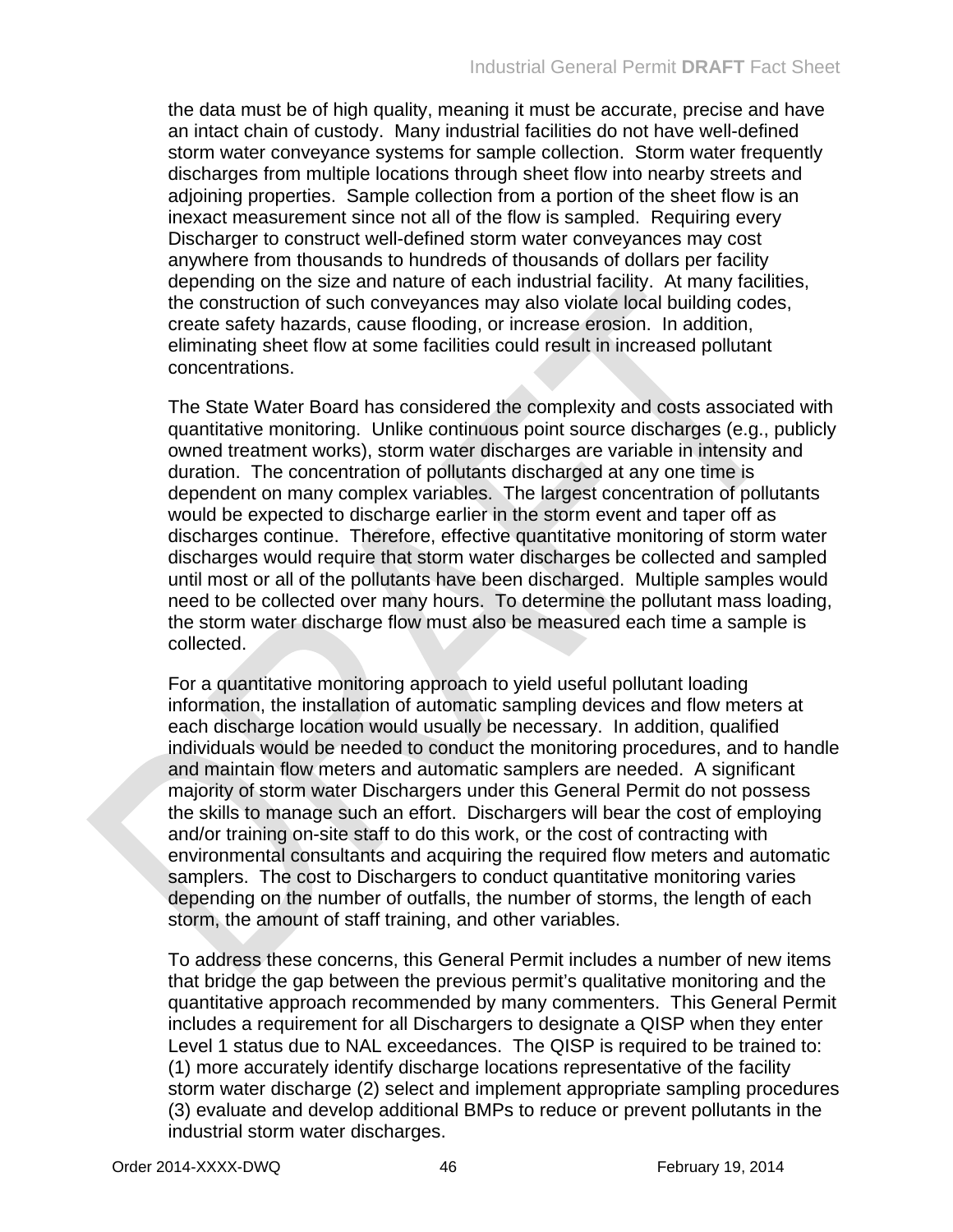Dischargers that fail to develop and implement an adequate Monitoring Implementation Plan that includes both visual observations and sampling and analysis, are in violation of this General Permit. Dischargers that fail to comply with Level 1 status and Level 2 status ERA requirements, triggered by NAL exceedances, are in violation of this General Permit.

Water Code section 13383.5 requires that the State Water Board include (1) standardized methods for collection of storm water samples, (2) standardized methods for analysis of storm water samples, (3) a requirement that every sample analysis be completed by a State certified laboratory or in the field in accordance with Quality Assurance and Quality Control (QA/QC) protocols, (4) a standardized reporting format, (5) standardized sampling and analysis programs for QA/QC, and (6) minimum detection limits. The monitoring requirements in this General Permit (Section XI), as supplemented by SMARTS, address these requirements.

Under the previous permit, many Dischargers did not developed adequate sample collection and handling procedures, decreasing the quality of analytical results. In addition, Dischargers often selected inappropriate test methods, method detection limits, or reporting units. This General Permit requires all Dischargers to identify discharge locations that are representative of industrial storm water discharges and develop and implement reasonable sampling procedures to ensure that samples are not mishandled or contaminated.

It is infeasible for the State Water Board to provide a single comprehensive set of sample collection and handling procedures/instructions due to the wide variation in storm water conveyance and collection systems in use at facilities around the state. As an alternative, Attachment H of this General Permit provides minimum storm water sample collection and handling instructions that pertain to all facilities. Dischargers are required to develop facility-specific sample collection and handling procedures based upon these minimum requirements. Table 2 in this General Permit provides the minimum test methods that shall be used for a variety of common pollutants. Dischargers must be aware that use of more sensitive test methods (e.g., U.S. EPA Method 1631 for Mercury) may be necessary if they discharge to an impaired water body or are otherwise required to do so by the Regional Water Board. This General Permit allows Dischargers to propose an analytical test method for any parameter or pollutant that does not have an analytical test method specified in Table 2 or in SMARTS. Dischargers may also propose analytical test methods with substantially similar or more stringent method detection limits than existing approved analytical test methods. Upon approval, SMARTS will be updated over time to add additional acceptable analytical test methods.

The previous permit allowed Dischargers to reduce sampling analysis requirements for substantially similar drainage areas by either (1) combining samples for an unspecified maximum number of substantially similar drainage areas, or (2) sampling a reduced number of substantially similar drainage areas. The State Water Board provided this procedure to reduce analytical costs. The complexity associated with determining substantially similar drainage areas has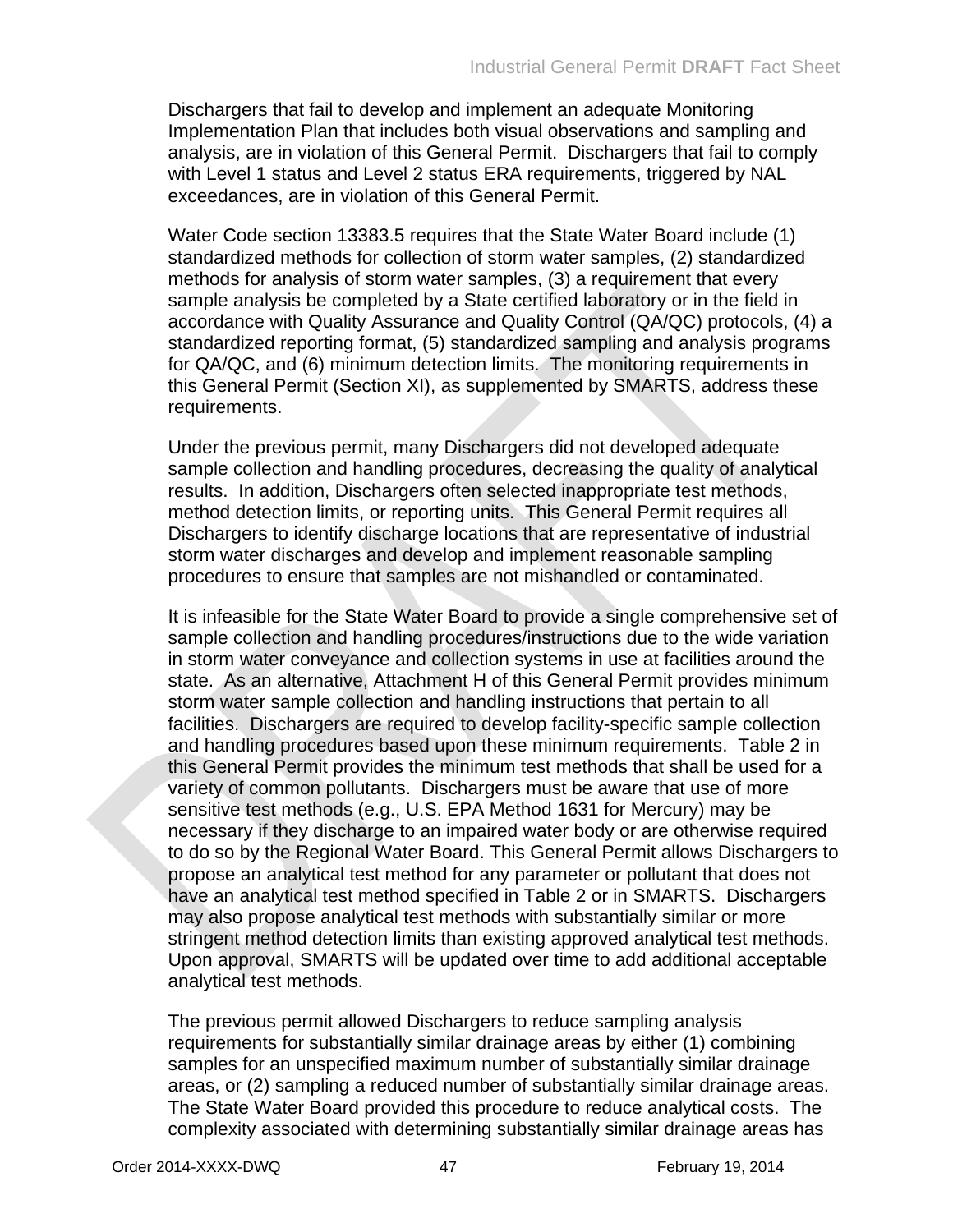led Dischargers to produce various, and sometimes questionable, analytical schemes. In addition, the previous permit did not establish a maximum number of samples that could be combined.

To standardize sample collection and analysis as required by Water Code section 13383.5, while continuing to offer a reduced analytic cost option, these requirements have been revised. Section XI.B.4 of this General Permit requires Dischargers to collect samples from all discharge locations regardless of whether the discharges are substantially similar or not. Dischargers may analyze each sample collected, or may analyze a combined sample consisting of equal volumes, collected from as many as four (4) substantially similar discharge locations. A minimum of one combined sample shall be analyzed for every one (1) to four (4) discharge locations, and the samples shall be combined in the lab in accordance with Section XI.C.5 of this General Permit.

Representative sampling is only allowed for sheet flow discharges or discharges from drainage areas with multiple discharge locations. Dischargers shall select the appropriate location(s) to be sampled and intervals necessary to obtain samples representative of storm water associated with industrial activities generated within the corresponding drainage area. Dischargers are not required to sample discharge locations that have no exposure of industrial activities or materials as defined in Section XVII of this General Permit within the corresponding drainage area. However, Dischargers are required to conduct the monthly visual observations regardless of the selected locations to be sampled.

This General Permit defines a QSE as a precipitation event that produces a discharge from any drainage area that is preceded by 48 consecutive hours without a discharge from any drainage area. The previous permit did not include a QSE definition; instead, it utilized a different approach to defining the storm events that were required to be sampled. Under the previous permit, eligible storm events were storm events that occurred after three consecutive working days of dry weather. The three consecutive working days of dry weather definition in the previous permit led Dischargers to miss many opportunities to sample. Some Dischargers were unable to collect samples from two storm events in certain years under the previous definition. To resolve this difficulty, this General Permit increases the sampling requirements to four (4) QSEs per year, while decreasing the number of days without a discharge, resulting in additional opportunities for Dischargers to sample. Additionally, by eliminating the previous permit's reference to "dry weather," this General Permit allows some precipitation to occur between QSEs so long as there is no discharge from any drainage area. This change will result in more QSE sampling opportunities.

To improve clarity and consistency, the definitions contained in other storm water permits were considered with the goal of developing a standard definition for 'dry weather' for this General Permit. The 2008 MSGP sets a "measurable storm event" as one that produces at least 0.1 inches of precipitation and results in an actual discharge after 72 hours (three days) of dry weather. The State of Washington defines a "qualifying storm event" as a storm with at least 0.1 inches of precipitation preceded by at least 24 hours of no measurable precipitation,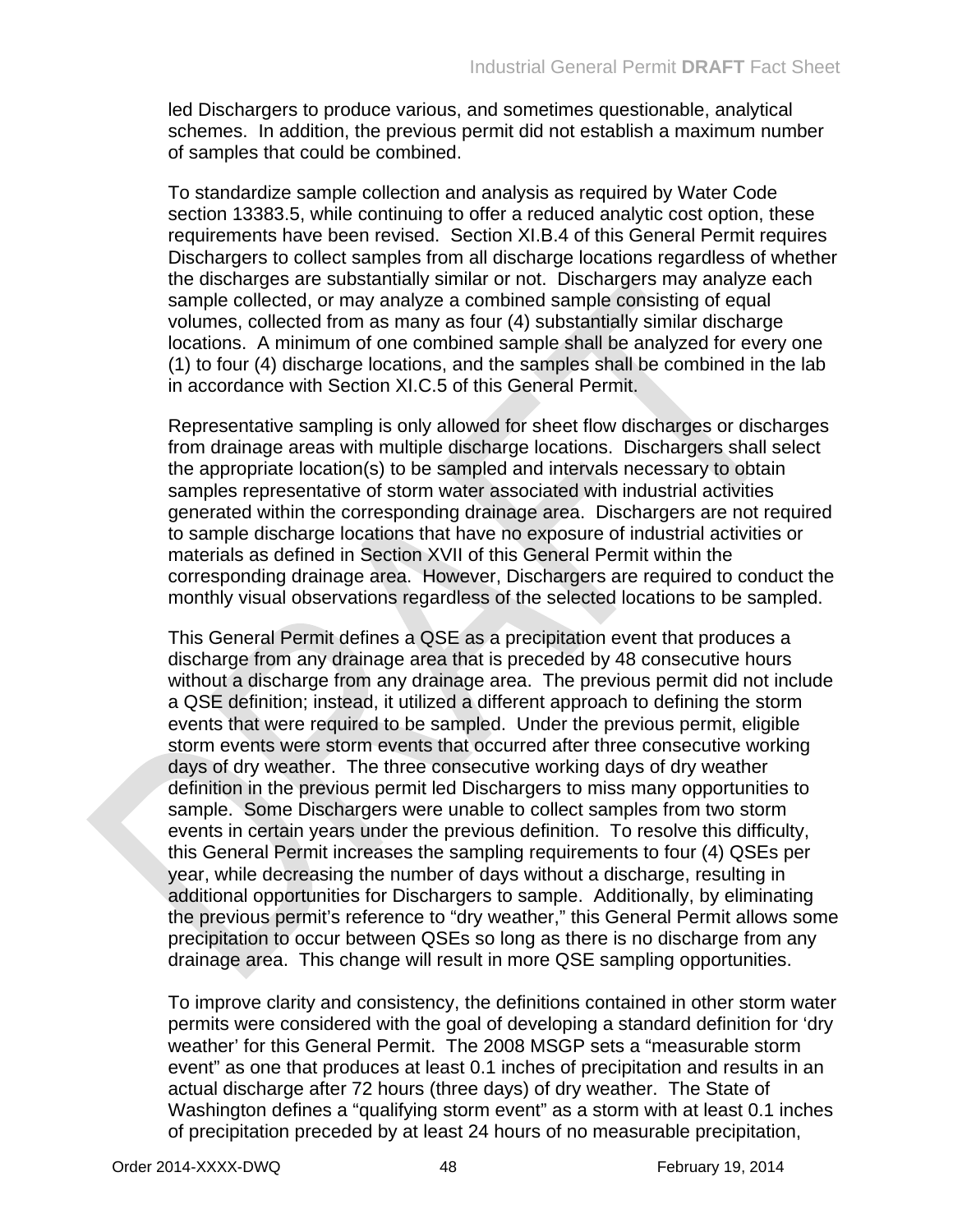mirroring the definition found in the previous MSGP (2000 version). The State of Oregon requires that samples be taken in the first 12 hours of discharge and no less than 14 days apart. Review of other permits concludes that there is not a single commonly used approach to triggering sampling in industrial general permits. Therefore an enforceable sampling trigger is included in this General permit that requires Dischargers to sample four storm events within each reporting year.

### b. Effluent Water Quality Sampling and Analysis Parameters

Dischargers are required to sample and analyze their effluent for certain parameters. "Parameter" is a term used in laboratory analysis circles to represent a distinct, reportable measure of a particular type. For example, ammonia, hexavalent chromium, total nitrogen and chemical oxygen demand are all parameters that a laboratory can analyze storm water effluent for and report a quantity back. A parameter is also an indicator of pollution. In this General Permit, pH, total suspended solids and chemical oxygen demand are examples of indicator parameters. They are not direct measures of a water quality problem or condition of pollution but can be used to indicate a problem or condition of pollution. Indicator parameters can also be used to indicate practices and/or the presence of materials at a facility to bring forth information for compliance evaluation processes, like annual report review and inspection. For example, chemical oxygen demand concentrations can indicate the presence of dissolved organic compounds, like residual food from collected recycling materials.

Minimum parameter-specific monitoring is required for Dischargers, regardless of whether additional facility-specific parameters are selected. This General Permit requires some parameters to be analyzed and reported for the duration of permit coverage to develop comparable sampling data over time and over many storm events and to demonstrate compliance. The Regional Water Boards may use such data to evaluate individual facility compliance and assess the differences between various industries. Accordingly, the parameters selected correspond to a broad range of industrial facilities, are inexpensive to sample and analyze, and have sampling and analysis methods which are easy to understand and implement. Some analytical methods for field measurements of some parameters, such as pH, may be performed using relatively inexpensive field instruments and provides an immediate alert to possible pollutant sources.

The following three selected minimum parameters are considered indicator parameters, regardless of facility type. These parameters typically provide indication and/or the correlation of whether other pollutants are present in storm water discharge. These parameters were selected for the following reasons:

i. pH is a numeric measurement of the hydrogen-ion concentration. Many industrial facilities handle materials that can affect pH. A sample is considered to have a neutral pH if it has a value of 7. At values less than 7, water is considered acidic; above 7 it is considered alkaline or basic. Pure rain water in California typically has a pH value of approximately 7.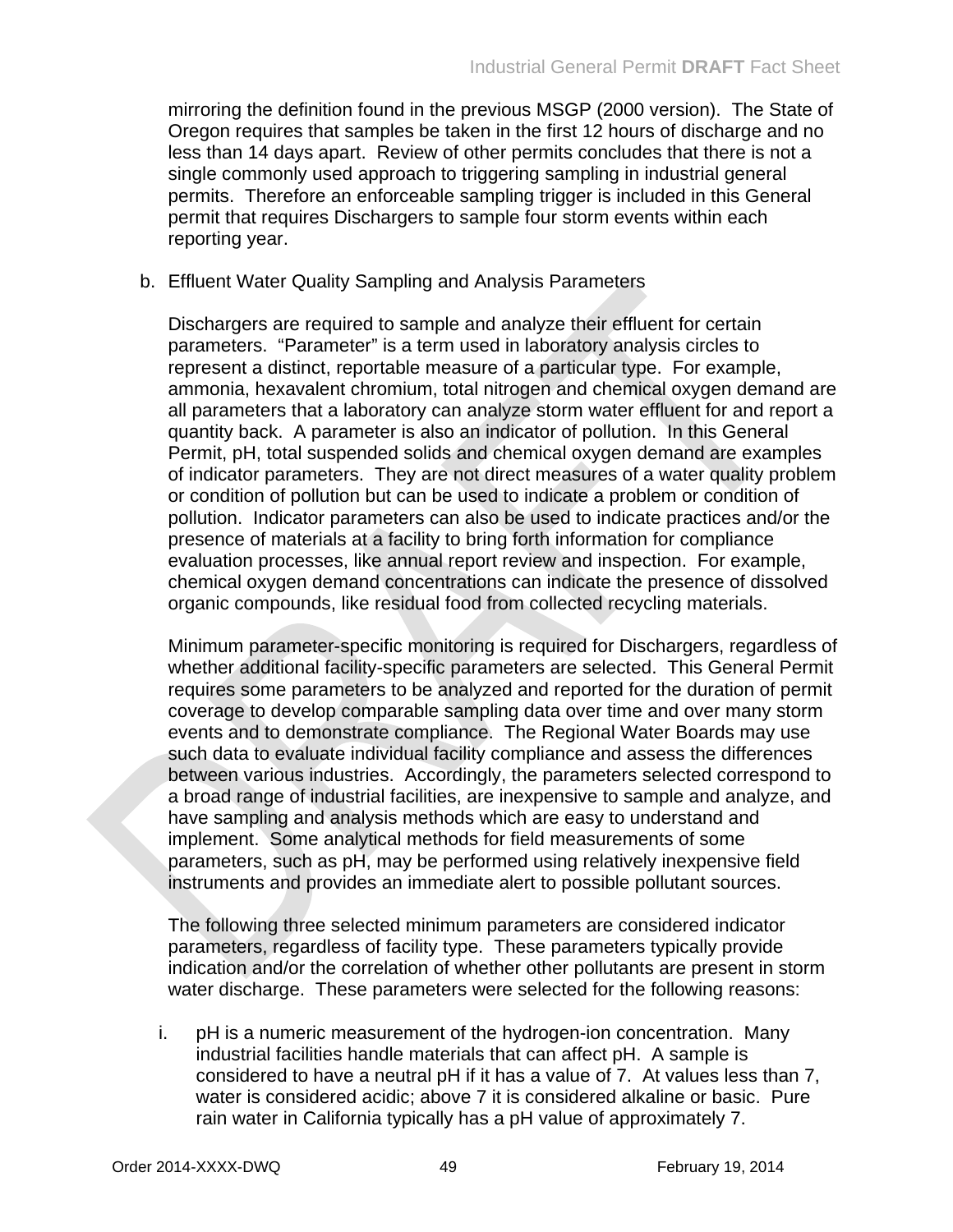- ii. Total Suspended Solids (TSS) is an indicator of the un-dissolved solids that are present in storm water discharge. Sources of TSS include sediment from erosion, and dirt from impervious (i.e., paved) areas. Many pollutants adhere to sediment particles; therefore, reducing sediment will reduce the amount of these pollutants in storm water discharge.
- iii. Oil and Grease (O&G) is a measure of the amount of O&G present in storm water discharge. At very low concentrations, O&G can cause sheen on the surface of water. O&G can adversely affect aquatic life, create unsightly floating material, and make water undrinkable. Sources of O&G include, but are not limited to, maintenance shops, vehicles, machines and roadways.

The previous permit allowed Dischargers to analyze samples for either O&G or Total Organic Carbon (TOC). This General Permit requires all Dischargers analyze samples for O&G since almost all Dischargers with outdoor activities operate equipment and vehicles can potentially generate insoluble oils and greases. Dischargers with water soluble-based organic oils may be required to also test for TOC. The TOC and O&G tests are not synonymous, duplicative or interchangeable.

This General Permit removes the requirement to analyze for specific conductance as part of the minimum analytic parameters. Specific conductance is not required by U.S. EPA for any industry type. Additionally, stakeholder comments indicate that there are many non-industrial sources that may cause high specific conductance and interfere with the efficacy of the test. For example, salty air deposition that occurs at facilities in coastal areas may raise the specific conductance in water over 500 micro-ohms per centimeter (µhos/cm). Dischargers are not prevented from performing a specific conductance test as a screening tool if it is useful to detect a particular pollutant of concern as required (e.g. salinity).

This General Permit requires Dischargers subject to Subchapter N ELGs for pH to analyze for pH using approved test methods in accordance with 40 Code of Federal Regulations part 136. These federal regulations specify that analysis of pH must take place within 15 minutes of sample collection. All other Dischargers may screen for pH using wide range litmus pH paper or other equivalent pH test kits within 15 minutes of sample collection. If in any reporting year a Discharger has two or more pH results outside of the range of 6.0 – 9.0 pH units, that Discharger is required to comply with the approved test methods in 40 Code of Federal Regulations part 136 in subsequent reporting years.

For almost all Dischargers, obtaining laboratory analysis within 15 minutes is logistically impossible. For many Dischargers, maintaining a calibrated pH meter is difficult, labor intensive, and error prone. Screening for pH will limit the number of additional Dischargers required to comply with 40 Code of Federal Regulations part 136 methods to those that have pH measures outside the range of 6.0-9.0 pH units. The use of wide range litmus pH paper or other equivalent pH test kits is not as accurate as a calibrated pH meter, however litmus paper is allowed in the 2008 MSGP, and when used properly it can provide an accurate screening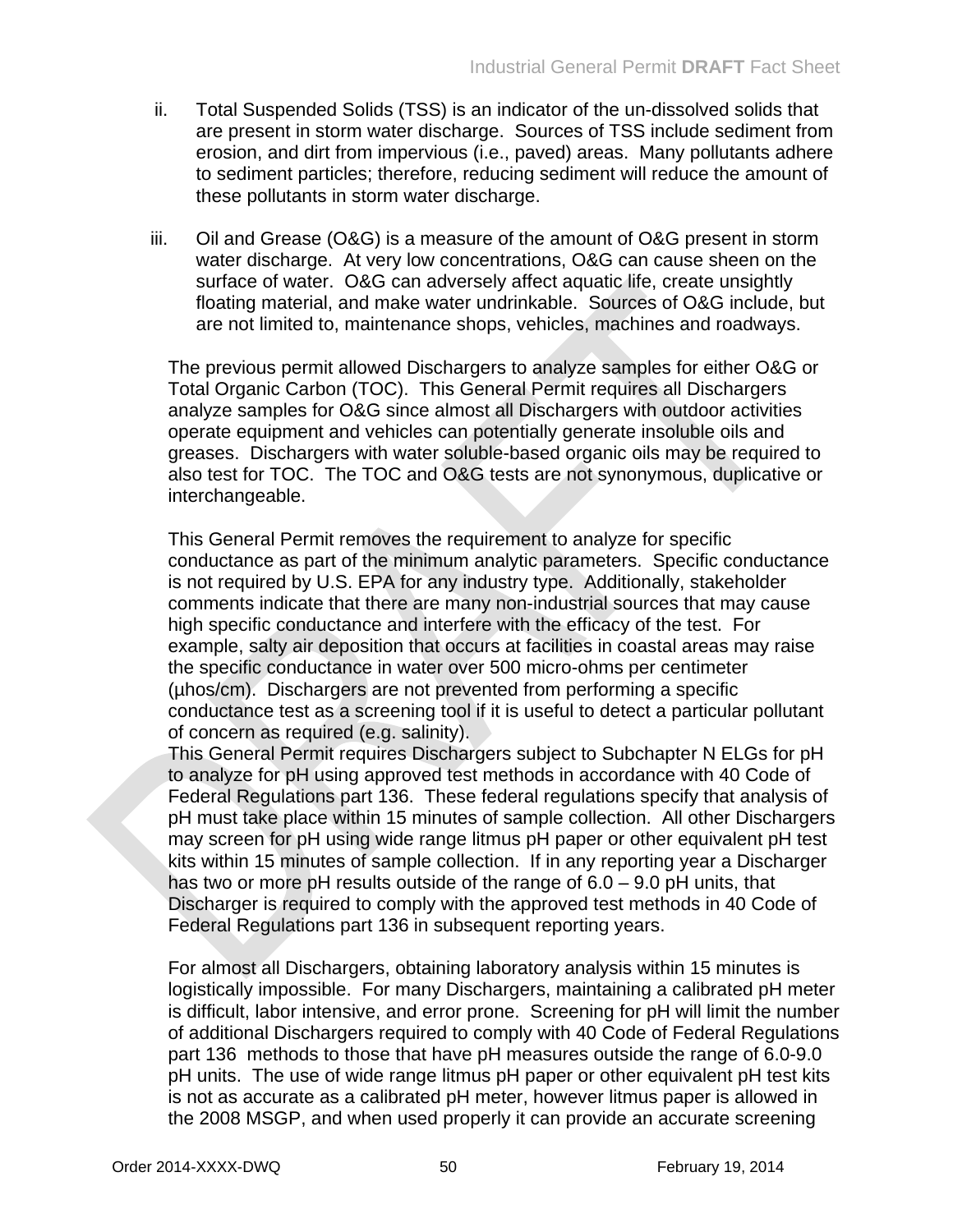measure to determine if further more-accurate pH sampling is necessary to determine compliance.

Review of available monitoring data shows that storm water discharges from most types of industrial facilities comply with the pH range of 6.0 to 9.0 pH units. There are specific types of industries, like cement or concrete manufacturers that have shown a trend of higher pH values very close to 9.0 pH units. Rather than require all industries as a whole to monitor with the more costly 40 Code of Federal Regulations part 136 methods, this General Permit establishes a triggering mechanism for these more advanced pH test methods. The Regional Water Boards retain their authority to require more accurate test methods. Once a Discharger triggers the requirement to use the more accurate testing methods in 40 Code of Federal Regulations part 136, the Discharger may not revert back to screening for pH for the duration of coverage under this General Permit.

In the early 1990s, U.S. EPA, through its group application program, evaluated nationwide monitoring data and developed the listed parameters and SIC associations shown in Table 1 of this General Permit. The 2008 MSGP requires that Dischargers analyze storm water effluent for the listed parameters under certain conditions. In addition to the parameters in Table 1 of this General Permit, Dischargers are required to select additional facility-specific analytical parameters to be monitored, based upon the types of materials that are both exposed to and mobilized by contact with storm water. Dischargers must, at a minimum, understand how to identify industrial materials that are handled outdoors and which of those materials can easily dissolve or be otherwise transported via storm water.

The Regional Water Boards have the authority to revise the monitoring requirements for an individual facility or group of facilities based on site-specific factors including geographic location, industry type, and potential to pollute. For example, the Los Angeles Regional Water Board required all dismantlers (SIC Code 5015) within their jurisdiction to monitor for copper and zinc instead of aluminum and iron during the term of the previous permit. SMARTS will be programmed to incorporate any monitoring revisions required by the Regional Water Boards. Dischargers will receive email notification of the monitoring requirement revision and their SMARTS analytical reporting input screen will display the corresponding revisions. Dischargers may add, but not otherwise modify, the sampling parameters on their SMARTS input screen.

Dischargers are also required to identify pollutants that may cause or contribute to an existing exceedance of any applicable water quality standards for the receiving water. This General Permit requires Dischargers to control its discharge as necessary to meet the receiving water limitations, and to select additional monitoring parameters that are representative of industrial materials handled at the facility (regardless of the degree of storm water contact or relative mobility) that may be related to pollutants causing a water body to be impaired.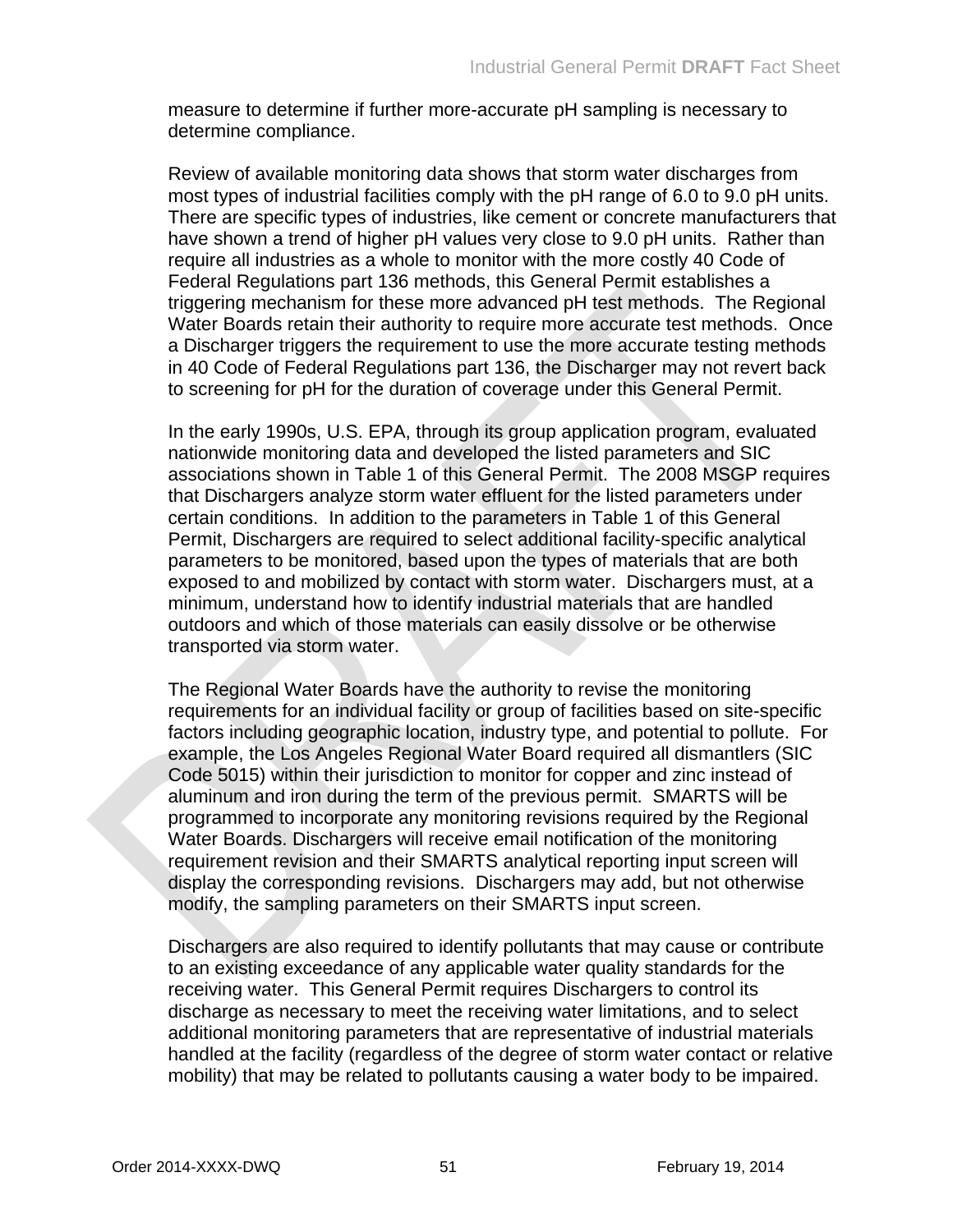### 4. Methods and Exceptions

a. Storm Water Discharge Locations

Dischargers are required to visually observe and collect samples of industrial storm water discharges from each drainage area at all discharge locations. These samples must be representative of the storm water discharge leaving each drainage area. This is a change from the previous permit which allowed a Discharger to reduce the number of discharge locations sampled if two or more discharge locations were substantially similar.

Dischargers are required to identify, when practicable, alternate discharge locations if: (1) the facility's industrial drainage areas are affected by storm water run-on from surrounding areas that cannot be controlled, or (2) discharge locations are difficult to observe or sample (e.g. submerged discharge outlets, dangerous discharge location accessibility).

b. Representative Sampling Reduction

Some stakeholders have indicated that there are unique circumstances where sampling a subset of representative discharge locations fully characterizes the full set of storm water discharges. Stakeholders provided examples related to drainage areas with multiple discharge locations where sampling only a subset of these discharge locations produces results that are representative of the drainage areas' storm water discharges. In such situations, this General Permit allows Dischargers to reduce the number of discharge locations. For each drainage area with multiple discharge locations (e.g. roofs with multiple downspouts, loading/unloading areas with multiple storm drain inlets), the Discharger may reduce the number of discharge locations to be sampled if the conditions in Section XI.C.4 of this General Permit are met.

c. Qualified Combined Samples

Dischargers may combine samples from up to four (4) discharge locations if the industrial activities within each drainage area and each drainage area's physical characteristics (i.e. grade, surface materials) are substantially similar.

Dischargers are required to provide documentation in the Monitoring Implementation Plan supporting that the above conditions have been evaluated and fulfilled. A Discharger may combine samples from more than four (4) discharge locations only with approval from the appropriate Regional Water Board.

d. Sample Collection and Visual Observation Exceptions

Dischargers are not required to collect samples or conduct visual observations during dangerous weather conditions such as flooding or electrical storms, or outside of scheduled facility operating hours. A Discharger is not precluded from conducting sample collection activities or visual observations outside of scheduled facility operating hours.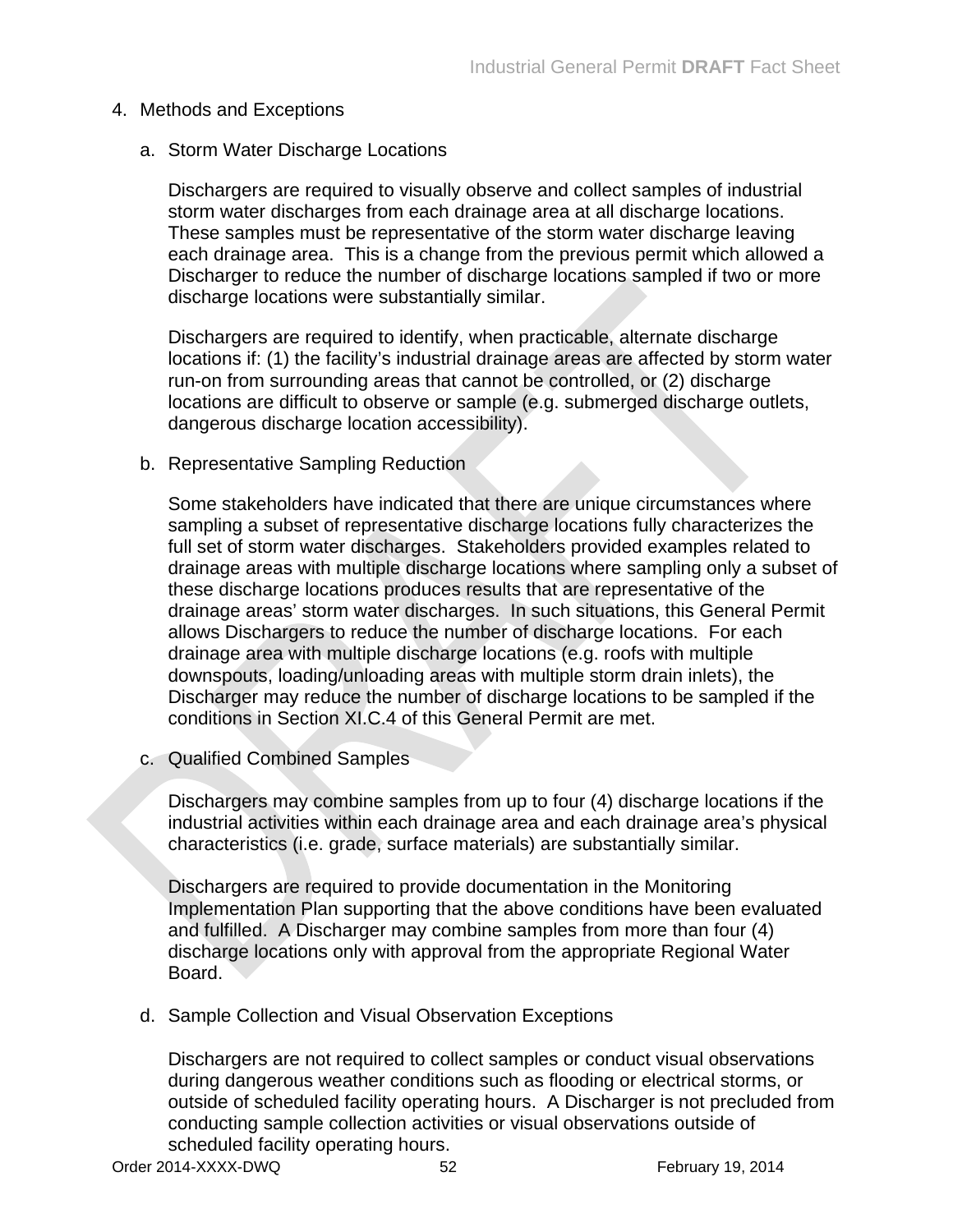In the event that a Discharger is unable to collect the required samples or conduct visual observations due to the above exceptions, the Discharger must include an explanation of the conditions obstructing safe monitoring in its Annual Report. If access to a discharge location is dangerous on a routine basis, a Discharger must choose an alternative discharge location in accordance with General Permit Section XI.C.3.

### e. Sampling Frequency Reduction

Facilities that do not have NAL exceedances for four (4) consecutive QSEs are unlikely to pose a significant threat to water quality. If the storm water from these facilities is also in full compliance with this General Permit, the Discharger is eligible for a reduction in sampling frequency. The Sampling Frequency Reduction allows a Discharger to decrease its monitoring from four (4) samples within each reporting year to one (1) QSE within the first half of each reporting year (July 1 to December 31) and one (1) QSE within the second half of each reporting year (January 1 to June 30). If a Discharger has a subsequent NAL exceedance after the Sampling Frequency Reduction, it must comply with the original sampling requirements of this General Permit. Only Dischargers that have baseline status or that have satisfied the Level 1 requirements are eligible for this sampling and analysis reduction.

A Discharger requesting to reduce its sampling frequency shall certify and submit a Sampling Frequency Reduction certification via SMARTS. The Sampling Frequency Reduction certification shall include documentation that the General Permit conditions for the Sampling Frequency Reduction have been satisfied.

Dischargers participating in a Compliance Group and certifying a Sampling Frequency Reduction are only required to collect and analyze storm water samples from one (1) QSE within each reporting year. These Dischargers must receive year-round compliance assistance from their Compliance Group Leader and must comply with all requirements of this General Permit.

### 5. Facilities Subject to Federal Storm Water Effluent Limitation Guidelines (ELGs)

Federal regulations at Subchapter N establish ELGs for industrial storm water discharges from facilities in eleven industrial sectors. For these facilities, compliance with the ELGs constitutes compliance with the technology standard of BPT, BAT, BCT, or New Source Performance Standards provided in the ELG for the specified pollutants, and compliance with the technology-based requirements in this General Permit for the specified pollutant.

## **K. Exceedance Response Actions (ERAs)**

### 1. General

The previous permit did not incorporate the benchmarks from any of the MSGPs or NALs for Dischargers to evaluate sampling results. Unlike the requirements for industrial storm water discharges that cause or contribute to an exceedance of a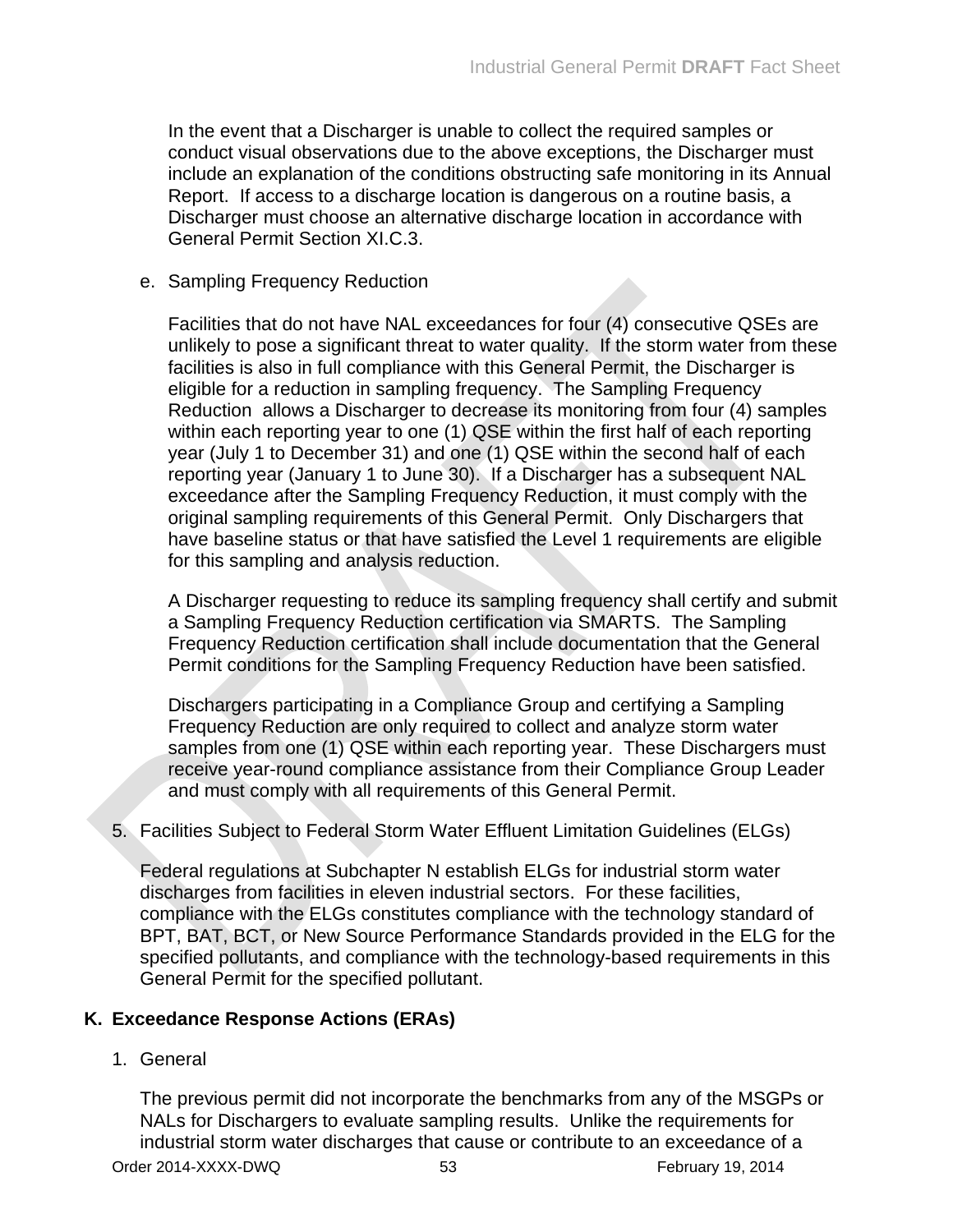water quality standards, the previous permit did not provide definitions, procedures or guidelines to assess sampling results. Many Regional Water Boards have formally or informally notified Dischargers that exceedances of the MSGP benchmarks should be used to determine whether additional BMPs are necessary. However, there was considerable confusion as to the extent to which a Discharger would be expected to implement actions in response to exceedances of these values, and the timelines that had to be met to prevent an enforcement action. The lack of specificity with regards to what constituted an exceedance, and what actions are required in response to an exceedance, have been identified as a problem by the Water Boards, industry and environmental stakeholders.

This General Permit contains two (2) types of NALs. Annual NALs function similarly to, and are based upon, the values provided in the 2008 MSGP. Instantaneous maximum NALs target hot spots or episodic discharges of pollutants and are established based on California industrial storm water discharge monitoring data. When a Discharger exceeds an NAL it is required to perform ERAs. The ERAs are divided into two levels of responses and can generally be differentiated by the number of years in which a facility's discharge exceeds an NAL trigger. These two levels are explained further in Section XII of this General Permit. This ERA process provides Dischargers with an adaptive management-based process to develop and implement cost-effective BMPs that are protective of water quality and compliant with this General Permit. This process is also designed to provide Dischargers with a more defined pathway towards full compliance.

The ERA requirements in this General Permit were developed using best professional judgment and Water Board experience with the shortcomings of the previous permit's compliance procedures. Public comments received during State Water Board hearings on the 2002, 2005, 2011, 2012 and 2013 draft permits, and NPDES industrial storm water discharge permits from other states with well-defined ERA requirements were also considered by the State Water Board.

The State Water Board presumes that one single NAL exceedance for a particular parameter is not a clear indicator that a facility's discharge is out of compliance with the technology-based effluent limitations or receiving water limitations. This presumption recognizes the highly variable nature of storm water discharge and the limited value of a single quarterly grab sample to represent the quality of a facility's storm water discharge for an entire storm event and all other non-sampled storm events. With this presumption, the State Water Board is addressing costly monitoring requirements that do not bring forth valuable compliance and/or water quality information.

- 2. NALs and NAL Exceedances
	- a. This General Permit contains two types of NAL exceedances as follows:

Order 2014-XXXX-DWQ 54 54 February 19, 2014 Annual NAL exceedance - the Discharger is required to calculate the average annual concentration for each parameter using the results of all sampling and analytical results for the entire facility for the reporting year (i.e., all "effluent" data), and compare the annual average concentration to the corresponding Annual NAL values in Table 2 of this General Permit. An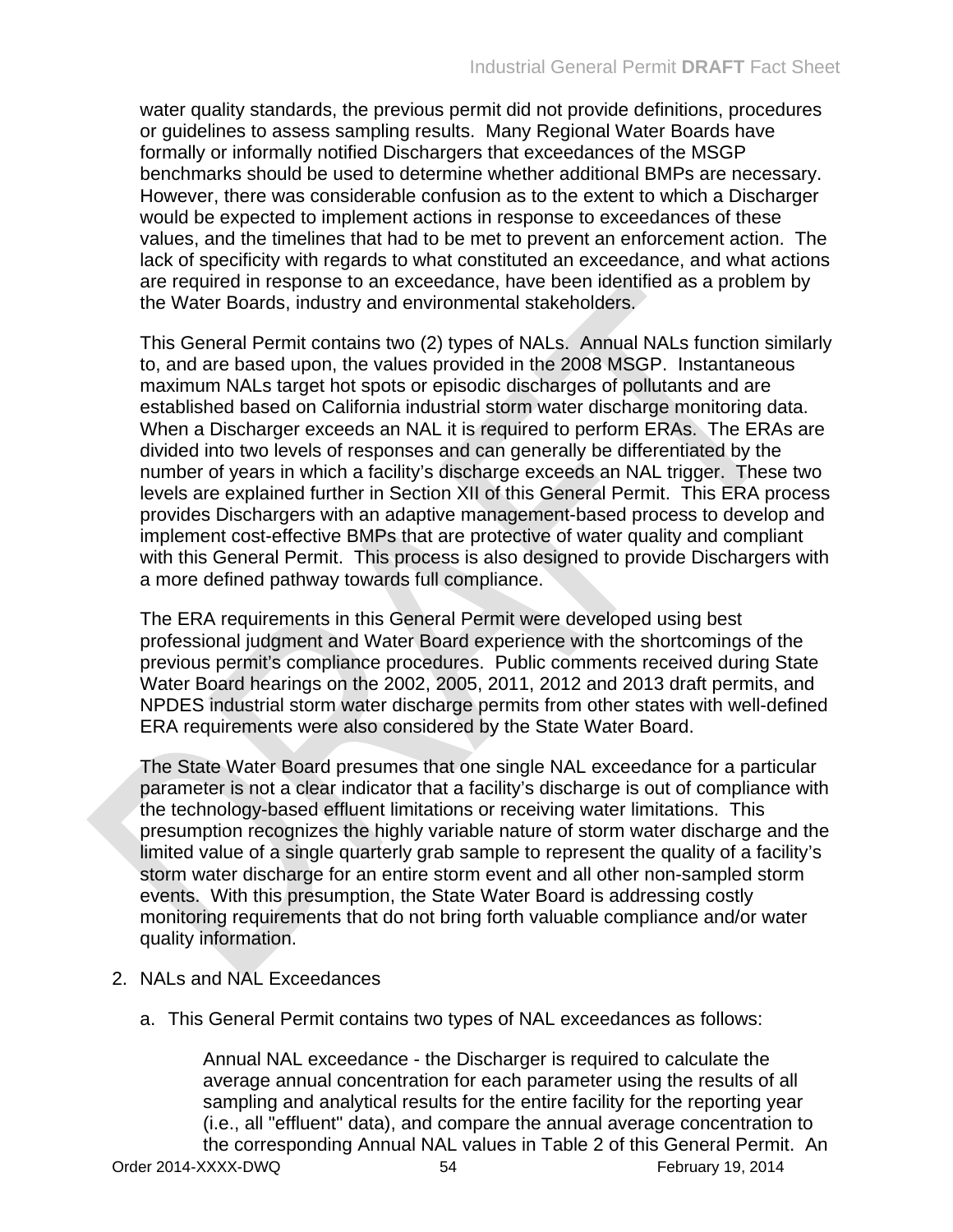annual NAL exceedance occurs when the annual average of all the sampling results for a parameter taken within a reporting year exceeds the annual NAL value for that parameter listed in Table 2 of this General Permit.

For the purposes of calculating the annual average concentration for each parameter, this General Permit considers any sampling result that are a "non-detect" or less than the method detection limit as a zero (0) value. The reason to use zero (0) values instead of the detected but not quantifiable value (minimum level or reporting limit) is that these values are very low and are unlikely to contribute to an NAL exceedance. There are statistical methods to include low values when calculations are for numeric criteria and limitations, however, the NALs in this General Permit are approximate values used to provide feedback to the Discharger on site performance, and are not numeric criteria or limitations. Therefore, it is not necessary to include these insignificant values in the calculations for the NALs. For Dischargers using composite sampling or flow measurement in accordance with standard practices, the average concentrations shall be calculated in accordance with the U.S. EPA Guidance Manual for the Monitoring and Reporting Requirements of the NPDES Multi-Sector Storm Water General Permit.12

- i. Instantaneous maximum NAL exceedance the Discharger is required to compare all sampling and analytical results from each distinct sample (individual or combined) to the corresponding instantaneous maximum NAL values in Table 2 of this General Permit. An instantaneous maximum NAL exceedance occurs when two or more analytical results from samples taken for any parameter within a reporting year exceed the instantaneous maximum NAL value (for TSS and O&G), or are outside of the instantaneous maximum NAL range (for pH).
- b. Instantaneous maximum NAL analysis

In its June 19, 2006 report, the Blue Ribbon Panel of Experts (Panel) made several specific recommendations for how to set numeric limitations in future industrial storm water general permit(s). For sites not subject to TMDLs, the Panel suggested that the numeric values be based upon industry types or categories, with the recognition that each industry has its own specific water quality issues and financial viability. Furthermore, the Panel concluded:

To establish Numeric Limits for industrial sites requires a reliable database, describing current emissions by industry types or categories, and performance of existing BMPs. The current industrial permit has not produced such a database for most industrial categories because of inconsistencies in monitoring or compliance with monitoring requirements. The Board needs to reexamine the existing data sources, collect new data as required and for additional water quality parameters (the current permit requires only pH, conductivity, total suspended solids,

Order 2014-XXXX-DWQ 55 February 19, 2014

 $12$  U.S. EPA. NPDES Storm Water Sampling Guidance Document. Web. July 1992. [<http://www.epa.gov/npdes/pubs/owm0093.pdf>](http://www.epa.gov/npdes/pubs/owm0093.pdf). [as of February 4, 2014].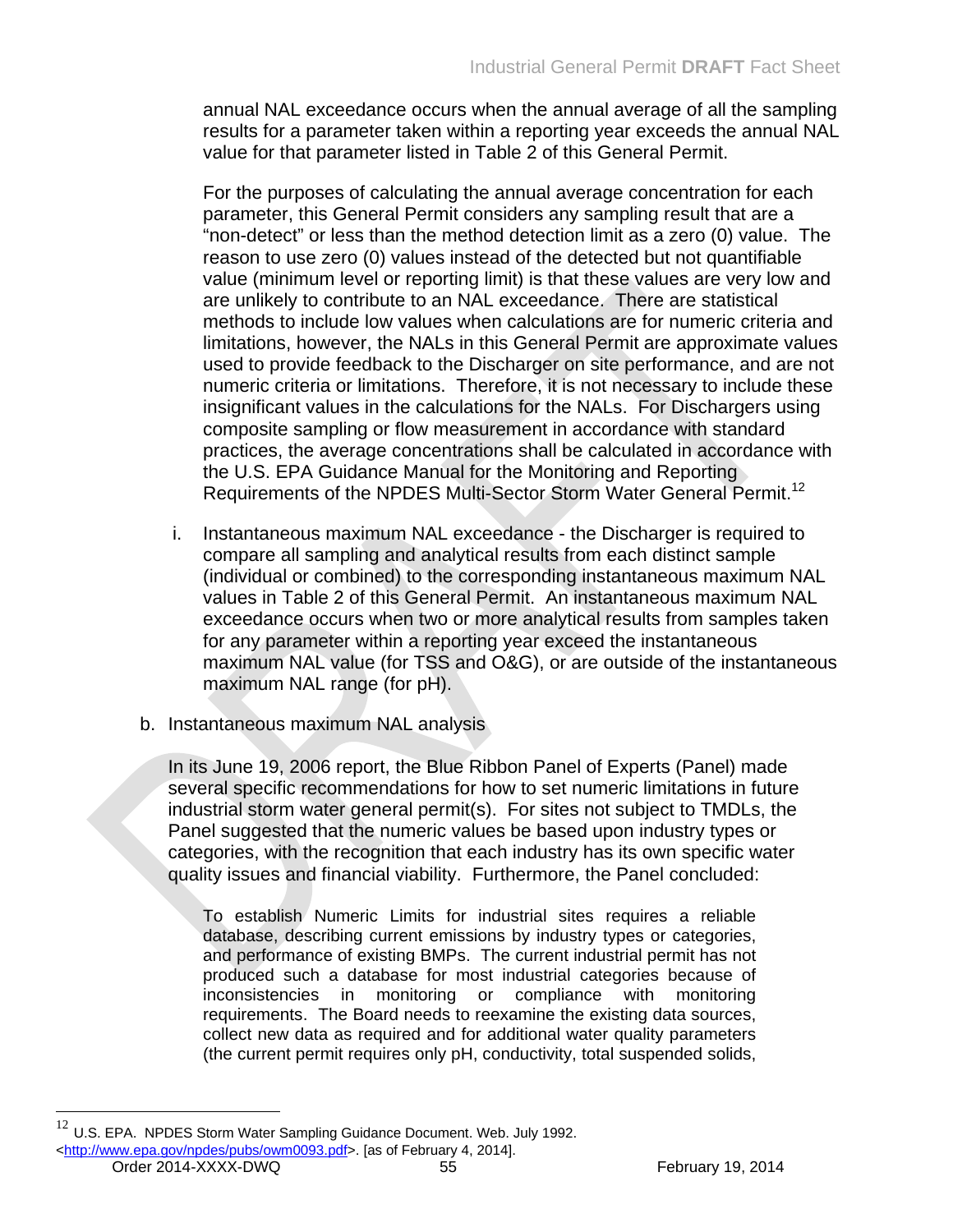and either total organic carbon or oil and grease) to establish practical and achievable Numeric Limits.

The Panel suggested an alternative method that would allow the use of the existing Water Board dataset to establish action levels, referred to as the "ranked percentile" method. The Panel recommended:

The ranked percentile approach (also a statistical approach) relies on the average cumulative distribution of water quality data for each constituent developed from many water quality samples taken for many events at many locations. The Action Level would then be defined as those concentrations that consistently exceed some percentage of all water quality events (i.e. the  $90<sup>th</sup>$  percentile). In this case, action would be required at those locations that were consistently in the outer limit (i.e. uppermost 10th percentile) of the distribution of observed effluent qualities from urban runoff.

After performing various data analysis exercises with the Water Board dataset, State Water Board staff concluded that the Water Board dataset is not adequate to calculate instantaneous NAL values using the Panel's recommended method for all of parameters that have annual NAL values based on the U.S. EPA benchmarks. Additionally, public comments on the January 2011 draft of this General Permit suggest that it is problematic to calculate NAL values based on the existing data. Therefore, the Water Board dataset was not used to calculate instantaneous NAL values for all parameters.

However, since all Dischargers regulated under the previous permit were required to sample for TSS and O&G/TOC , State Water Board staff found that the existing dataset for these parameters is of sufficient quality to calculate instantaneous NAL values. State Water Board staff also found that this data was less prone to what appear to be data input errors. The final dataset used to calculate the instantaneous NALs in this General Permit had outlier values that were eliminated from the dataset by using approved test method detection limits ranges. The methods and corresponding method detection limit ranges used to screen outliers are as follows:

- O&G EPA 413.1 Applicable Range: 5-1,000 mg/L
- O&G EPA 1664 Applicable Range: 5-1,000 mg/L
- TSS EPA 160.2 Applicable Range: 4-20,000 mg/L

The intent of the instantaneous maximum NAL is to identify specific drainage areas of concern or episodic sources of pollution in industrial storm water that may indicate inadequate storm water controls and/or water quality impacts. In the effort to add instantaneous NAL exceedances to the ERA process, the State Water Board explored different options for the development of an appropriate value (i.e. percentile approach, benchmarks times a multiplier, confidence intervals). The California Stormwater Quality Association's comments on the previous draft permit included a proposed method for calculating NAL values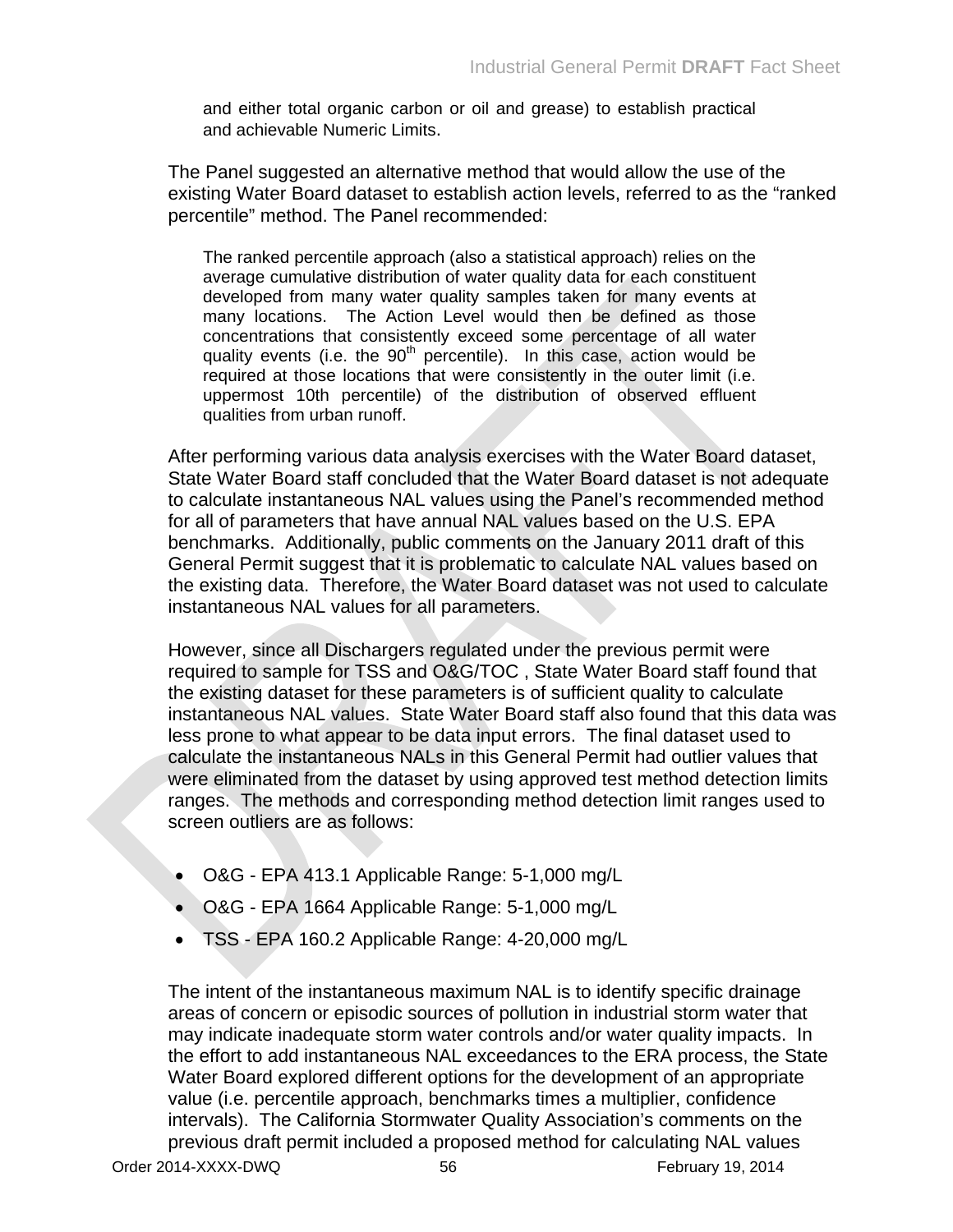using a percentile approach. The State Water Board researched and evaluated this methodology and determined it is the most appropriate way to directly compare available electronic sampling data from Dischargers regulated under the previous permit. This percentile approach was used to establish the instantaneous maximum NALs in this General Permit, for discharges to directly compare with sampling results and identify drainage areas of water quality concern.

The percentile approach is a non-parametric approach identified in many statistical textbooks for determining highly suspect values. Highly suspect values are defined as values that exceed the limits of the outer fences of a box plot. Upper limits of the outer fence are calculated by adding three times the interquartile range (25th to 75th percentiles) to the upper-end of the inter-quartile range (the 75th percentile). The California Stormwater Quality Association calculated an NAL value of 401 mg/L for TSS using the percentile approach using the Water Board dataset. The State Water Board performed the same analysis with the same Water Board dataset and calculated a slightly different value of 396 mg/L; therefore, the instantaneous maximum NAL value for TSS of 400 mg/L was established. Appling the percentile approach to the existing O&G data results in the instantaneous maximum NAL value for O&G of 25 mg/L.

The State Water Board compared existing sampling data to the instantaneous maximum NAL values and concluded that seven (7) percent of the total samples exceeded the highly suspected value for TSS and 7.8 percent of the total samples exceeded the highly suspected value for O&G. These results suggest that the instantaneous maximum NAL values are adequate to identify drainage areas of concern statewide since they are not regularly exceeded. Using best professional judgment, the State Water Board concludes that an exceedance of these values twice within a reporting year is unlikely to be the result of storm event variability or random BMP implementation problems, and the use of the percentile approach is therefore appropriate.

Due to issues with the ranges of concentrations and the logarithmic nature of pH, statistical methods cannot be applied to pH in the same ways as other parameters. Review of storm water sampling data by the State Water Board and other stakeholders has shown that pH is not typically a parameter of concern for most industrial facilities. Accordingly, a range of pH limits established in Regional Water Board Basin Plans is implemented in this General Permit for the instantaneous maximum NAL values. Most Basin Plans set a water quality objective of 6.0 - 9.0 pH units for water bodies, an exceedance outside the range of 6.0 - 9.0 pH units is consistent with the water quality concerns for pH among Regional Water Boards. An industrial facility with proper BMP implementation is expected to have industrial storm water discharges within the range of 6.0 - 9.0 pH units.

High concentrations of TSS and O&G, or pH values outside the range of 6.0 – 9.0 pH units, in a discharge may be an indicator of potential BMP implementation or receiving water quality concerns with other pollutants with parameters that do not have an instantaneous maximum NAL value. The State Water Board may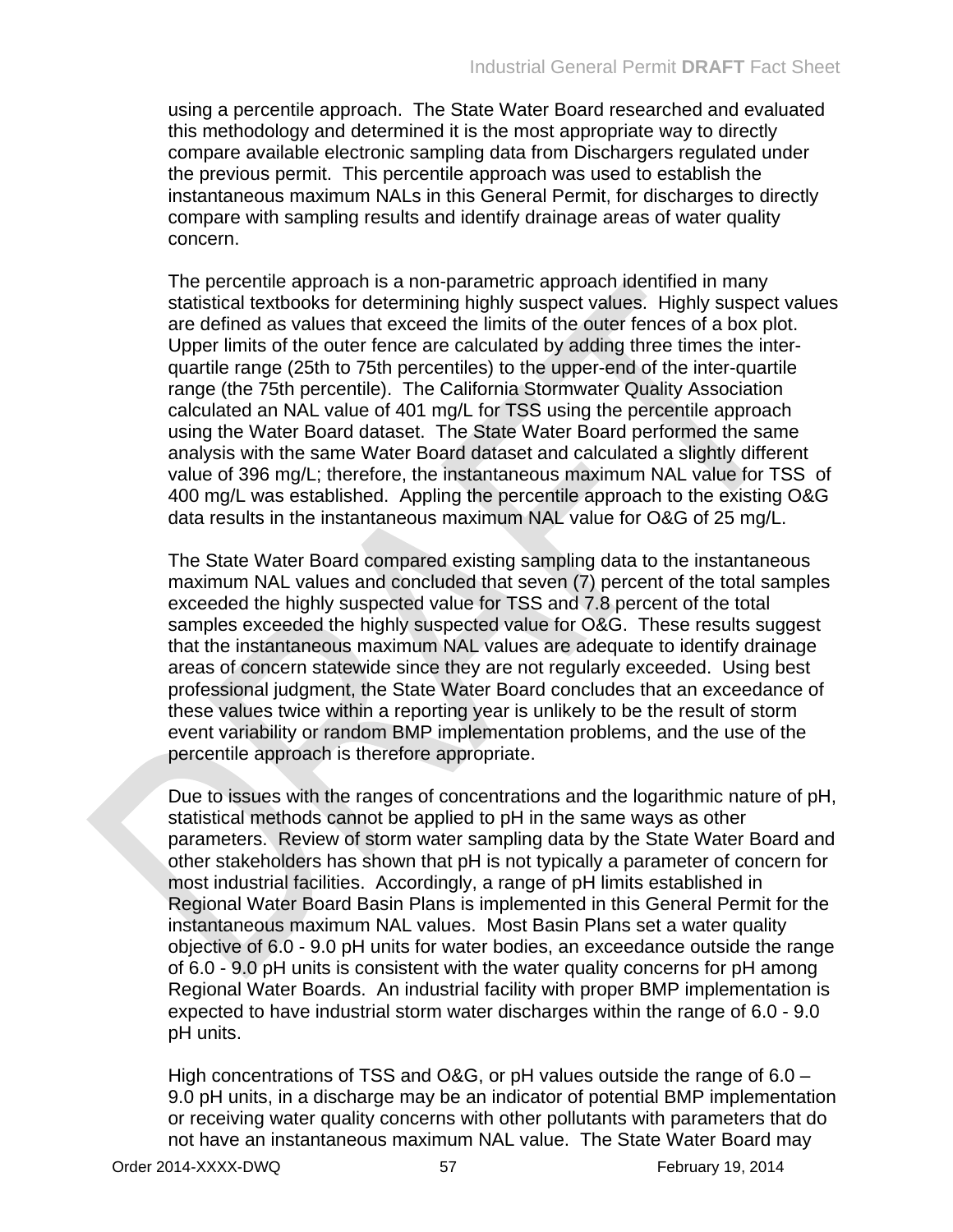consider instantaneous maximum NAL values for other parameters in a subsequent reissuance of this General Permit, based on data collected during this General Permit term.

The percentile approach is considered by many stakeholders to be the best method to evaluate BMP performance and general effluent quality in a community or population where the vast majority of the industrial facilities are implementing sufficient pollutant control measures. The Water Board's current dataset does not provide a way of evaluating actual BMP implementation at each facility when analyzing the data; therefore the monitoring information reported during the previous permit term cannot be linked to compliance with technologybased standards. The State Water Board intends to use data collected during this General Permit term to evaluate the percentile approach, improve the quality of collected data for other parameters, and further develop an understanding of how reported data relates to implemented BMP-control technologies.

Under this General Permit, a Discharger enters Level 1 status and must fulfill the Level 1 status ERA requirements following its first occurrence of any NAL exceedance. Level 2 status ERA requirements follow the second occurrence of an NAL exceedance for the same parameter in a subsequent reporting year. This ERA process provides Dischargers with an adaptive management-based process to develop and implement cost-effective BMPs that are protective of water quality and compliant with this General Permit. This General Permit's ERA process is designed to have a well-defined compliance end-point. It is not a violation of this General Permit to exceed the NAL values; it is a violation of the permit, however, to fail to comply with the Level 1 status and Level 2 status ERA requirements in the event of NAL exceedances.

The State Water Board acknowledges that storm water discharge concentrations are often highly variable and dependent upon numerous circumstances such as storm size, the time elapsed since the last storm, seasonal activities, and the time of sample collection. Since there are potential enforcement consequences for failure to comply with this General Permit's ERA process, the State Water Board's intention is to use NAL exceedances to solely require Dischargers with recurring annual NAL exceedances or drainage areas that produce recurring instantaneous maximum NAL exceedances to be subject to the follow-up ERA requirements.

If NALs exceedances do not occur, the State Water Board generally expects that the Discharger has implemented sufficient BMPs to control storm water pollution. When NAL exceedances do occur, however, the potential that the Discharger may not have implemented appropriate and/or sufficient BMPs increases, and the Discharger is required to implement escalating levels of ERAs. If NAL exceedances occur, this General Permit requires Dischargers to evaluate and potentially install additional BMPs, or re-evaluate and improve existing BMPs to be in compliance with this General Permit.

### 3. Baseline Status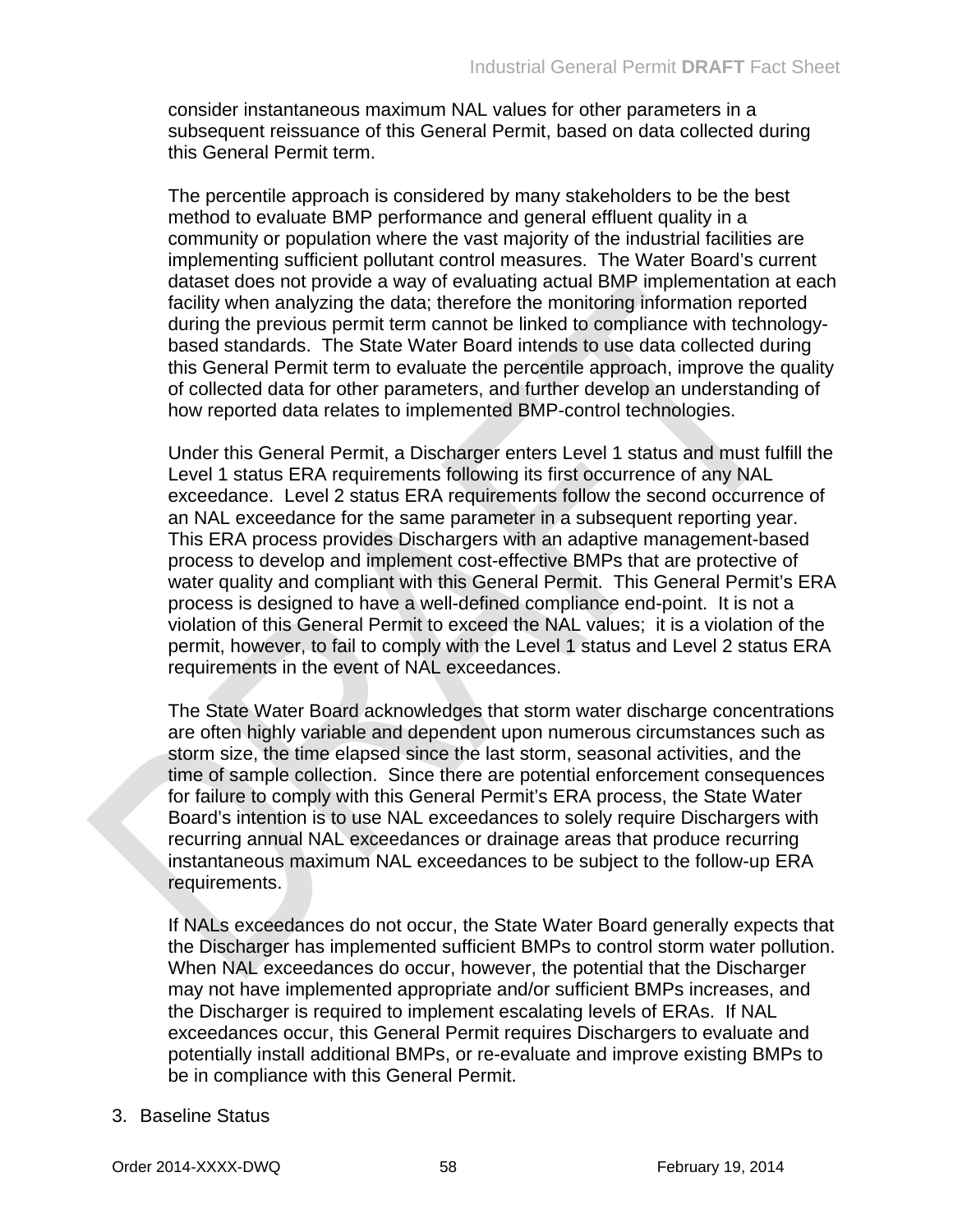At the beginning of a Discharger's NOI coverage under this General Permit, the Discharger has Baseline status. A Discharger demonstrating compliance with all NALs will remain at Baseline status and is not required to complete Level 1 status and Level 2 status ERA requirements.

If a Discharger has returned to Baseline status (from Level 2 status) and additional NAL exceedances occur, the Discharger goes into Level 1 status, then potentially Level 2 status. Dischargers do not go directly into Level 2 status from Baseline status.

4. Level 1 Status

Regardless of when an NAL exceedance occurs during Baseline status, a Discharger's status changes from Baseline status to Level 1 status on July 1 of the subsequent reporting year. By October 1 following the commencement of Level 1 status, the Discharger is required to appoint a QISP to assist with the completion of the Level 1 Evaluation. The Level 1 Evaluation must include a review of the facility's SWPPP for compliance with the effluent and receiving water limitations of this General Permit, an evaluation of the industrial pollutant sources at the facility that are or may be related to the NAL exceedance(s), and identification of any additional BMPs that will eliminate future exceedances. When conducting the Level 1 Evaluation, a Discharger must ensure that all potential pollutant sources that could be causing or contributing to the NAL exceedance(s) are fully characterized, that the current BMPs are adequately described, that employees responsible for implementing BMPs are appropriately trained, and that internal procedures are in place to track that BMPs are being implemented as designed in the SWPPP. A Discharger is additionally required to evaluate the need for additional BMPs. Level 1 ERAs are designed to provide the Discharger the opportunity to improve existing BMPs or add additional BMPs to comply with the requirements of this General Permit.

By January 1 following commencement of Level 1 status, a Discharger is required to certify and submit via SMARTS a Level 1 ERA Report prepared by a QISP. The Level 1 ERA Report must contain a summary of the Level 1 Evaluation, all new or revised BMPs added to the SWPPP.

In most cases, the State Water Board believes that Level 1 status BMPs will be operationally related rather than structural and, therefore can be implemented without delay. Recognizing that a Discharger should not be penalized for sampling results obtained before implementing BMPs, sampling results for parameters and their corresponding drainage areas that caused the NAL exceedance up to October 1 or the date the BMPs were implemented, whichever is sooner, will not be used for calculating NAL exceedances. Although this General Permit allows up to January 1 to implement Level 1 status BMPs, the State Board has chosen an interim date of October 1 to encourage more timely Level 1 BMP implementation. Dischargers who implement Level 1 BMPs after October 1 may risk obtaining subsequent sampling results that may cause them to go into Level 2 status.

5. Level 2 Status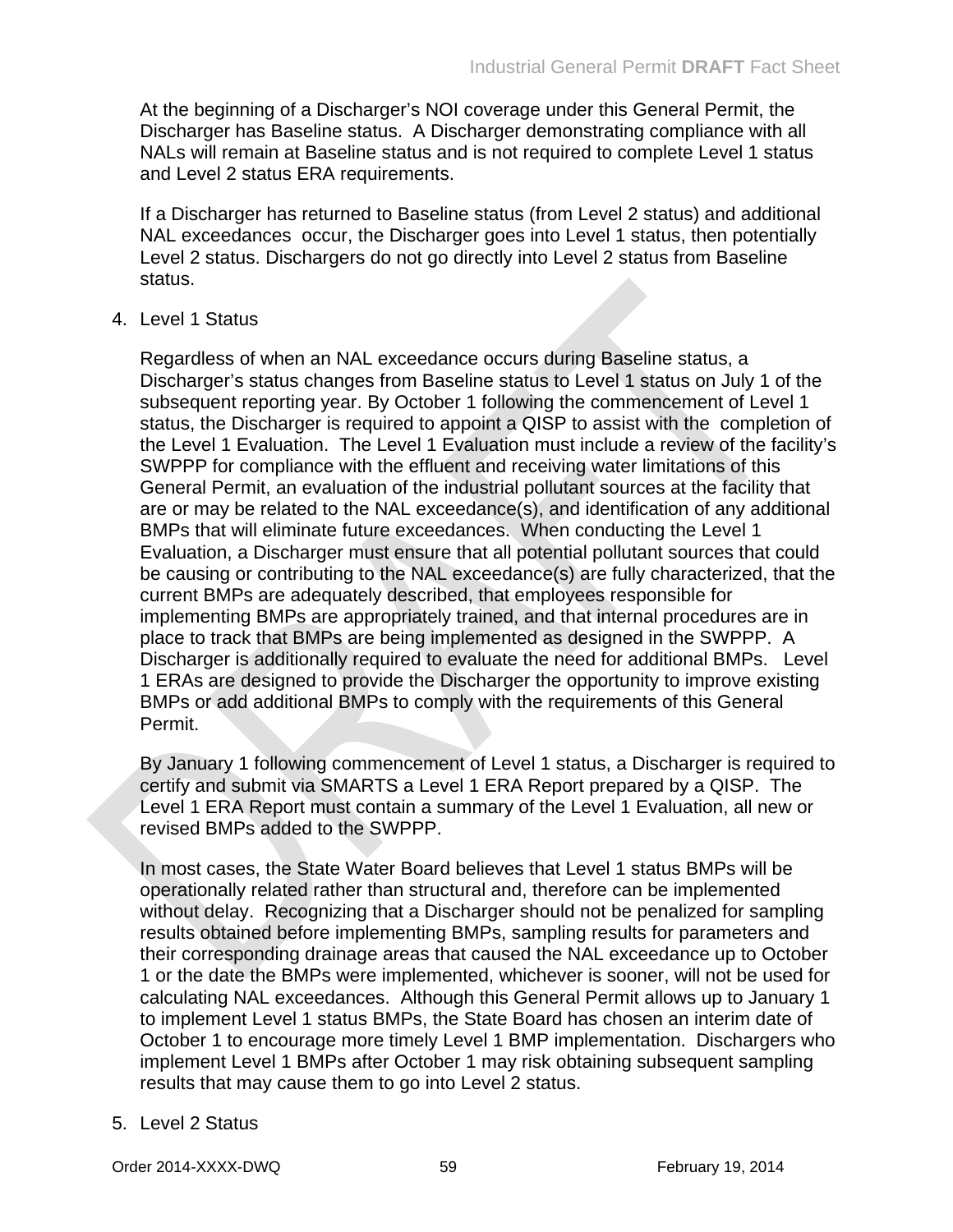Level 2 ERAs are required during any subsequent reporting year in which the same parameter(s) has an NAL exceedance (annual average or instantaneous maximum), if this occurs, a Discharger's status changes from Level 1 status to Level 2 status on July 1 of the subsequent reporting year. Dischargers with Level 2 status must further evaluate BMP options for their facility. Dischargers may have to implement additional BMPs, which may include physical, structural, or mechanical devices that are intended to prevent pollutants from contacting storm water. Examples of such controls include, but are not limited to:

- Enclosing and/or covering outdoor pollutant sources within a building or under a roofed or tarped outdoor area.
- Physically separating the pollutant sources from contact with run-on of uncontaminated storm water.
- Devices that direct contaminated storm water to appropriate treatment BMPs (e.g., discharge to sanitary sewer as allowed by local sewer authority).
- Treatment BMPs including, but not limited to, detention ponds, oil/water separators, sand filters, sediment removal controls, and constructed wetlands.

Dischargers may select the most cost-effective BMPs to control the discharge of pollutants in industrial storm water discharges. Where appropriate, BMPs can be designed and targeted for various pollutant sources (e.g., providing overhead coverage for one potential pollutant while discharging to a detention basin for another source may be the most cost-effective solution).

a. Level 2 ERA Action Plans

The State Water Board acknowledges that there may be circumstances that make it difficult, if not impossible, for a Discharger to immediately implement additional BMPs. For example, it may take time to get a contract for construction in place, obtain necessary building permits, and design and construct the BMPs. Dischargers may also suspect that pollutants are from a non-industrial or natural background source and need time to study their site. A Discharger is required to certify and submit an Action Plan prepared by a QISP via SMARTS by January 1 following the reporting year in which the NAL exceedance that resulted in the Discharger entering Level 2 occurred. The Level 2 ERA Action Plan requires a Discharger to propose actions necessary to complete the Level 2 ERA Technical Report, the demonstrations the Discharger has selected, and propose a time frame for implementation.

If a Discharger changes the QISP assisting with the Level 2 ERA requirements this General Permit requires the Discharger to update the QISP information via SMARTS. Current information on individuals assisting Dischargers with compliance of this General Permit provides the Water Boards with the necessary contact information if there are questions on the submitted documents, and for possible verification of a QISP's certification.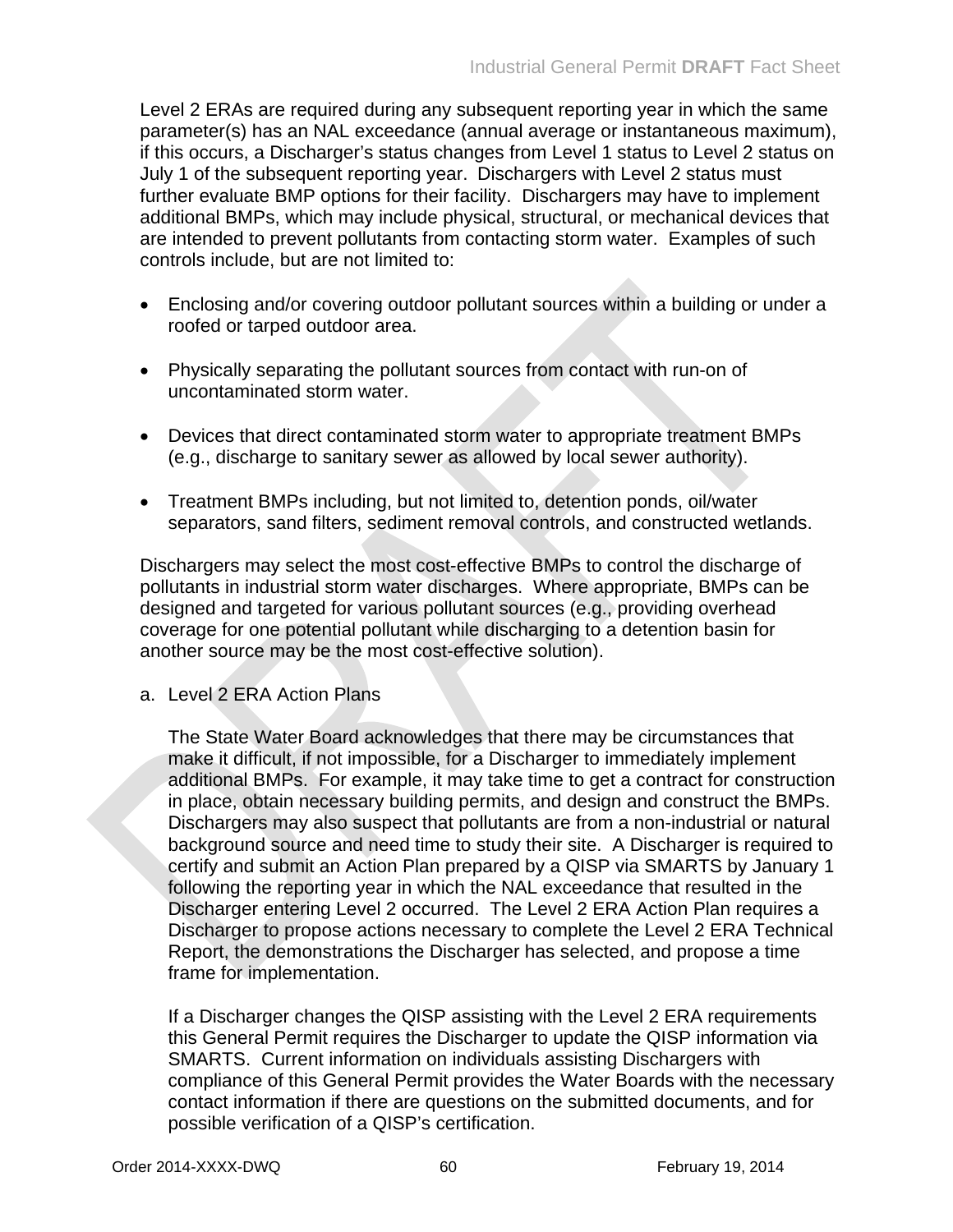Dischargers are required to address each Level 2 NAL exceedance in an Action Plan. The State Water Board recognizes that Dischargers with Level 2 status may have multiple parameters or facility areas that have Level 2 NAL exceedances and the timing of the exceedances may make it very difficult to address all Level 2 NAL exceedances in one Action Plan. When Level 2 ERA exceedances occur in subsequent reporting years, after an Action Plan is certified and submitted, a Discharger will need to develop an Action Plan for this new Level 2 NAL exceedance. This General Permit defines new Level 2 NAL exceedances as an exceedance for a new parameter in any drainage area at the facility, or an exceedance for the same parameter being addressed in an existing Action Plan, but where the exceedance occurred in a different drainage area than identified in the existing Action Plan.

b. Level 2 ERA Technical Reports

The Level 2 ERA Technical Report contains three different options that require a Discharger to submit demonstrations showing the cause of the NAL exceedance(s). This General Permit requires a Discharger to appoint a QISP to prepare the Level 2 ERA Technical Reports. The State Water Board acknowledges that there may be cases where a combination of the demonstrations may be appropriate; therefore a Discharger may combine any of the following three demonstration options in their Level 2 ERA Technical Report when appropriate. A Discharger is only required to annually update its Level 2 ERA Technical Report when necessary and is not required to annually re-certify and re-submit the entire Level 2 ERA Technical Report.

i. Industrial Activity BMPs Demonstration

The Industrial Activity BMPs Demonstration is for the following:

- Dischargers who decided to implement additional BMPs that are expected to eliminate future NAL exceedance(s) and that have been implemented in order to achieve compliance with the technology-based effluent limitations of this General Permit, and
- Dischargers who decided to implement additional BMPs that may not eliminate future NAL exceedance(s) and that have been implemented in order to achieve compliance with the technology-based effluent limitations of this General Permit.

When preparing the Industrial Activity BMPs Demonstration, the QISP shall identify and evaluate all individual pollutant source(s) associated with industrial activity that are or may be related to an NAL exceedance and all designed, information on the drainage areas associated with the Level 2 NAL exceedances, and installed BMPs that are implemented to reduce or prevent pollutants in industrial storm water discharges in compliance with this General Permit.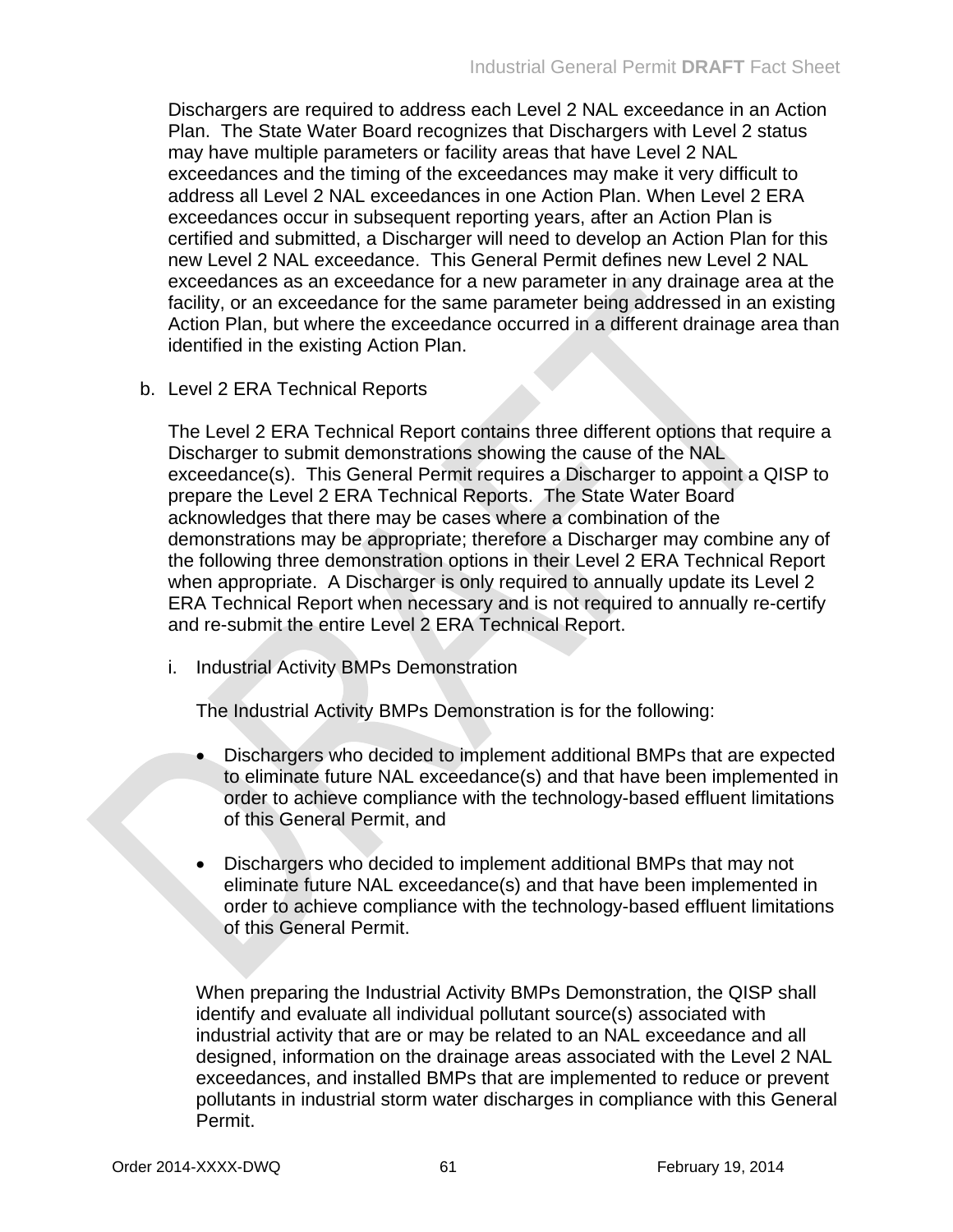If an Industrial Activity BMPs Demonstration is submitted as the Level 2 ERA Technical Report and the Discharger is able to show reductions in pollutant concentrations below the NALs for four (4) subsequent consecutive QSEs, the Discharger returns to Baseline Status. A Discharger that submits an Industrial Activity BMPs Demonstration but has not installed additional BMPs that are expected to eliminate future NAL exceedance(s) will remain with Level 2 status but is not subject to additional ERAs unless directed by the Regional Water Board.

ii. Non-Industrial Pollutant Source Demonstration

A Non-Industrial Pollutant Source Demonstration is for a Discharger to demonstrate that the pollutants causing the NAL exceedances are not related to industrial activities conducted at the facility, and additional BMPs at the facility will not contribute to the reduction of pollutant concentrations.

Dischargers including the Non-Industrial Pollutant Demonstration in their Level 2 ERA Technical Report shall have a QISP determine that the sources of non-industrial pollutants in storm water discharges are not from industrial activity or natural background sources within the facility.

Sources of non-industrial pollutants that are discharged separately and are not comingled with storm water associated with industrial activity are not considered subject to this General Permit's requirements. When pollutants from non-industrial sources are comingled with storm water associated with industrial activity, the Discharger is responsible for all the pollutants in the combined discharge unless the technical report clearly demonstrates that the NAL exceedances due to the combined discharge are solely attributable to the non-industrial sources. The pollutant may also be present due to industrial activities, in which case the Discharger must demonstrate that the pollutant contribution from the industrial activities by itself does not result in an NAL exceedance. In most cases, the Non-Industrial Pollutant Source Demonstration will contain sampling data and analysis distinguishing the pollutants from non-industrial sources from the pollutants generated by industrial activity.

Once the Level 2 ERA Technical Report, including this demonstration is certified and submitted via SMARTS, the Discharger has satisfied all the requirements necessary for that pollutant for ERA purposes. A Discharger that submits a Non-Industrial Pollutant Demonstration remains with Level 2 status but is not subject to additional ERAs unless directed by the Regional Water Board.

iii. Natural Background Pollutant Source Demonstration

The benchmark monitoring schedule in section 6.2.1.2 of the 2008 MSGP allows a Discharger to determine that the exceedance of the benchmark is attributable solely to the presence of that pollutant in the natural background. A Discharger making this determination is not required to perform corrective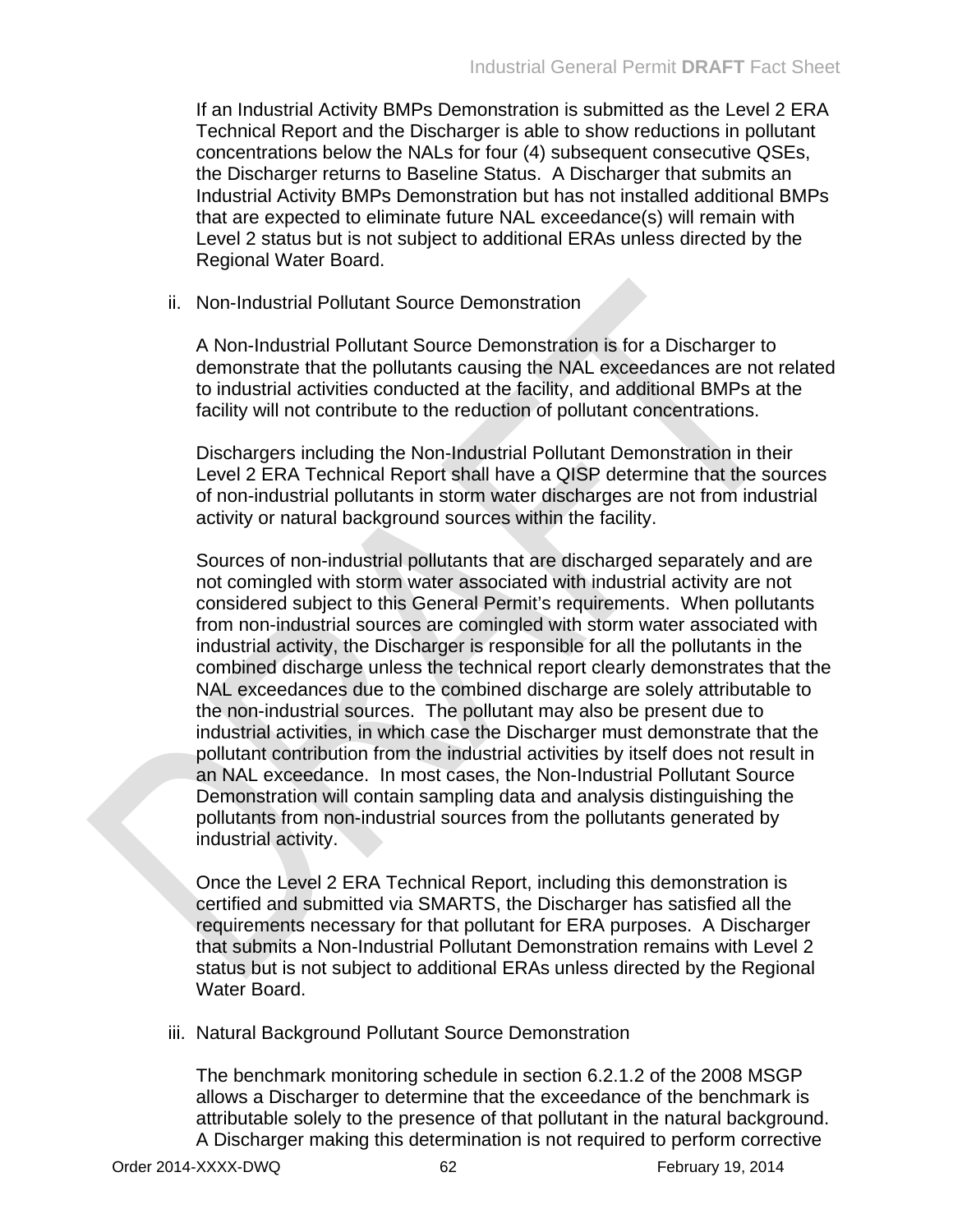action or additional benchmark monitoring providing that the other 2008 MSGP requirements are met. The 2008 MSGP Fact Sheet requires Dischargers to include in the following in the SWPPP: 1) map(s) showing the reference site location, facility, available land cover information, reference site and test site elevation, available geology and soil information for reference and test sites, photographs showing site vegetation, site reconnaissance survey data and records. This General Permit requires this information to be included in the Natural Background Pollutant Source Demonstration in Section XII.D.2.c.

The Natural Background Pollutant Source Demonstration in this General Permit is for a Discharger that can demonstrate that pollutants causing the NAL exceedances are not related to industrial activities conducted at the facility, and are solely attributable to the presence of those pollutants in natural background. The pollutant may also be present due to industrial activities, in which case the Discharger must demonstrate that the pollutant contribution from the industrial activities by itself does not result in an NAL exceedance. Natural background pollutants include those substances that are naturally occurring in soils or groundwater that have not been disturbed by industrial activities. Natural background pollutants do not include legacy pollutants from earlier activity on a site, or pollutants in run-on from neighboring sources which are not naturally occurring. Dischargers are not required to reduce concentrations for pollutants in the effluent caused by natural background sources if these pollutants concentrations are not increased by industrial activity.

The 2008 MSGP Fact Sheet states that the background concentration of a pollutant in runoff from a non-human impacted reference site in the same watershed must be determined by evaluation of ambient monitoring data or by using information from a peer-reviewed publication or a local, state, or federal government publication specific to runoff or storm water in the immediate region. Studies that are in other geographic areas, or are clearly based on different topographies or soils, are not sufficient to meet this requirement. When such data is not available, and there are no known sources of the pollutant, the background concentration should be assumed to be zero.

In cases where historic monitoring data from a site are used for generating a natural background concentration, and the site is no longer accessible or able to meet reference site acceptability criteria, the Discharger must submit documentation (e.g., historic land use maps) indicating the site did meet reference site criteria (such as indicating the absence of human activity) during the time data collection occurred.

Once the Level 2 ERA Technical Report, including a Natural Background Demonstration meeting the conditions in Section XII.D.2.c of this General Permit is certified and submitted via SMARTS, the Discharger is no longer responsible for the identified background parameters(s) in the corresponding drainage area(s). A Discharger that submits this type of demonstration will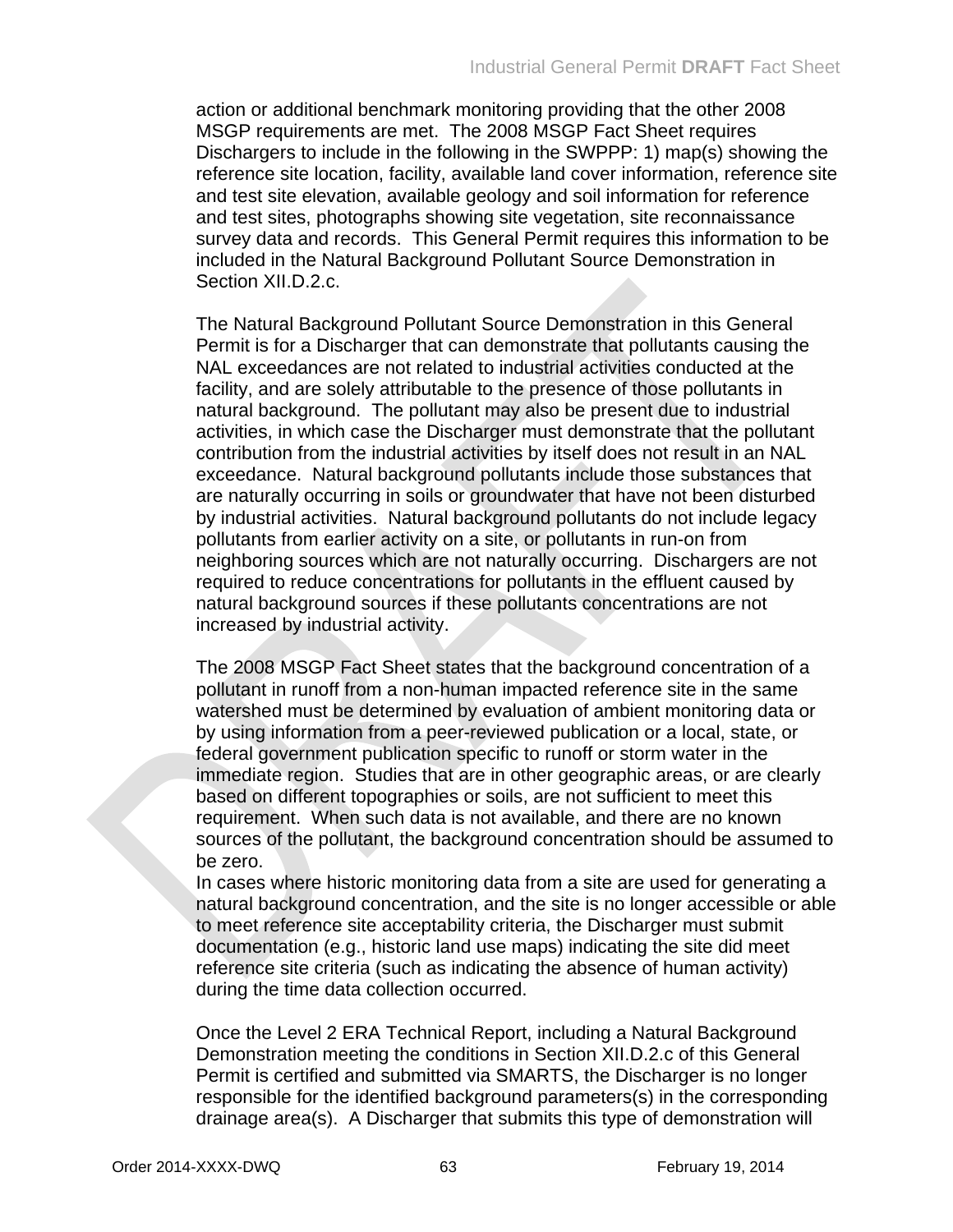remain with Level 2 status but is not subject to additional ERAs unless directed by the Regional Water Board.

### c. Level 2 ERA Implementation Extension

The State Water Board recognizes that there may be circumstances that make implementation of all necessary actions required in the Level 2 ERAs by the permitted due dates infeasible. In such circumstances a Discharger may request additional time by submitting a Level 2 ERA Implementation Extension. The Level 2 ERA Implementation Extension will automatically allow Dischargers up to an additional six (6) months to complete the tasks identified in the Level 2 ERA Action Plans while remaining in compliance with this General Permit. The Level 2 ERA Implementation Extension is subject to Regional Water Board review. If additional time is needed beyond the initial six (6) month extension, a second Level 2 ERA Implementation Extension may be submitted but is not effective unless it is approved by the Water Board.

### **L. Inactive Mining Operations**

Inactive mining sites may need coverage under this General Permit. Inactive mining operations are mining sites, or portions of sites, where mineral mining and/or dressing occurred in the past with an identifiable Discharger (owner or operator), but are no longer actively operating. Inactive mining sites do not include sites where mining claims are being maintained prior to disturbances associated with the extraction, beneficiation, or processing of mined materials. A Discharger has the option to certify and submit via SMARTS that its inactive mining operations meet the conditions for an Inactive Mining Operation Certification in Section XIII of this General Permit. The Discharger must have a SWPPP for an inactive mine signed (wet signature with license number) by a California licensed professional engineer. The Inactive Mining Operation Certification in this General Permit is in lieu of performing certain identified permit requirements. This General Permit requires an annual inspection of an inactive mining site and an annual re-certification of the SWPPP. Any significant updates to the SWPPP shall be signed (wet signature and license number) by a California license professional engineer. The Discharger must certify and submit via SMARTS any significantly revised SWPPP within 30 days of the revision(s)

## **M. Compliance Groups and Compliance Group Leaders**

Group Monitoring, as defined in the previous permit, has been eliminated in this General Permit and replaced with a new compliance option called Compliance Groups. The Compliance Group option differs from Group Monitoring as it requires (1) all Dischargers participating in a Compliance Group (Compliance Group Participants) sample two QSEs each year, (2) the Compliance Group Leader to inspect each Participant's facility within each reporting year, (3) the Compliance Group Leader must complete a State Water Board sponsored or approved training program for Compliance Group Leaders, and (4) the Compliance Group Leader to prepare Consolidated Level 1 ERA Reports, and individual Level 2 ERA Action Plans and Technical Reports. The Compliance Group option is similar to Group Monitoring as it retains a mechanism that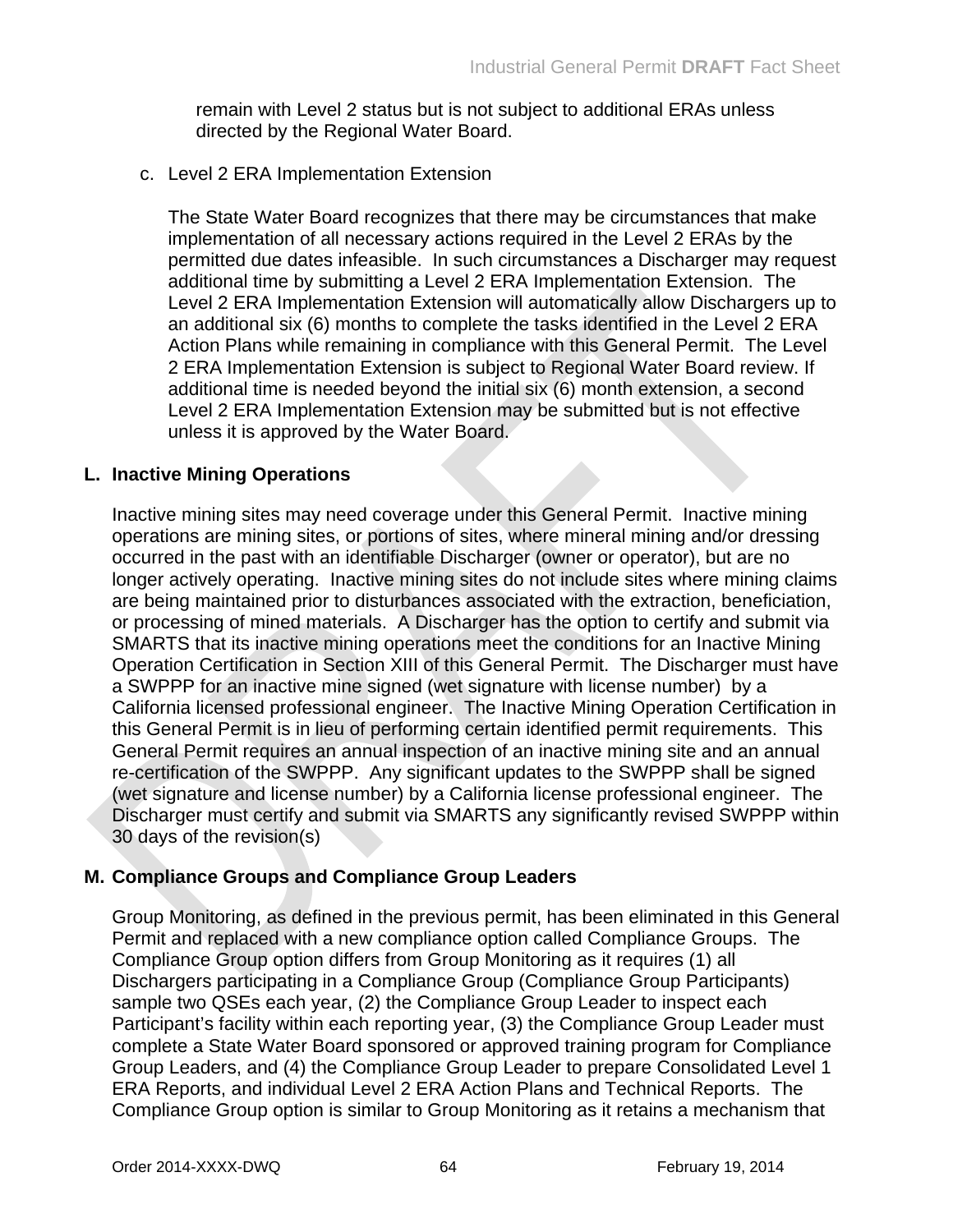allows Dischargers of the same industry type to comply with this General Permit through shared resources in a cost saving manner.

This General Permit emphasizes sampling and analysis as a means to evaluate BMP performance and overall compliance, and the significantly reduced sampling requirements previously afforded to Group Monitoring Participants (two samples within a five-year period) does not provide the necessary information to achieve these goals. However, a moderate reduction in sampling requirements is included as an incentive for Compliance Group Participants while concurrently requiring sufficient individual facility sampling data to determine compliance. A Compliance Group Leader is required to provide the necessary sampling training and guidance to the Compliance Group Participants. This additional training requirement will increase sampling data quality that will offset the reduced sampling frequency for Compliance Groups.

Participation in Compliance Groups will provide additional cost savings for Dischargers in the preparation of the Consolidated Level 1 ERA Reports, and for Compliance Group Leader assistance in preparing the Level 2 ERA Action Plans and the individual Level 2 ERA Technical Reports. It is likely that many of the pollutant sources causing NAL exceedances, and the corresponding BMP cost evaluation and selection, when appropriate, will overlap for groups of facilities in a similar industry type. When these overlaps occur, a Compliance Group Leader should be able to more efficiently evaluate the pollutant sources and BMP options, and prepare the necessary reports.

The State Water Board believes that it is necessary for Compliance Group Leaders to have a higher level of industrial storm water compliance and training experience than the expectations of a QSIP. Many stakeholder comments on this General Permit suggested various certifications to provide this higher level of experience; however, the State Water Board believes a process similar to the Trainer of Record process for the Construction General Permit training program will develop Compliance Group Leaders with the appropriate level of experience to fulfill the necessary qualifications.

The intent of the Compliance Groups is to have only one or a small number of Compliance Groups per industrial sector. The process for becoming a QISP trainer and/or a Compliance Group Leader is purposely similar to the Construction General Permit trainer of record process for consistency within storm water regulatory leaders. The formal process to qualify to conduct trainings for QISPs and/or to be a Compliance Group Leader will include the submittal of a statement of qualifications for review, a review fee, completion of an exam and training specific to this role. For more information see the Construction General Permit trainer of record process: http://www.casqa.org/TrainingandEducation/ConstructionGeneralPermitTrainingQSDQS PToR/tabid/205/Default.aspx

After the initial Compliance Group registration, Compliance Group Leaders are required to submit and maintain their list of Compliance Group Participants via SMARTS. There are no additional administrative documents required. The previous permit required group leaders to provide annual group evaluation reports and a letter of intent to continue group monitoring. The State Water Board found these items to be resource intensive and placed an unnecessary administrative burden on group leaders. The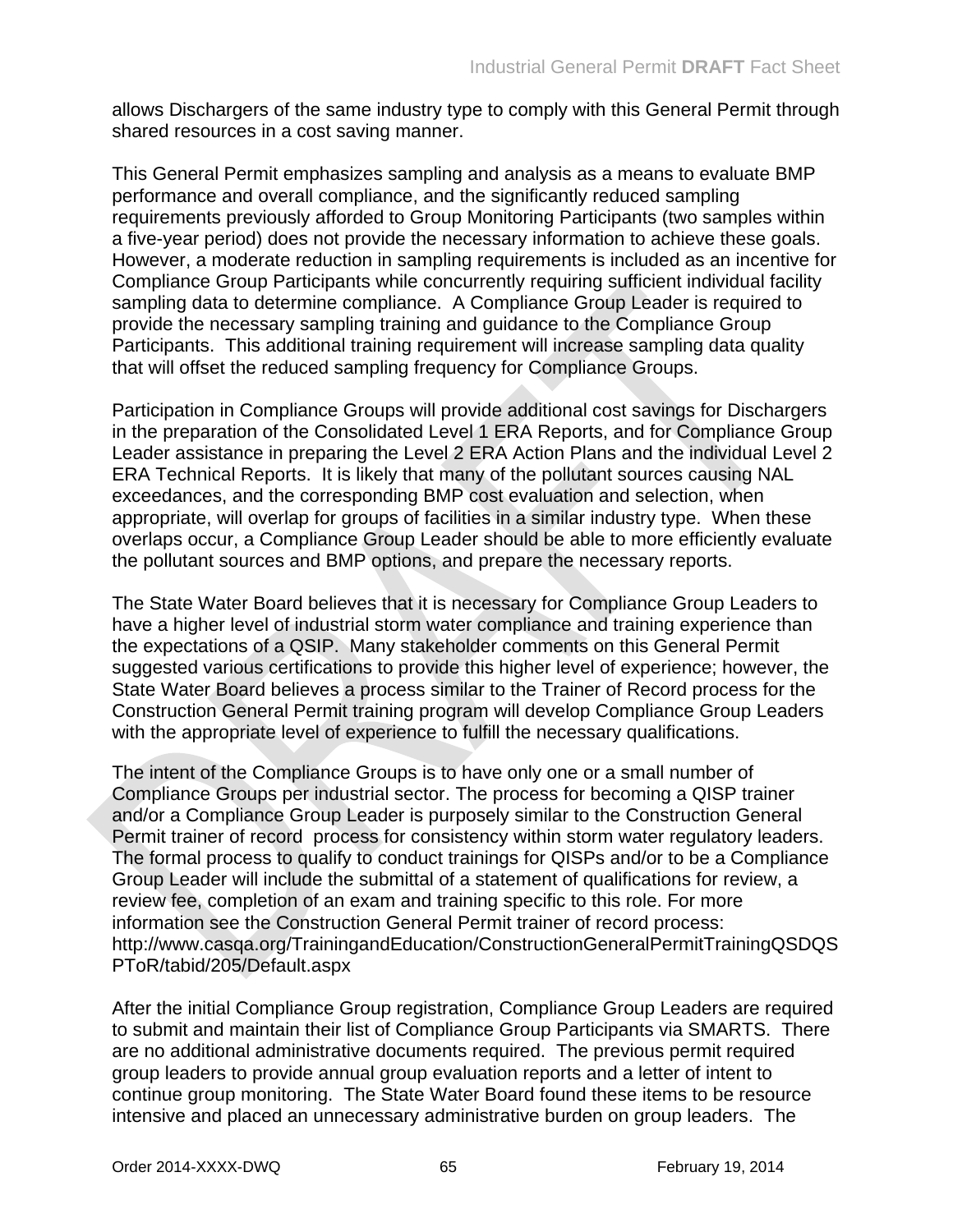Compliance Group requirements in this General Permit reduces the administrative burden on both the Compliance Group Leaders and Water Board staff.

The State Water Board's intent for the effluent data, BMP selection, cost, and performance information, and other industry specific information provided in Compliance Group reports is for evaluation of sector-specific permitting approaches and the use of NALs in the next reissuance of this General Permit.

## **N. Annual Evaluation**

Federal regulations require NPDES industrial storm water Dischargers to evaluate their facility and SWPPP annually. Typically this requires an inspection of the facility to ensure: (1) the SWPPP site map is up to date, (2) control of all potential pollutant sources is included in the SWPPP, and (3) sampling data and visual observation records are used to evaluate if the proper BMPs are being implemented. As Dischargers are required to conduct monthly visual observation that partially overlap with the actions required by the annual evaluation requirements, Dischargers may perform the annual evaluation inspection concurrent with a monthly visual observation.

# **O. Annual Report**

All Dischargers shall certify and submit via SMARTS an Annual Report no later than July 15 following each reporting year. The reporting requirements for this General Permit's Annual Report are streamlined in comparison to the previous permit. The Annual Report now consists of two primary parts: (1) a compliance checklist indicating which permit requirements were completed and which were not (e.g., a Discharger who completes the required sampling of four QSEs during the reporting year, versus a Discharger who is only able to sample two QSEs during the reporting year), and (2) an explanation for items on the compliance checklist that were determined incomplete by the Discharger. Unlike the previous permit, the Annual Report does not require Dischargers to provide the details of each visual observation (such as name of observer, time of observation, observation summary, corrective actions, etc.) or provide the details of the Annual Comprehensive Site Evaluation. Dischargers, however, continue to be required to retain those records and have them available upon request. The Annual Report is further simplified through the immediate electronic reporting via SMARTS of sampling data and copies of the original laboratory reports instead of such information being included in the Annual Report.

## **P. Conditional Exclusion - No Exposure Certification (NEC) Requirements**

This General Permit's conditional exclusion requirements are similar to the requirements provided in 40 C.F.R. section 122.26(g)(3). Clarifications were added in this General Permit, however, to the types of "storm resistant shelters" and the periods when "temporary shelters" may be used in order to avert regulatory confusion. California does not have operating coal power plants, which are a major contributor to acid rain elsewhere in the United States. California does have nonpoint sources or atmospheric deposition that may locally impact the pH of the rain water, however this is not categorized as acid rain as referred to by the U.S. EPA for the NEC coverage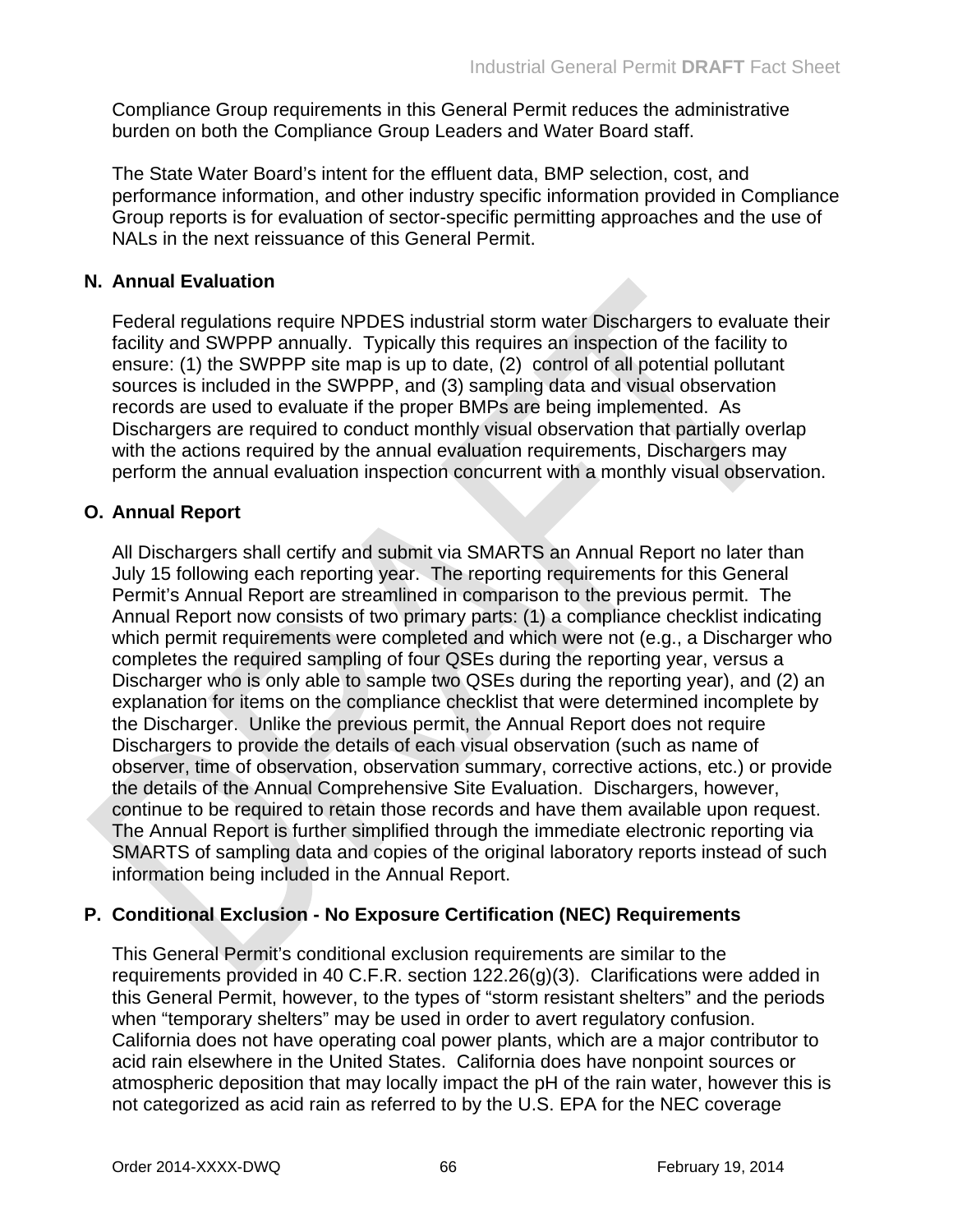requirements. The No Exposure Guidance Document<sup>13</sup> developed by the U.S. EPA mentions acid rain as a potential source of contaminants to consider for NEC coverage. The acid rain leachate language was not included in this General Permit's Appendix 2 to clarify that Dischargers may qualify for NEC coverage, even if the facility has metal buildings or structures.

The Discharger shall certify and submit complete PRDs for NEC coverage via SMARTS. Based upon the State Water Board's experience with reissuing and implementing the 2009 Construction General Permit, the transition for existing Dischargers to register under this new General Permit is staff resource intensive. The State Water Board staff is available to assist Dischargers requiring assistance with enrolling under this General Permit, both for NOI coverage and NEC coverage. The State Water Board has also experienced that more time is needed for its staff to assist Dischargers registering for NEC coverage. To provide better customer service to all Dischargers, three months have been added to the NEC coverage PRD submittal schedule for new and existing Dischargers (Section II.B.4 of this General Permit, extending the NEC coverage registration date to October 1, 2015.

Dischargers must annually inspect their facility to ensure continued compliance with NEC requirements, and annually re-certify and submit an NEC via SMARTS. Based on its regulatory experience, the State Water Board has determined that a five-year NEC re-certification period is inadequate. A significant percentage of facilities may revise, expand, or relocate their operations in any given year. Furthermore, a significant percentage of facilities experience turnover of staff knowledgeable of the NEC requirements and limitations. Accordingly, the State Water Board believes that annual NEC evaluation and re-certification requirements are appropriate to continually assure adequate program compliance.

## **Q. Special Requirements - Plastic Materials**

Water Code section 13367 requires the Water Boards to implement measures that control discharges of preproduction plastic from point and nonpoint sources. The State Water Board intends to use this General Permit to regulate discharges of preproduction plastics from areas of facilities that are subject to this General Permit. A Regional Water Board may designate facilities, or areas of facilities, that are not otherwise subject to this General Permit, pursuant to Section XIX.F. For example, a Regional Water Board may designate Plastic Materials handling areas of a transportation facility that are not associated with vehicle maintenance as requiring coverage under this General Permit.

Preproduction plastics used by the plastic manufacturing industry are small in size and have the potential to mobilize in storm water. Preproduction plastic washed into storm water drains can move to waters of the United States where it contributes to the growing problem of plastic debris in inland and coastal waters. Water Code section 13367 outlines five mandatory BMPs that are required for all facilities that handle preproduction plastic. These mandatory BMPs are included in this General Permit.

Order 2014-XXXX-DWQ 67 667 February 19, 2014 <sup>13</sup> U.S. EPA. Guidance Manual for Conditional Exclusion from Storm Water Permitting Based On "No Exposure" of Industrial Activities to Storm Water. Web. June 2000. < http://www.epa.gov/npdes/pubs/noxguide.pdf>. [as of January 31, 2014].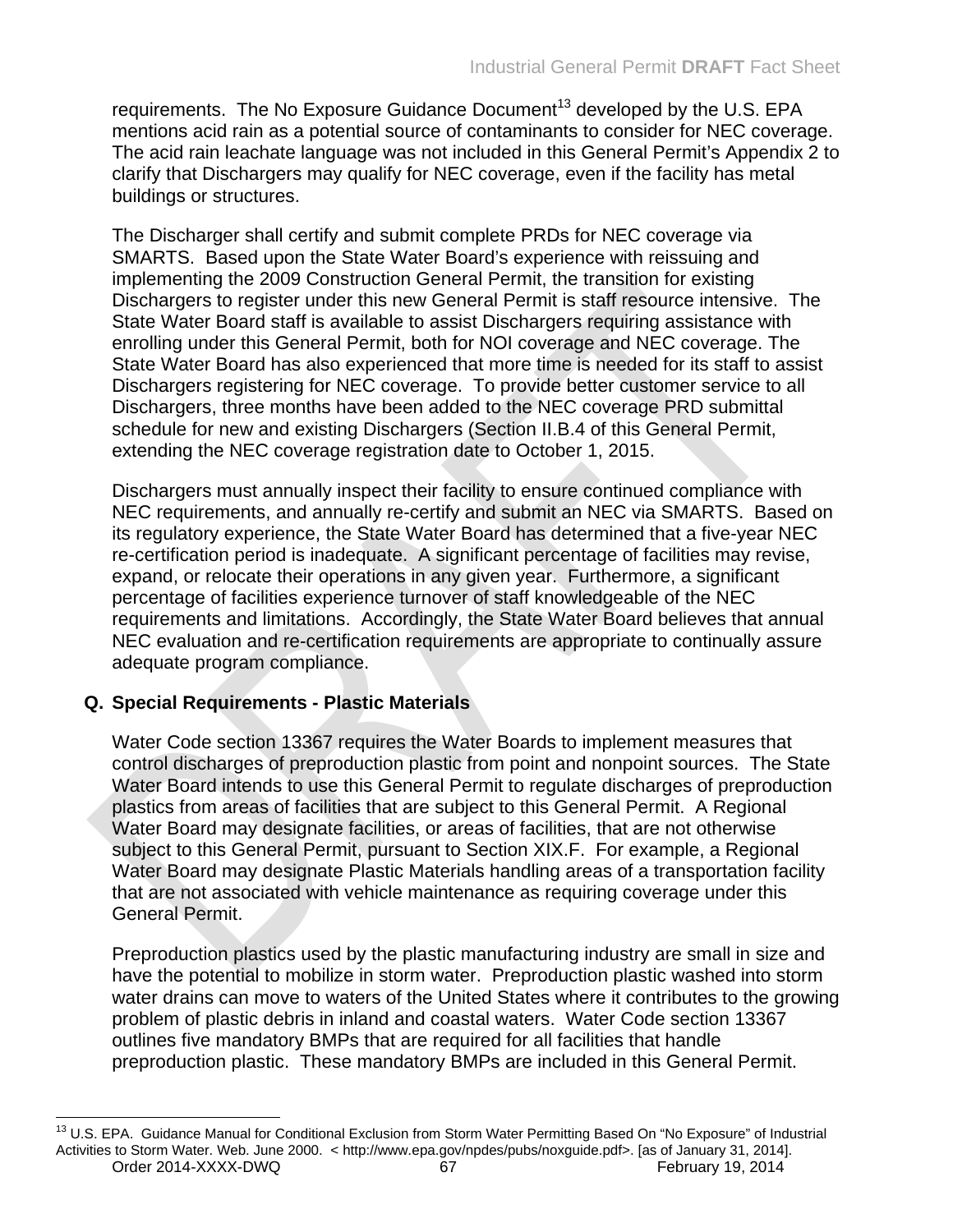The State Water Board has received comments regarding the Water Code requirements for Plastics Facilities to install a containment system for on-site storm drain locations that meet 1mm capture and 1-year 1-hour storm flow requirement standards. As a result, this General Permit includes the option under Water Code section 13367 that allows a plastics facility to propose an alternative BMP or suite of BMPs that can meet the same performance and flow requirements as a 1mm capture and 1-year 1-hour storm flow containment system standards. These alternative BMPs are to be submitted to the Regional Water Board for approval. This alternative is intended to allow the facility to develop BMPs that focus on pollution prevention measures that can perform as well as, or better than, the containment system otherwise required by the statute.

The State Water Board also includes two additional containment system alternatives in this General Permit that are considered to be equivalent to, or better than, the 1mm capture and 1-year 1-hour storm flow requirements:

- An alternative allowing plastic facilities to implement a suite of eight BMPs addressing the majority of potential sources of plastic discharges. This suite of BMPs is based on industry and U.S. EPA recommendations and Water Board experience with storm water inspections, violations, and enforcement cases throughout California.
- An alternative allowing a facility to operate in a manner such that all preproduction plastic materials are used indoors and pose no potential threat for discharge off-site. The facility is required to notify the Regional Water Board of the intent to seek this exemption and of any changes to the facility or operations that may disqualify the facility for the exemption. The exemption may be revoked by the Regional Water Board at any time.

Plastics facilities may use preproduction plastic materials that are less than 1mm in size, or produce materials, byproducts, or waste that is smaller than 1mm in size. These small size materials will pass through the 1mm capture containment system required by Water Code section 13367. Plastics facilities with sub-1mm materials must design a containment system to capture the smallest size material onsite with a 1-year 1-hour storm flow requirement, or propose alternative BMPs for Regional Water Board approval that meet the same requirements.

The remaining BMPs required by Water Code section 13367 are consistent with recommendations for handling and clean-up of preproduction plastics in the American Chemistry Council publication, *Operation Clean Sweep* and U.S. EPA's publication *Plastic Pellets in the Aquatic Environment: Sources and Recommendations*. The State Water Board believes that the entire approach in this General Permit for plastic materials is consistent with Water Code section 13367.

## **R. Regional Water Board Authorities**

The Regional Water Boards retain discretionary authority over many issues that may arise from industrial discharges within their respective regions. This General Permit emphasizes the authority of the Regional Water Boards over specific requirements of this General Permit that do not meet region-specific water quality protection regulatory needs.

Order 2014-XXXX-DWQ 68 68 February 19, 2014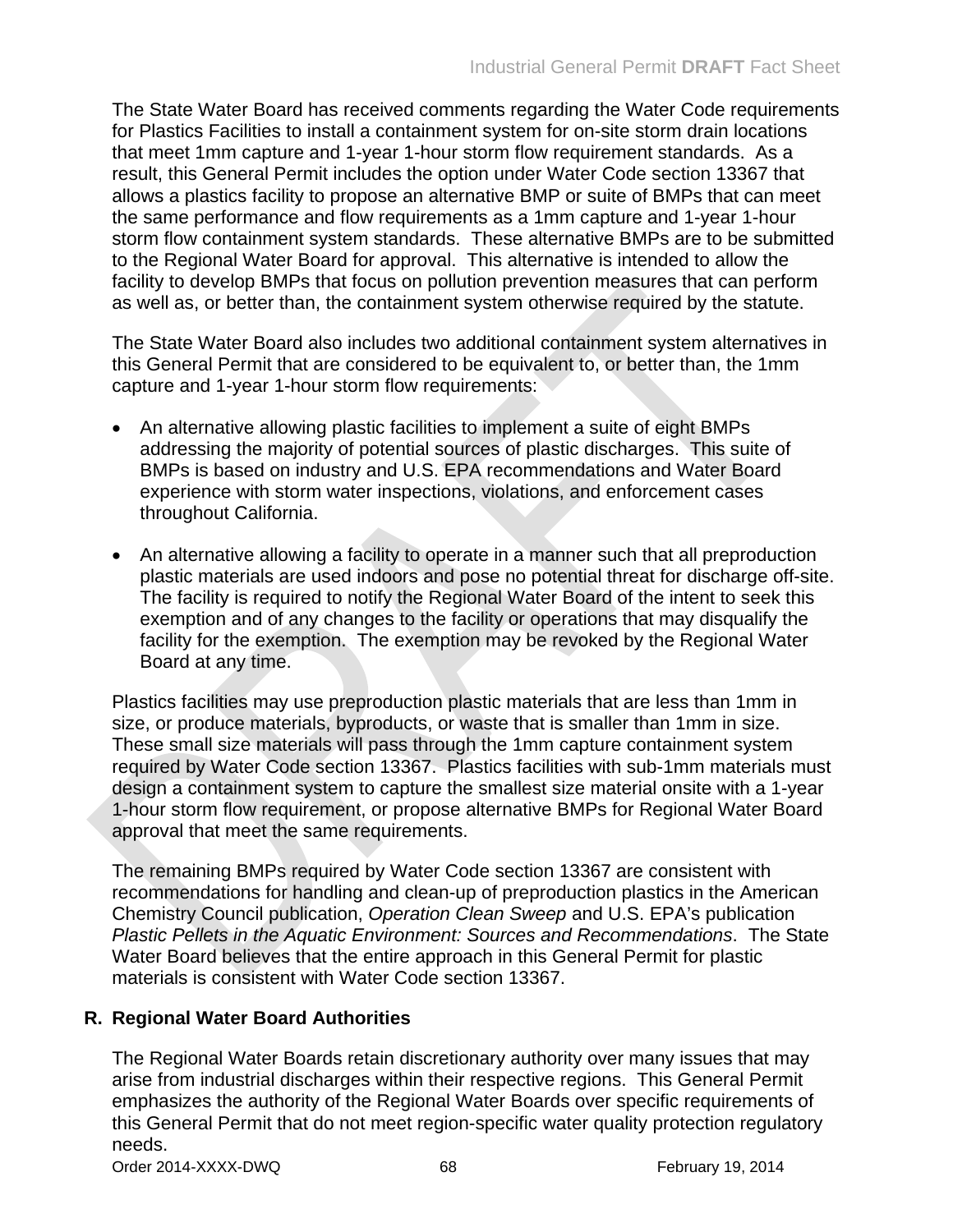### **S. Special Conditions: Requirements for Dischargers Claiming the "No Discharge" Option in the Notice of Non-Applicability**

## 1. General

Entities that operate facilities generating storm water associated with industrial activities that is not discharged to waters of the United States are not required to obtain General Permit coverage. Entities that have contacted the Water Boards to inquire what is necessary to avoid permit coverage have received inconsistent guidance. This has resulted in regulatory inconsistency and uncertainty as to whether they are in compliance if their industry operates without General Permit coverage. Depending upon how each Regional Water Board handles "No Discharge" claims, some facilities with advanced containment design may be required to obtain General Permit coverage while other facilities with less advanced containment design may be allowed to operate without General Permit coverage. Some stakeholders have complained that this type of regulatory inconsistency puts some facilities at an economically-competitive disadvantage given the costs associated with permit compliance.

U.S. EPA regulations do not provide a design standard, definition, or guidance as to what constitutes "No Discharge." Unlike Conditional Exclusion requirements, U.S. EPA regulations do not require an entity to submit technical justification or certification that a facility does not discharge to waters of the United States (U.S.). Therefore entities have previously been allowed to self-determine that their facility does not discharge to water of the U.S. when using any containment design standard. The State Water Board does not have available information showing that most entities have adequately performed hydraulic calculations to determine the frequency of discharge corresponding to their containment controls or have had these hydraulic calculations reviewed or completed by a California licensed professional engineer. Although U.S. EPA makes clear that an unpermitted discharge to waters of the U.S. is a violation of the CWA, this leaves regulatory agencies with the very difficult task of knowing when any given facility discharges in order to carry-out enforcement actions.

In 1998, the Water Code was amended to require entities who are requested by the Water Boards to obtain General Permit coverage, but that have a valid reason to not obtain General Permit coverage, to submit a Notice of Non-Applicability (NONA). (Wat. Code, § 13399.30, subd. (a)(2)). The NONA covers multiple reasons why an entity is not required to be permitted including (1) facility closure, (2) not the legal owner, (3) incorrect SIC code, (4) eligibility for the Conditional Exclusion (No Exposure Certification), and (5) the facility not discharging to water of the U.S. ("No Discharge"). The previous permit contained definitions, requirements, and guidance that entities may reference to determine whether they are eligible to select any of the first four NONA reasons for not obtaining General Permit coverage. However, neither the previous permit nor the Water Code provide definitions, requirements, and guidance for entities to determine whether they are eligible to indicate "No Discharge" on the NONA as a reason for not obtaining General Permit coverage.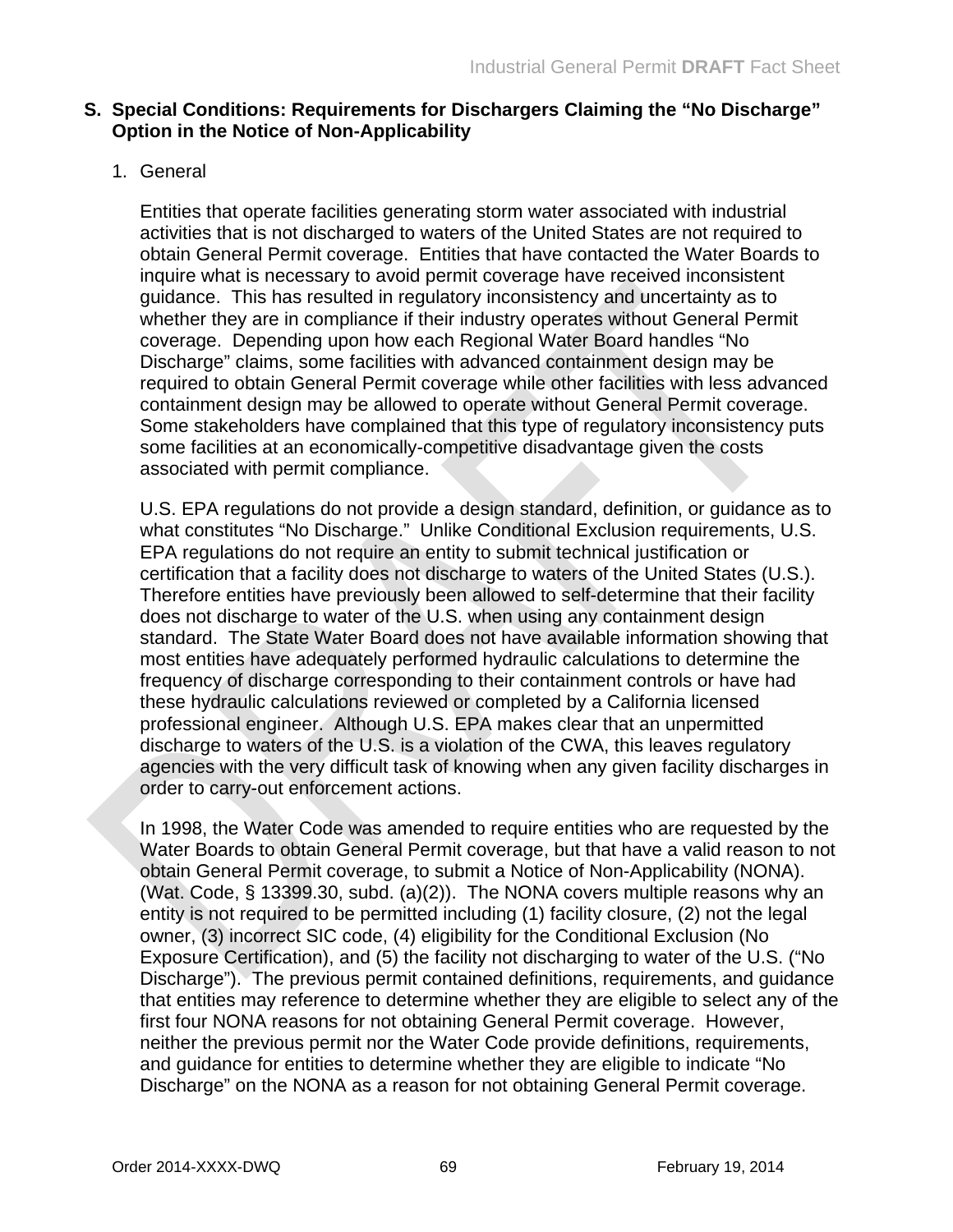This General Permit addresses and resolves the issues discussed above by establishing consistent, statewide eligibility requirements in Section XX.C for entities submitting NONAs indicating "No Discharge." When requested by the Water Boards to obtain General Permit coverage, entities must meet these "No Discharge" eligibility requirements or obtain General Permit coverage. The Water Boards retain enforcement authority if a facility subsequently discharges.

2. "No Discharge" Eligibility Requirements

The entity must certify submit in SMARTS a NONA Technical Report signed (wet signature and license number) by a California licensed professional engineer that contains the analysis and details of the containment design supporting the "No Discharge" eligibility determination. Because containment design will require hydraulic calculations, soil permeability analysis, soil stability calculations, appropriate safety factor consideration, and the application of other general engineering principles, state law requires the technical report to be signed (wet signature and license number) by a California licensed professional engineer.

The State Water Board has selected a containment design target that, as properly applied will result in few, if any, discharges. The facility must either be:

a. Engineered and constructed to contain all storm water associated with industrial activities from discharging to waters of the United States, including no discharge to groundwater that has a direct hydrologic connection to waters of the United States. Dischargers must base this information upon maximum historic precipitation event data (or series of events) from the nearest rain gauges as provided by the National Oceanic and Atmospheric Administration's (NOAA) website, or other nearby precipitation data available from other government agencies. At a minimum, Dischargers must ensure that the containment design addresses maximum 1-hour, 24-hour, weekly, monthly, and annual precipitation data for the duration of the exclusion.

Design storm events are generally specified as a one-time expected hydraulic failure over a reoccurrence of years for a specified storm event. For example, if a design storm standard is a 100 year 24-hour event, then a facility's containment system designed to contain the maximum volume of water would be expected to fall in 24 hours once every 100 years. Design standards vary dependent upon the regulatory program and the level of protection needed. Since California has considerable variations in climate/topography/soil conditions across the state, the "No Discharge" NONA eligibility requirements have been created so that each facility's containment design can incorporate unique site specific circumstances to meet the requirement that discharges will not occur based upon past historical precipitation data. Facilities that are not designed to not meet the "No Discharge" eligibility requirements must obtain General Permit coverage.

b. Located in basins or other physical locations that are not hydrologically connected to waters of the United States.